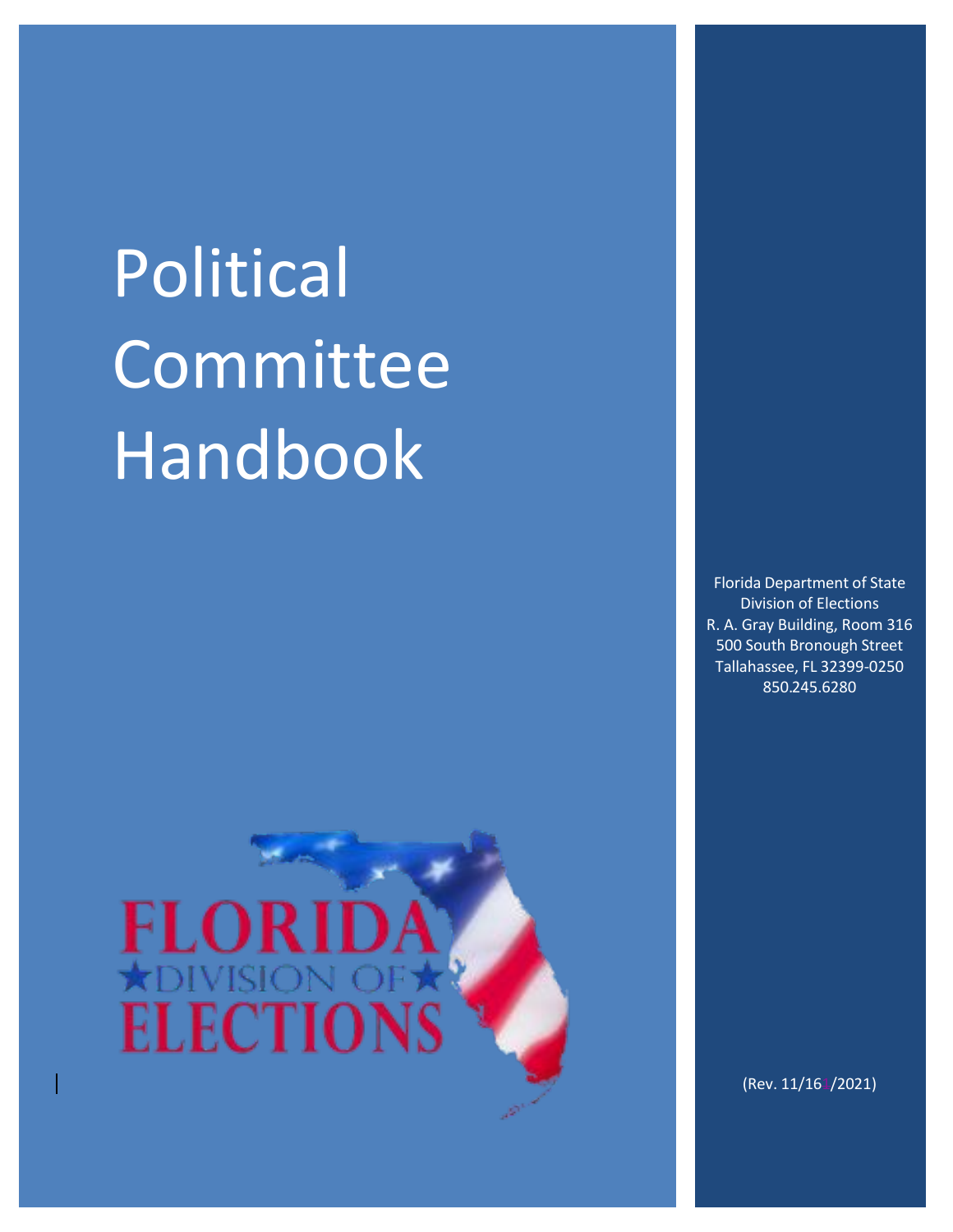# **Table of Contents**

| Error! Hyperlink reference not valid. Form DS-DE 5, Statement of Organization of Political |
|--------------------------------------------------------------------------------------------|
| Error! Hyperlink reference not valid. Form DS-DE 6, Appointment of Campaign Treasurer and  |
| Error! Hyperlink reference not valid. Form DS DE 41, Registered Agent Statement of         |
|                                                                                            |
|                                                                                            |
|                                                                                            |
|                                                                                            |
|                                                                                            |
|                                                                                            |
|                                                                                            |
|                                                                                            |
|                                                                                            |
|                                                                                            |
|                                                                                            |
|                                                                                            |
|                                                                                            |
|                                                                                            |
|                                                                                            |
|                                                                                            |
|                                                                                            |
|                                                                                            |
|                                                                                            |
|                                                                                            |
|                                                                                            |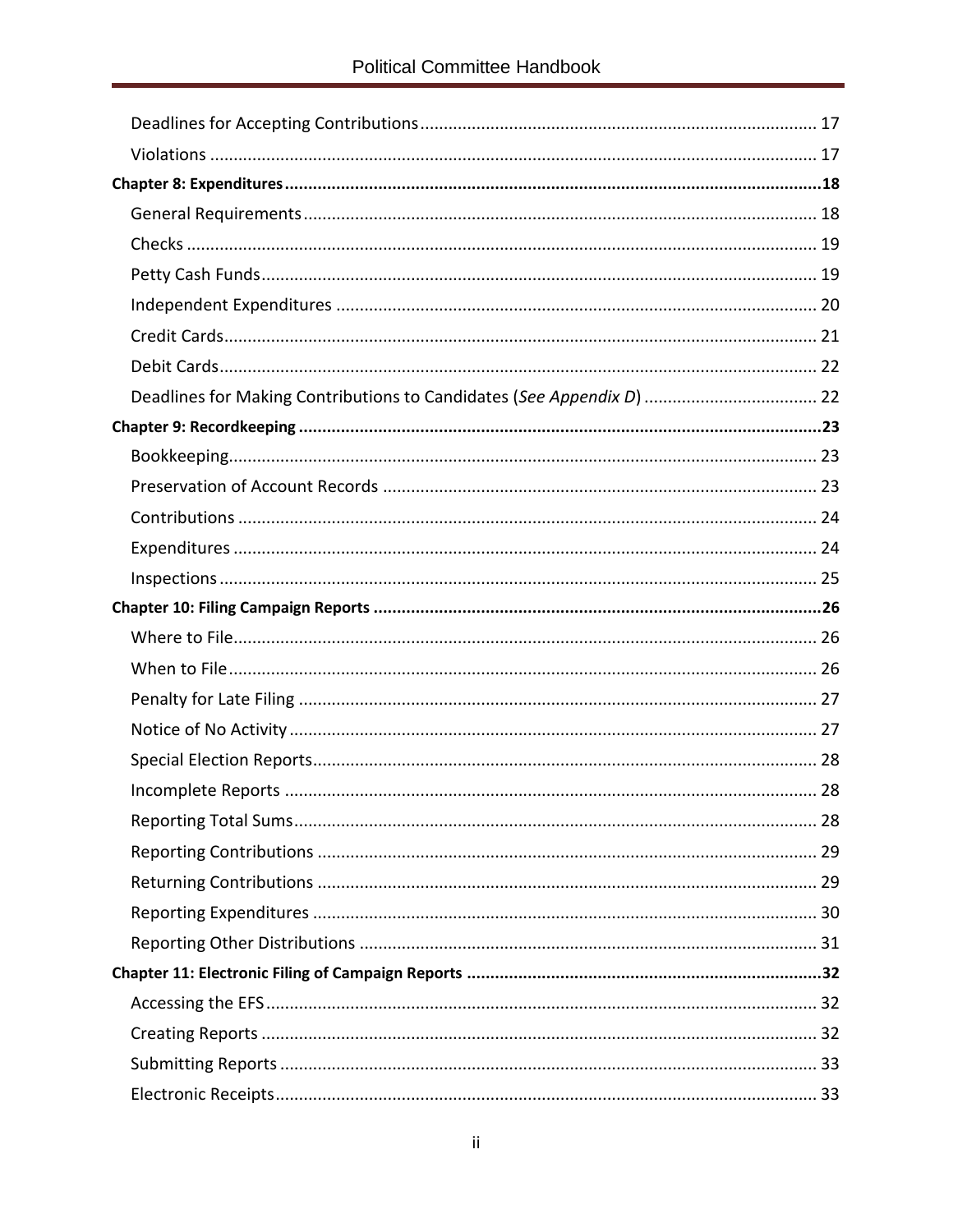| Use of Closed Captioning and Descriptive Narrative in All Television Broadcasts 39    |  |
|---------------------------------------------------------------------------------------|--|
|                                                                                       |  |
|                                                                                       |  |
|                                                                                       |  |
| Bumper Stickers (paid for by a political committee independently of any candidate) 42 |  |
|                                                                                       |  |
|                                                                                       |  |
|                                                                                       |  |
|                                                                                       |  |
|                                                                                       |  |
|                                                                                       |  |
|                                                                                       |  |
|                                                                                       |  |
|                                                                                       |  |
|                                                                                       |  |
|                                                                                       |  |
|                                                                                       |  |
|                                                                                       |  |
|                                                                                       |  |
|                                                                                       |  |
|                                                                                       |  |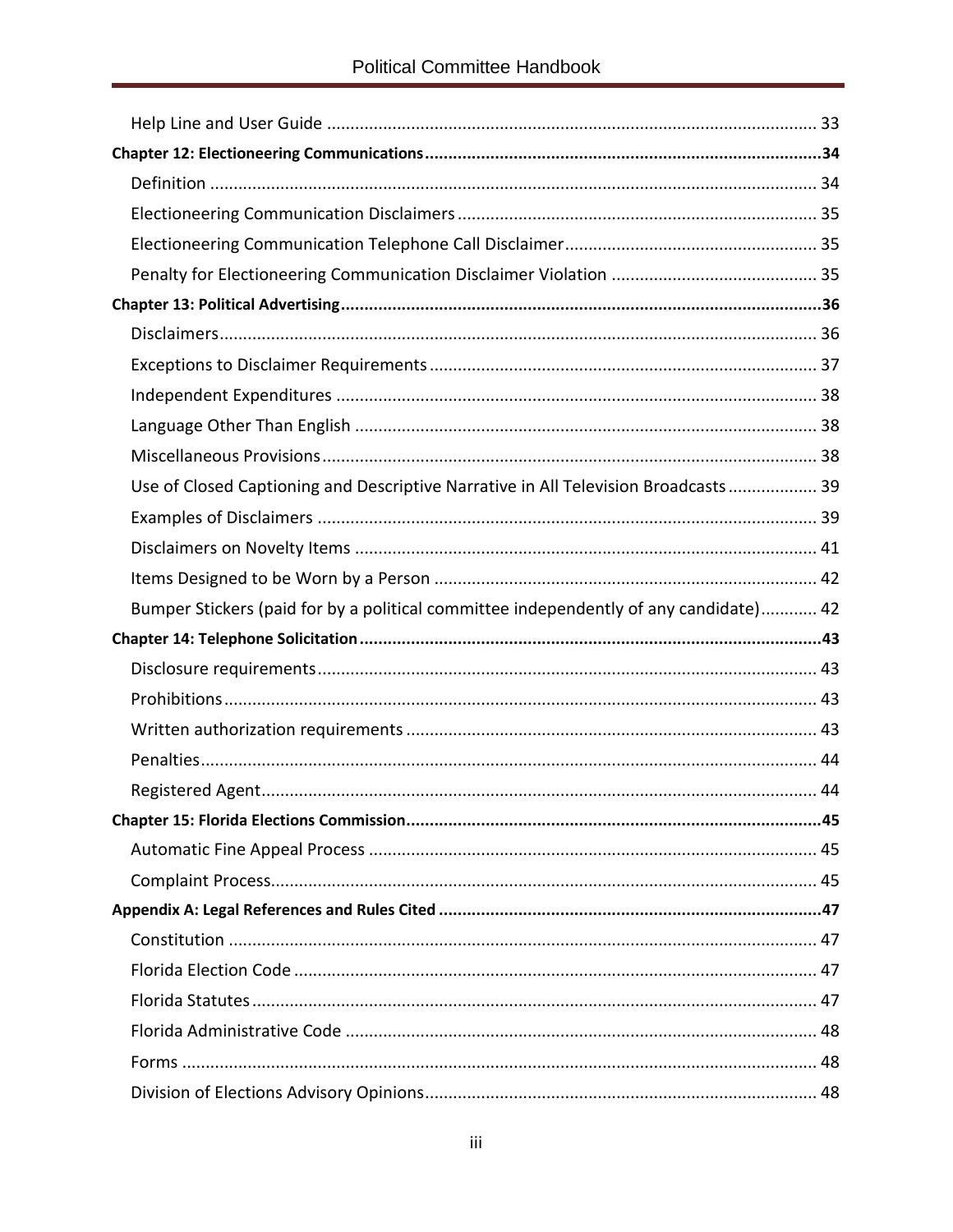# <span id="page-4-0"></span>**Chapter 1: Background**

This handbook serves only as a quick reference guide for political committees.

This handbook is not a substitute for the [Florida Election](http://www.leg.state.fl.us/statutes/index.cfm?App_mode=Display_Index&Title_Request=IX#TitleIX) Code or applicable constitutional and rule provisions, the text of which controls. Chapters 97-106, Florida Statutes, the [Constitution of the State of Florida](http://www.leg.state.fl.us/Statutes/index.cfm?Mode=Constitution&Submenu=3&Tab=statutes&CFID=167991000&CFTOKEN=e6f7dd8a6c4814b6-3DEF1D3E-9C67-3689-D4B53F43E5288957), Division of Elections' [opinions](https://dos.myflorida.com/elections/laws-rules/advisory-opinions/) and [rules,](https://dos.myflorida.com/elections/laws-rules/rules/) Attorney General opinions, county charters, city charters and ordinances, and other sources should be reviewed in their entirety for complete information regarding campaign financing.

All applicable forms and publications are available on the Division of Elections' (Division) website at [dos.myflorida.com/elections/forms-publications.](https://dos.myflorida.com/elections/forms-publications)

Please direct any questions to either your county [supervisor of elections](https://dos.myflorida.com/elections/contacts/supervisor-of-elections/) or the Division at **850.245.6280**. (See also [Appendix B: Frequently Asked Questions.](#page-52-0))

## <span id="page-4-1"></span>**Other Resources and Websites**

**Florida Elections Commission** [www.fec.state.fl.us](http://www.fec.state.fl.us/)

**Florida Elected Officials** [dos.myflorida.com/elections/contacts/elected-officials](https://dos.myflorida.com/elections/contacts/elected-officials/)

**Florida Supervisors of Elections** [dos.myflorida.com/elections/contacts/supervisor-of-elections](https://dos.myflorida.com/elections/contacts/supervisor-of-elections)

**Florida Association of City Clerks** [www.floridaclerks.org](https://www.floridaclerks.org/)

**Florida Attorney General** [myfloridalegal.com](http://myfloridalegal.com/)

**Federal Election Commission** [www.fec.gov](https://www.fec.gov/)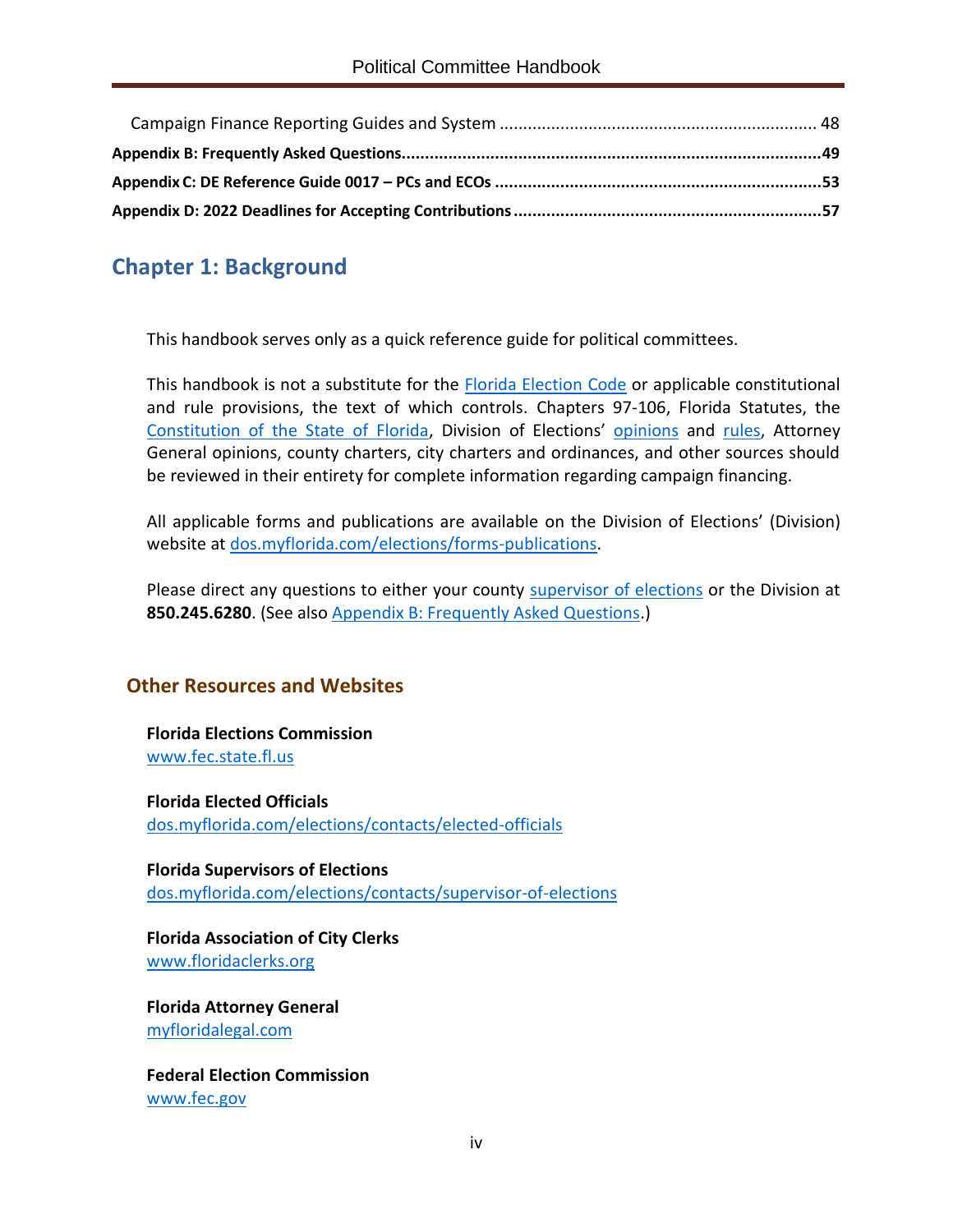**Florida Department of State - Division of Corporations** [dos.myflorida.com/sunbiz](https://dos.myflorida.com/sunbiz/)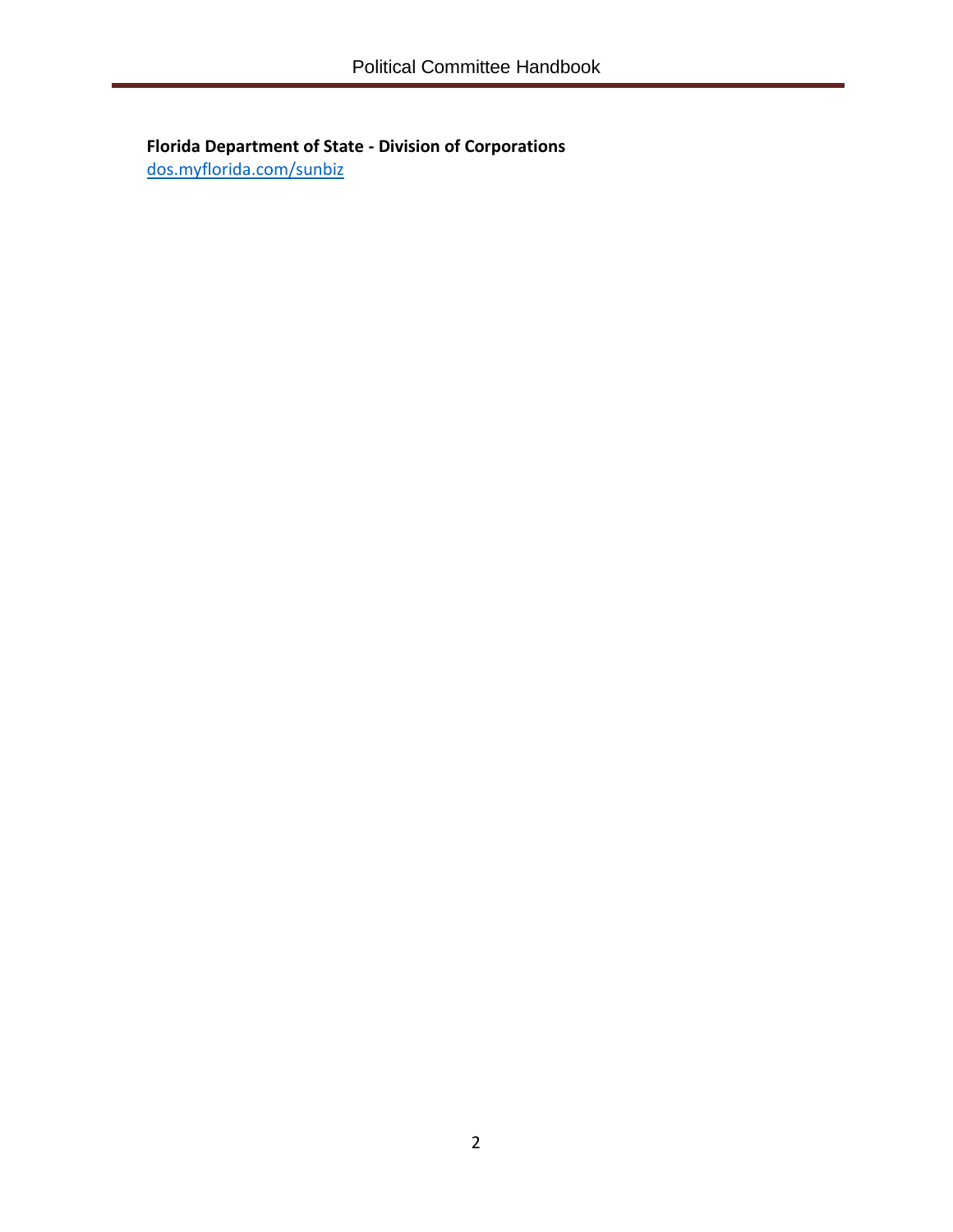# <span id="page-6-0"></span>**Chapter 2: Campaign Financing**

The [Florida Election Code](http://www.leg.state.fl.us/Statutes/index.cfm?App_mode=Display_Index&Title_Request=IX#TitleIX) is comprised of Chapters 97-106, Florida Statutes. [Chapter](http://www.leg.state.fl.us/statutes/index.cfm?App_mode=Display_Statute&URL=0100-0199/0106/0106ContentsIndex.html&StatuteYear=2019&Title=%2D%3E2019%2D%3EChapter%20106) 106, Florida Statutes, regulates campaign financing for all candidates, including judicial candidates, political committees, electioneering communications organizations, and political parties. It does not regulate campaign financing for candidates for federal office.

The Division, among other duties:

• Oversees the interpretation of and provides guidance on the election laws.

*(Section [97.012\(1\),](http://www.leg.state.fl.us/statutes/index.cfm?mode=View%20Statutes&SubMenu=1&App_mode=Display_Statute&Search_String=97.012&URL=0000-0099/0097/Sections/0097.012.html) Fla. Stat.)*

• Provides advisory opinions to supervisors of elections, candidates, local officers having election-related duties, political parties, political committees, or other persons or organizations engaged in political activity, relating to any provisions or possible violations of Florida election laws with respect to actions such person or entity has taken or proposes to take.

*(Section [106.23\(2\),](http://www.leg.state.fl.us/Statutes/index.cfm?App_mode=Display_Statute&Search_String=&URL=0100-0199/0106/Sections/0106.23.html) Fla. Stat.)*

• Conducts audits with respect to reports and statements filed under [Chapter](http://www.leg.state.fl.us/statutes/index.cfm?App_mode=Display_Statute&URL=0100-0199/0106/0106ContentsIndex.html&StatuteYear=2019&Title=%2D%3E2019%2D%3EChapter%20106) 106, Florida Statutes.

*(Section [106.22\(6\),](http://www.leg.state.fl.us/Statutes/index.cfm?App_mode=Display_Statute&Search_String=&URL=0100-0199/0106/Sections/0106.22.html) Fla. Stat.)*

• Reports to the Florida Elections Commission any apparent violations of [Chapter](http://www.leg.state.fl.us/statutes/index.cfm?App_mode=Display_Statute&URL=0100-0199/0106/0106ContentsIndex.html&StatuteYear=2019&Title=%2D%3E2019%2D%3EChapter%20106) 106, Florida Statutes.

*(Section [106.22\(7\),](http://www.leg.state.fl.us/Statutes/index.cfm?App_mode=Display_Statute&Search_String=&URL=0100-0199/0106/Sections/0106.22.html) Fla. Stat.)*

• Prescribes rules and regulations to carry out the provisions of [Chapter](http://www.leg.state.fl.us/statutes/index.cfm?App_mode=Display_Statute&URL=0100-0199/0106/0106ContentsIndex.html&StatuteYear=2019&Title=%2D%3E2019%2D%3EChapter%20106) 106, Florida Statutes.

*(Sections [106.22](http://www.leg.state.fl.us/Statutes/index.cfm?App_mode=Display_Statute&Search_String=&URL=0100-0199/0106/Sections/0106.22.html) and [106.23,](http://www.leg.state.fl.us/Statutes/index.cfm?App_mode=Display_Statute&Search_String=&URL=0100-0199/0106/Sections/0106.23.html) Fla. Stat.)*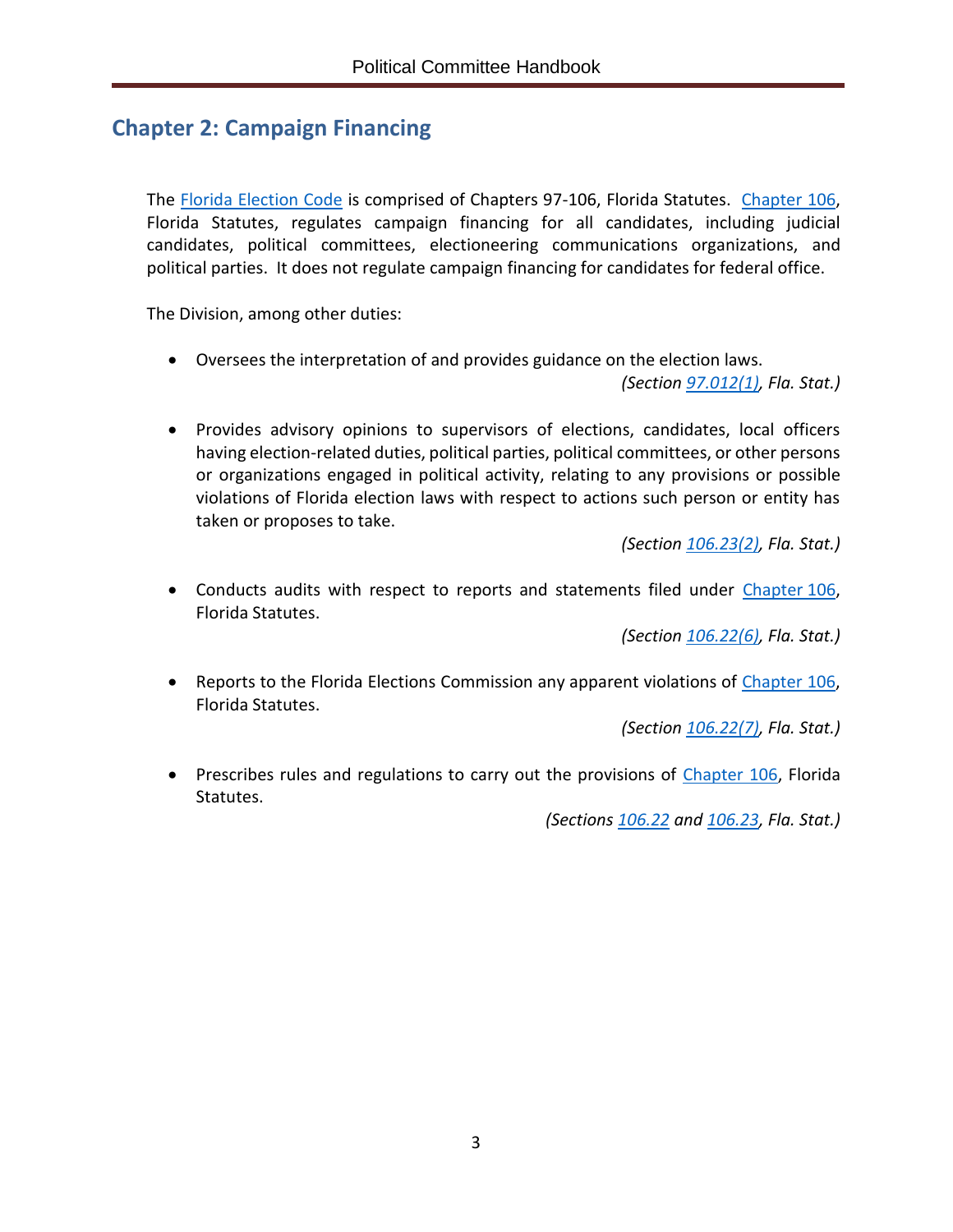# <span id="page-7-0"></span>**Chapter 3: Glossary of Terms**

**Campaign Fund Raiser:** Any affair held to raise funds to be used in a campaign for public office.

*(Section [106.011\(1\),](http://www.leg.state.fl.us/Statutes/index.cfm?App_mode=Display_Statute&Search_String=&URL=0100-0199/0106/Sections/0106.011.html) Fla. Stat.)*

**Campaign Treasurer:** An individual appointed by a candidate or political committee as provided for in [Chapter](http://www.leg.state.fl.us/statutes/index.cfm?App_mode=Display_Statute&URL=0100-0199/0106/0106ContentsIndex.html&StatuteYear=2019&Title=%2D%3E2019%2D%3EChapter%20106) 106, Florida Statutes.

*(Section [106.011\(2\),](http://www.leg.state.fl.us/Statutes/index.cfm?App_mode=Display_Statute&Search_String=&URL=0100-0199/0106/Sections/0106.011.html) Fla. Stat.)*

**Candidate:** Any person to whom any one or more of the following applies:

- Seeks to qualify for nomination or election by means of the petitioning process;
- Seeks to qualify for election as a write-in candidate;
- Receives contributions or makes expenditures, or gives their consent for any other person to receive contributions or make expenditures, with a view to bringing about their nomination or election to, or retention in, public office;
- Appoints a campaign treasurer and designates a primary depository; or
- Files qualification papers and subscribes to a candidate's oath as required by law.

This definition does not include an individual seeking a publicly elected position for a political party executive committee.

*(Sections [97.021\(7\)](http://www.leg.state.fl.us/statutes/index.cfm?mode=View%20Statutes&SubMenu=1&App_mode=Display_Statute&Search_String=97.021&URL=0000-0099/0097/Sections/0097.021.html) and [106.011\(3\),](http://www.leg.state.fl.us/Statutes/index.cfm?App_mode=Display_Statute&Search_String=&URL=0100-0199/0106/Sections/0106.011.html) Fla. Stat.)*

**Contribution:** (See Section [106.011\(5\),](http://www.leg.state.fl.us/Statutes/index.cfm?App_mode=Display_Statute&Search_String=&URL=0100-0199/0106/Sections/0106.011.html) Florida Statutes, and Chapter 7: [Contributions.](#page-18-0))

**Election:** A primary election, special primary election, general election, special election, or municipal election held in this state for the purpose of nominating or electing candidates to public office, choosing delegates to the national nominating conventions of political parties, selecting a member of a political party executive committee, or submitting an issue to the electors for their approval or rejection.

*(Section [106.011\(7\),](http://www.leg.state.fl.us/Statutes/index.cfm?App_mode=Display_Statute&Search_String=&URL=0100-0199/0106/Sections/0106.011.html) Fla. Stat.)*

**Electioneering Communication:** (See Section [106.011\(8\),](http://www.leg.state.fl.us/Statutes/index.cfm?App_mode=Display_Statute&Search_String=&URL=0100-0199/0106/Sections/0106.011.html) Florida Statutes, and [Chapter](#page-37-0) 12: [Electioneering Communications.](#page-37-0))

**Expenditure:** (See Section [106.011\(10\),](http://www.leg.state.fl.us/Statutes/index.cfm?App_mode=Display_Statute&Search_String=&URL=0100-0199/0106/Sections/0106.011.html) Florida Statutes, and Chapter 8: [Expenditures.](#page-20-3))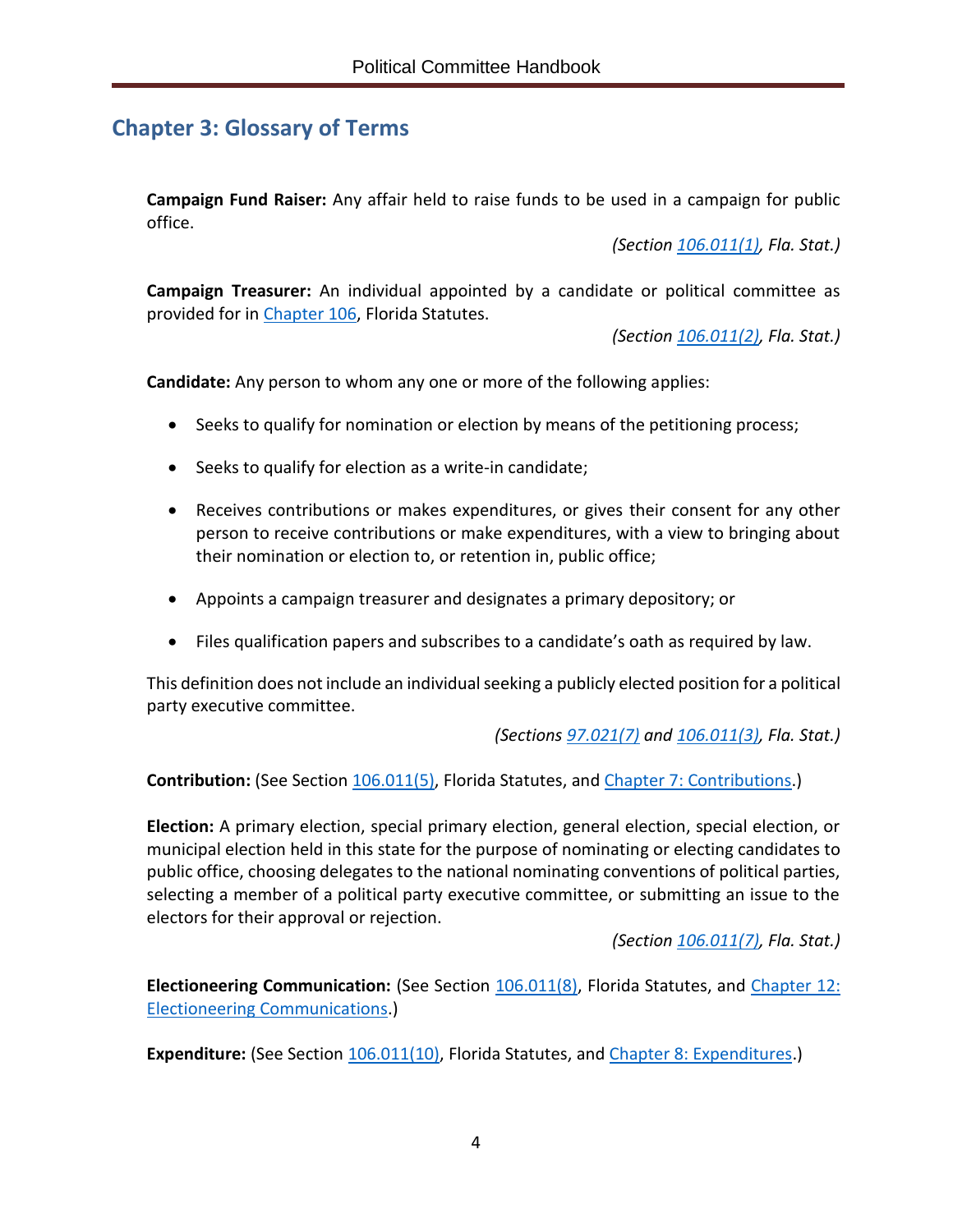**Filing Officer:** The person before whom a candidate qualifies or the agency or officer with whom a political committee or electioneering communications organization registers. *(Section [106.011\(11\),](http://www.leg.state.fl.us/Statutes/index.cfm?App_mode=Display_Statute&Search_String=&URL=0100-0199/0106/Sections/0106.011.html) Fla. Stat.)*

**General Election:** An election held on the first Tuesday after the first Monday in November in the even-numbered years, for the purpose of filling national, state, county, and district offices and for voting on constitutional amendments not otherwise provided for by law. *(Section [97.021\(17\),](http://www.leg.state.fl.us/statutes/index.cfm?mode=View%20Statutes&SubMenu=1&App_mode=Display_Statute&Search_String=97.021&URL=0000-0099/0097/Sections/0097.021.html) Fla. Stat.)*

**Independent Expenditure:** (See Section [106.011\(12\),](http://www.leg.state.fl.us/Statutes/index.cfm?App_mode=Display_Statute&Search_String=&URL=0100-0199/0106/Sections/0106.011.html) Florida Statutes, and [Chapter 8:](#page-20-3) [Expenditures.](#page-20-3))

**In-Kind Contribution:** (See Chapter 7: [Contributions.](#page-18-0))

**Issue:** A proposition that is required by the State Constitution, by law or resolution of the Legislature, or by the charter, ordinance, or resolution of a political subdivision of this state to be submitted to the electors for their approval or rejection at an election, or a proposition for which a petition is circulated in order to have such proposition placed on the ballot at an election.

*(Section [106.011\(13\),](http://www.leg.state.fl.us/Statutes/index.cfm?App_mode=Display_Statute&Search_String=&URL=0100-0199/0106/Sections/0106.011.html) Fla. Stat.)*

**Judicial Office:** Includes the office of Justice of the Supreme Court, judge of a district court of appeal, judge of a circuit court, and county court judge. A judicial office is a nonpartisan office and a candidate for election or retention thereto is prohibited from campaigning or qualifying for such an office based on party affiliation.

*(Section [105.011,](http://www.leg.state.fl.us/statutes/index.cfm?mode=View%20Statutes&SubMenu=1&App_mode=Display_Statute&Search_String=105.011&URL=0100-0199/0105/Sections/0105.011.html) Fla. Stat.)*

**Minor Political Party:** Any group which on January 1 preceding a primary election does not have registered as members five percent of the total registered electors of the state.

*(Section [97.021\(20\),](http://www.leg.state.fl.us/statutes/index.cfm?mode=View%20Statutes&SubMenu=1&App_mode=Display_Statute&Search_String=97.021&URL=0000-0099/0097/Sections/0097.021.html) Fla. Stat.)*

**Nominal Value:** Having a retail value of \$10 or less.

*(Section [97.021\(22\),](http://www.leg.state.fl.us/statutes/index.cfm?mode=View%20Statutes&SubMenu=1&App_mode=Display_Statute&Search_String=97.021&URL=0000-0099/0097/Sections/0097.021.html) Fla. Stat.)*

**Nonpartisan Office:** An office for which a candidate is prohibited from campaigning or qualifying for election or retention in office based on party affiliation.

*(Sections [97.021\(23\)](http://www.leg.state.fl.us/statutes/index.cfm?mode=View%20Statutes&SubMenu=1&App_mode=Display_Statute&Search_String=97.021&URL=0000-0099/0097/Sections/0097.021.html) and [106.143\(3\),](http://www.leg.state.fl.us/Statutes/index.cfm?App_mode=Display_Statute&Search_String=&URL=0100-0199/0106/Sections/0106.143.html) Fla. Stat.)*

**Office Account:** A candidate elected to office or a candidate who will be elected to office by virtue of them being unopposed may transfer funds from the campaign account to an office account up to limits listed under Sectio[n 106.141\(5\),](http://www.leg.state.fl.us/Statutes/index.cfm?App_mode=Display_Statute&Search_String=&URL=0100-0199/0106/Sections/0106.141.html) Florida Statutes. This fund must be used only for legitimate expenses in connection with the candidate's public office.

*(Section [106.141,](http://www.leg.state.fl.us/Statutes/index.cfm?App_mode=Display_Statute&Search_String=&URL=0100-0199/0106/Sections/0106.141.html) Fla. Stat.)*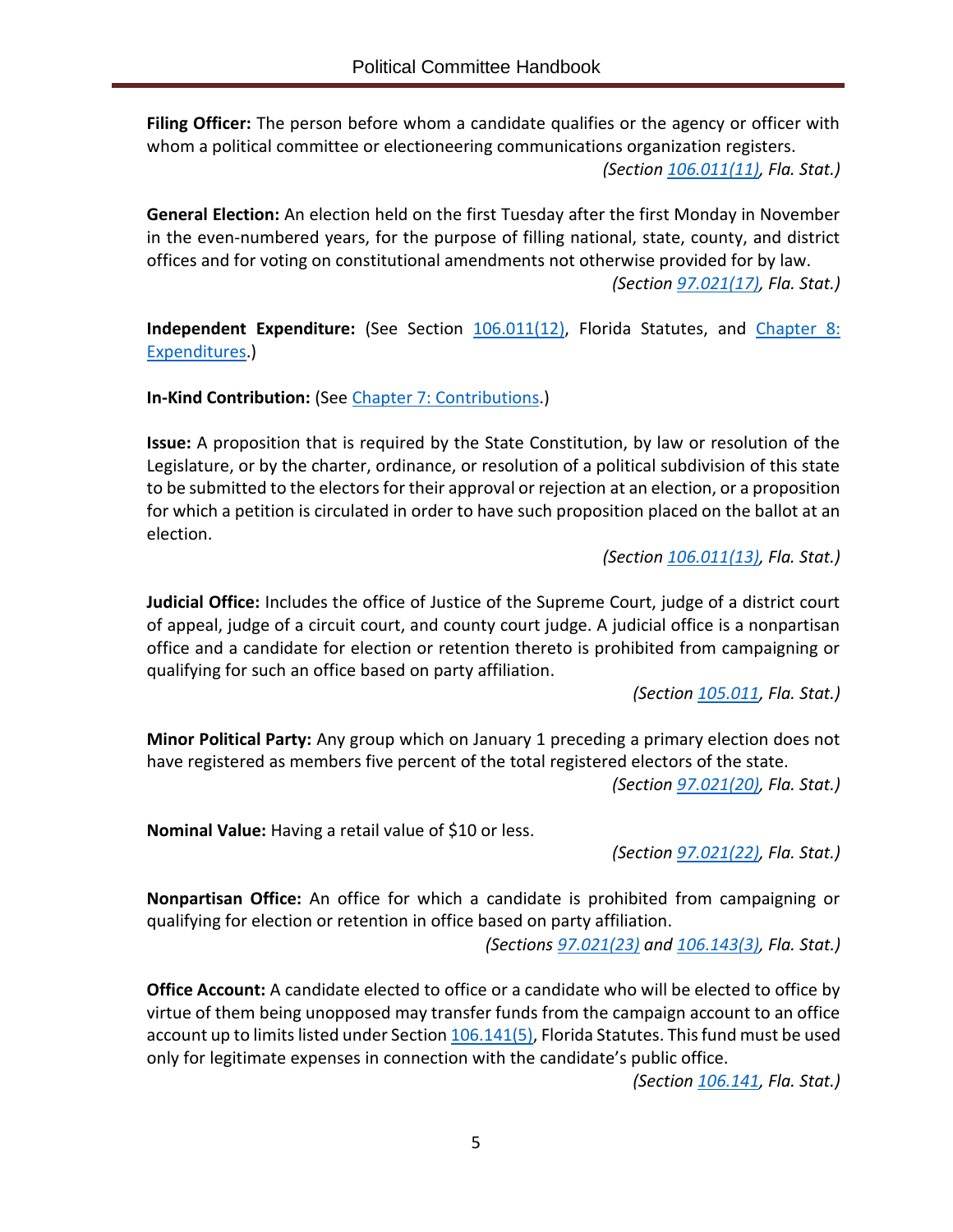**Person:** An individual or a corporation, association, firm, partnership, joint venture, joint stock company, club, organization, estate, trust, business trust, syndicate, or other combination of individuals having collective capacity. The term includes a political party, affiliated party committee, or political committee.

*(Section [106.011\(14\),](http://www.leg.state.fl.us/Statutes/index.cfm?App_mode=Display_Statute&Search_String=&URL=0100-0199/0106/Sections/0106.011.html) Fla. Stat.)*

**Petty Cash:** Cash accumulated pursuant to statutory limits and spent in amounts of less than \$100 to be used only for office supplies, transportation expenses, and other necessities by the candidate or political committeeCash accumulated pursuant to statutory limits and spent in amounts of less than \$100 to be used only for office supplies, transportation expenses, and other necessities by the candidate or political committee.

*(Sections [106.07](http://www.leg.state.fl.us/Statutes/index.cfm?App_mode=Display_Statute&Search_String=&URL=0100-0199/0106/Sections/0106.07.html) and [106.12,](http://www.leg.state.fl.us/Statutes/index.cfm?App_mode=Display_Statute&Search_String=&URL=0100-0199/0106/Sections/0106.12.html) Fla. Stat.)*

Political Advertisement: (See Sectio[n 106.011\(15\),](http://www.leg.state.fl.us/Statutes/index.cfm?App_mode=Display_Statute&Search_String=&URL=0100-0199/0106/Sections/0106.011.html) Florida Statutes, and [Chapter 13:](#page-39-0) Political [Advertising.](#page-39-0))

**Primary Election:** An election held preceding the general election for the purpose of nominating a party nominee to be voted for in the general election to fill a national, state, county, or district office.

*(Section [97.021\(31\),](http://www.leg.state.fl.us/statutes/index.cfm?mode=View%20Statutes&SubMenu=1&App_mode=Display_Statute&Search_String=97.021&URL=0000-0099/0097/Sections/0097.021.html) Fla. Stat.)*

**Public Office:** A state, county, municipal, or school or other district office or position that is filled by vote of the electors.

*(Section [106.011\(17\),](http://www.leg.state.fl.us/Statutes/index.cfm?App_mode=Display_Statute&Search_String=&URL=0100-0199/0106/Sections/0106.011.html) Fla. Stat.)*

**Special Election:** Called for the purpose of voting on a party nominee to fill a vacancy in the national, state, county, or district office.

*(Section [97.021\(36\),](http://www.leg.state.fl.us/statutes/index.cfm?mode=View%20Statutes&SubMenu=1&App_mode=Display_Statute&Search_String=97.021&URL=0000-0099/0097/Sections/0097.021.html) Fla. Stat.)*

**Special Primary Election:** A special nomination election designated by the Governor, called for the purpose of nominating a party nominee to be voted on in a general or special election.

*(Section [97.021\(37\),](http://www.leg.state.fl.us/statutes/index.cfm?mode=View%20Statutes&SubMenu=1&App_mode=Display_Statute&Search_String=97.021&URL=0000-0099/0097/Sections/0097.021.html) Fla. Stat.)*

**Statewide Office:** Governor, Cabinet (Attorney General, Chief Financial Officer, and Commissioner of Agriculture), and Supreme Court Justice.

**Unopposed Candidate:** A candidate for nomination or election to an office who, after the last day on which any person, including a write-in candidate, may qualify, is without opposition in the election at which the office is to be filled or who is without such opposition after such date as a result of any primary election or of withdrawal by other candidates seeking the same office. A candidate is not an unopposed candidate if there is a vacancy to be filled under Section [100.111\(3\),](http://www.leg.state.fl.us/statutes/index.cfm?mode=View%20Statutes&SubMenu=1&App_mode=Display_Statute&Search_String=100.111&URL=0100-0199/0100/Sections/0100.111.html) Florida Statutes, if there is a legal proceeding pending regarding the right to a ballot position for the office sought by the candidate, or if the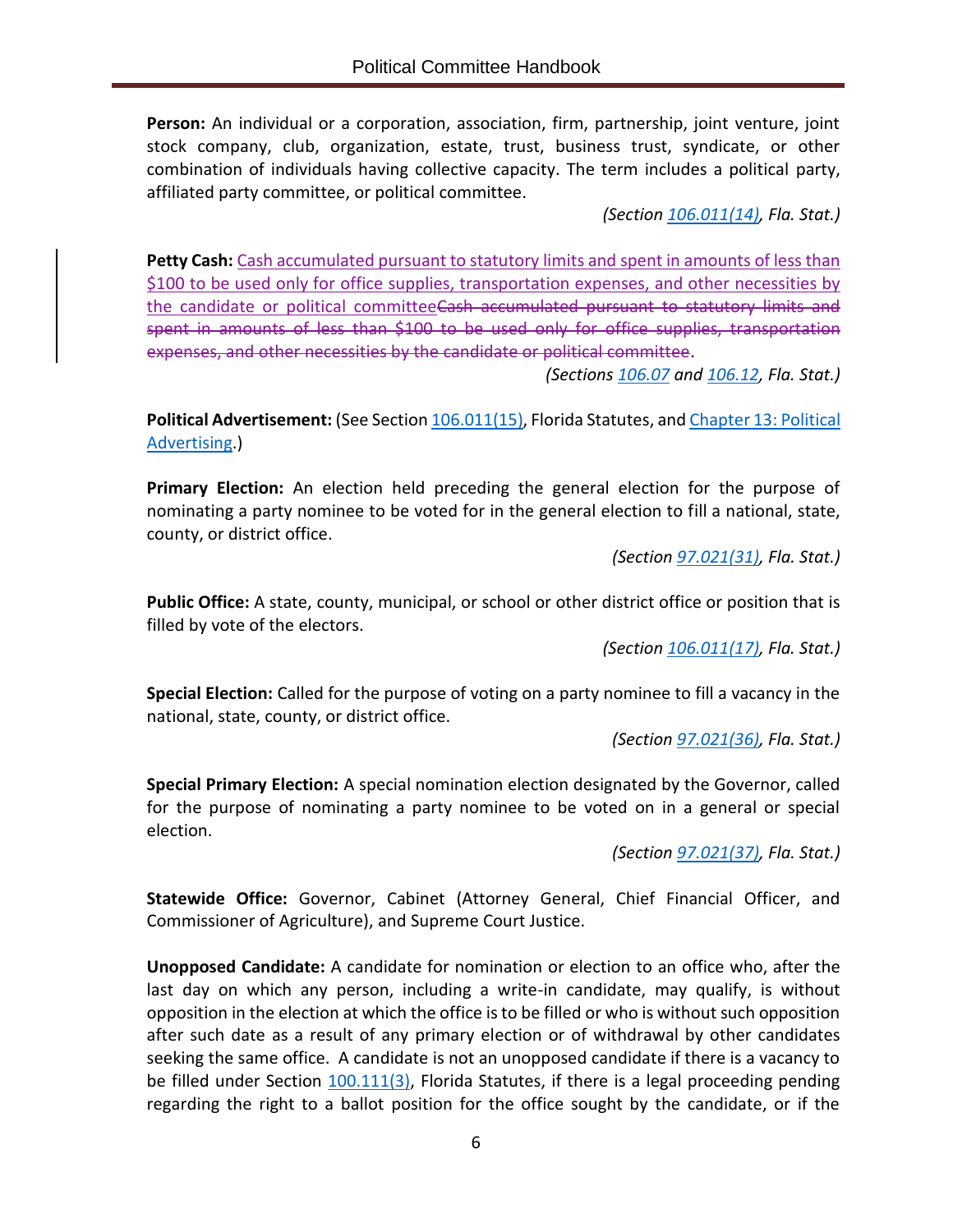candidate is seeking retention as a justice or judge.

*(Section [106.011\(18\),](http://www.leg.state.fl.us/Statutes/index.cfm?App_mode=Display_Statute&Search_String=&URL=0100-0199/0106/Sections/0106.011.html) Fla. Stat.)*

# <span id="page-10-0"></span>**Chapter 4: Political Committee**

#### A **political committee** means:

- 1. A combination of two or more individuals, or a person other than an individual, that, in an aggregate amount in excess of \$500 during a single calendar year:
	- a. Accepts contributions for the purpose of making contributions to any candidate, political committee, affiliated party committee or political party;
	- b. Accepts contributions for the purpose of expressly advocating the election or defeat of a candidate or issue;
	- c. Makes expenditures that expressly advocate the election or defeat of a candidate or issue; or
	- d. Makes contributions to a common fund, other than a joint checking account between spouses, from which contributions are made to any candidate, political committee, or political party.
- 2. The sponsor of a proposed constitutional amendment by initiative who intends to seek the signatures of registered electors.

A **political committee** is not an electioneering communications organization, an affiliated party committee, or a political party executive committee.

Additionally, the following entities are not considered political committees for purposes of [Chapter](http://www.leg.state.fl.us/statutes/index.cfm?App_mode=Display_Statute&URL=0100-0199/0106/0106ContentsIndex.html&StatuteYear=2019&Title=%2D%3E2019%2D%3EChapter%20106) 106, Florida Statutes: Corporations regulated by [Chapter 607](http://www.leg.state.fl.us/Statutes/index.cfm?App_mode=Display_Statute&URL=0600-0699/0607/0607ContentsIndex.html&StatuteYear=2019&Title=%2D%3E2019%2D%3EChapter%20607) or [Chapter 617](http://www.leg.state.fl.us/Statutes/index.cfm?App_mode=Display_Statute&URL=0600-0699/0617/0617ContentsIndex.html&StatuteYear=2019&Title=%2D%3E2019%2D%3EChapter%20617) or other business entities formed for purposes other than to support or oppose issues or candidates, if their political activities are limited to contributions to candidates, political parties, affiliated party committees, or political committees or expenditures in support of or opposition to an issue from corporate or business funds and if no contributions are received by such corporations or business entities. *(See [Appendix C](#page-56-0) for a comparison of a Political Committee and an Electioneering Communications Organization.)*

*(Section [106.011\(16\),](http://www.leg.state.fl.us/Statutes/index.cfm?App_mode=Display_Statute&Search_String=&URL=0100-0199/0106/Sections/0106.011.html) Fla. Stat.)*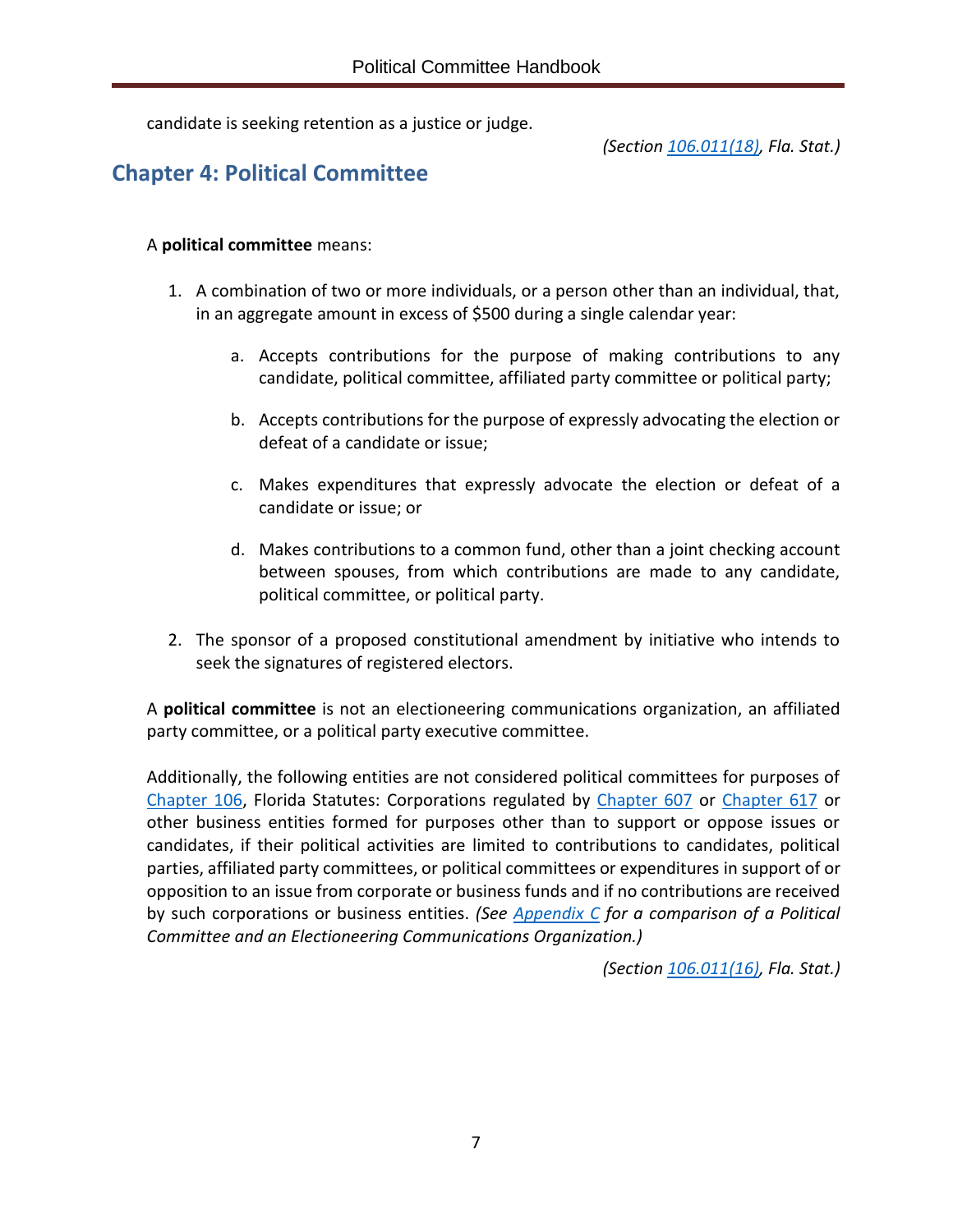#### <span id="page-11-0"></span>**When and What to File**

#### Form [DS-DE 5,](https://dos.myflorida.com/media/693630/dsde5.pdf) Statement of Organization of Political Committee

This form must be filed within 10 days after the committee receives contributions or makes expenditures in excess of \$500 $<sub>17</sub>$  or seeks the signatures of registered voters in support of an</sub> initiative. If a political committee is organized within 10 days of any election, it shall immediately file the Statement of Organization.

The form is considered "filed" only when the filing officer receives the form **and** determines that the form is complete with *original* signatures.) Form **DS-DE 5** contains 12\_-fields of information that must be completed as indicated on the form as indicated on the form.

Any change in information previously submitted in a statement of organization shall be reported to the agency or officer with whom such committee is required to register within 10 days following the change.

*(Section [106.03\(1\), \(2\), and \(4\),](http://www.leg.state.fl.us/Statutes/index.cfm?App_mode=Display_Statute&Search_String=&URL=0100-0199/0106/Sections/0106.03.html) Fla. Stat.)* Form [DS-DE 6,](https://dos.myflorida.com/media/693239/dsde06.pdf) Appointment of Campaign Treasurer and Designation of Campaign Depository for Political Committees

This form must accompany the Statement of Organization and is effective when signed by both the campaign treasurer and chairperson. The original document is filed with the filing officer. This appointment is considered "filed" only when the filing officer receives the original form (not upon its mailing) **and** determines that form is complete with original *written* signatures.

A political committee must have one campaign treasurer and may appoint up to three deputy treasurers. Deputy campaign treasurers are appointed in the same manner as the campaign treasurer by filing Form **[DS-DE](https://dos.myflorida.com/media/693239/dsde06.pdf) 6** with the filing officer.

*(Section [106.021,](http://www.leg.state.fl.us/statutes/index.cfm?mode=View%20Statutes&SubMenu=1&App_mode=Display_Statute&Search_String=106.021&URL=0100-0199/0106/Sections/0106.021.html) Fla. Stat.)*

#### Form [DS-DE 41,](https://dos.myflorida.com/media/693270/dsde41.pdf) Registered Agent Statement of Appointment

Each political committee shall have and continuously maintain in this state a registered office and a registered agent. The political committee must file the Registered Agent Statement of Appointment at the same time the committee files the Statement of Organization of Political Committee. A political committee may change the registered agent appointment by filing Form **DS-DE 41** indicating it is a "change of appointment." A registered agent may also resign their appointment by filing a written statement of resignation with the filing officer. A political committee without a registered agent may not make expenditures or accept contributions until Form **DS-DE 41** has been filed with the filing officer.

*(Section [106.022,](http://www.leg.state.fl.us/Statutes/index.cfm?App_mode=Display_Statute&Search_String=&URL=0100-0199/0106/Sections/0106.022.html) Fla. Stat.)*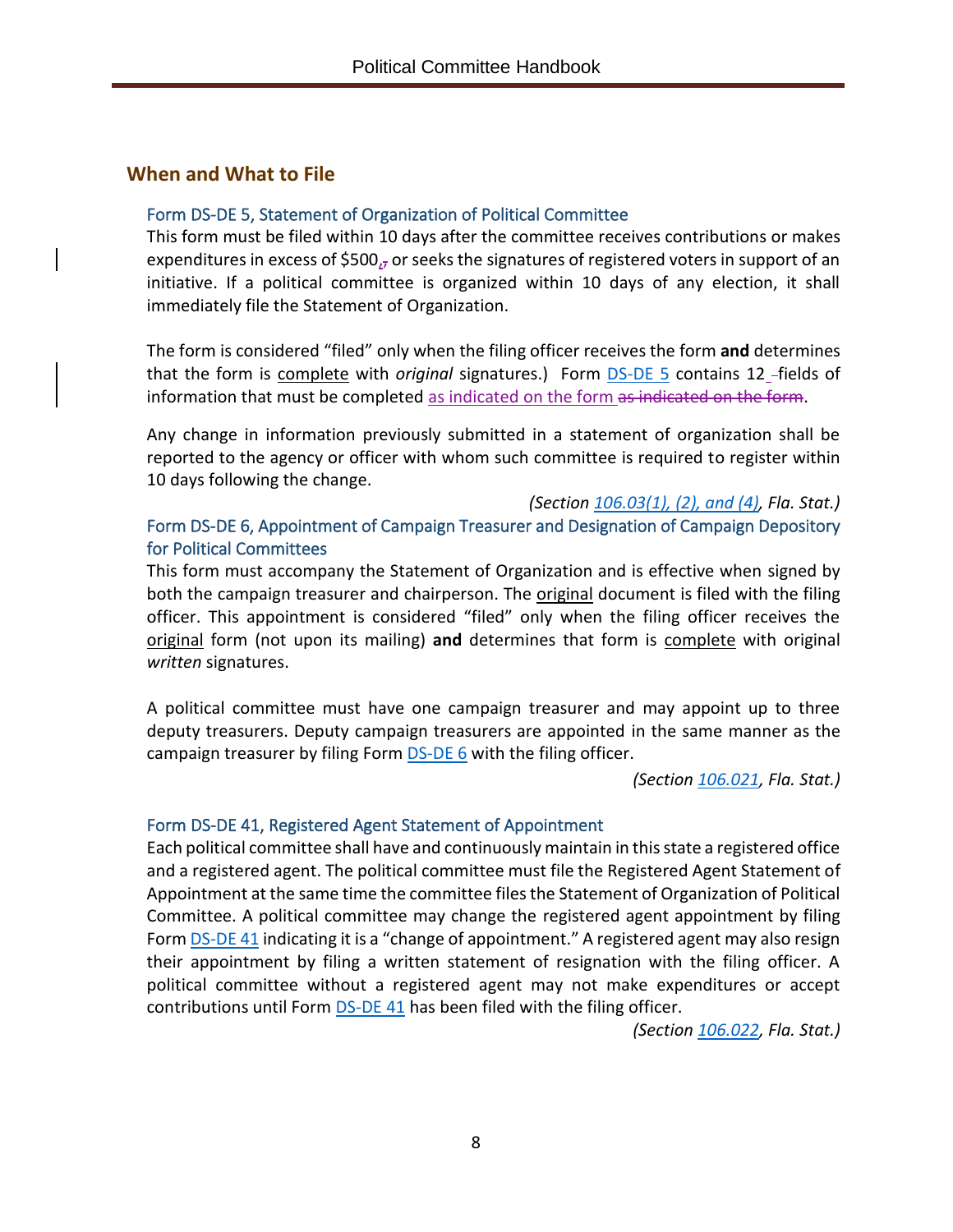## <span id="page-12-0"></span>**Where to File (Area, Scope, Jurisdiction)**

- **Division**: Political committees supporting or opposing statewide, legislative, multicounty candidates and/or issues.
- **Supervisor of Elections**: Political committees supporting or opposing countywide or less than countywide candidates and/or issues (except municipal).
- **Municipal Clerk**: Political committees supporting or opposing only municipal candidates and/or issues.

**Exception:** Any political committee which would be required to file in two or more locations need only file with the Division.

*(Section [106.03\(3\),](http://www.leg.state.fl.us/Statutes/index.cfm?App_mode=Display_Statute&Search_String=&URL=0100-0199/0106/Sections/0106.03.html) Fla. Stat.)*

**Note:** When submitting an application for a new political committee you may use the exact wording above as applicable to put in Box 3 of Form  $DS-DE$  5, to describe the committee's area, scope, and jurisdiction or you may be more specific.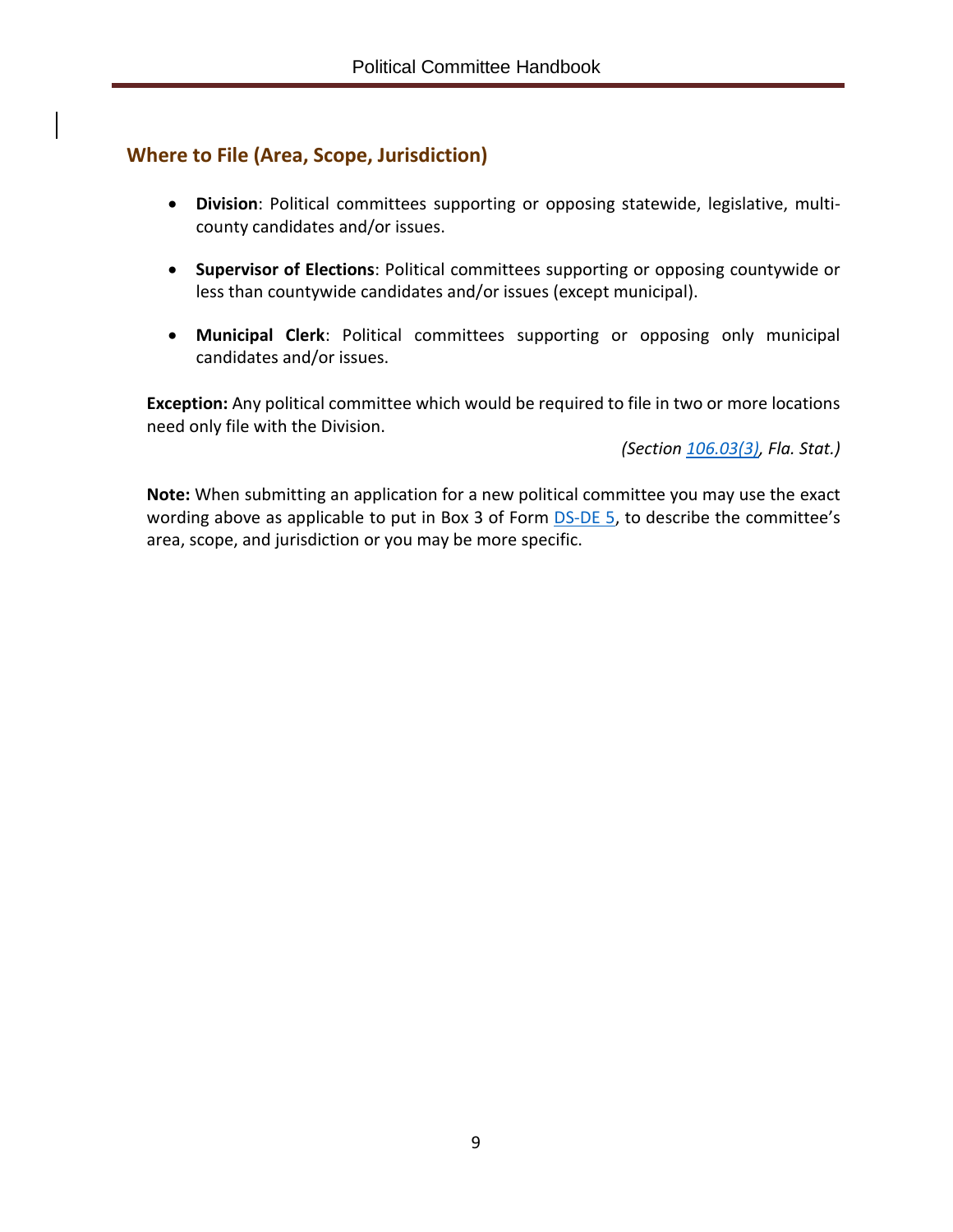## <span id="page-13-0"></span>**Disbandment/Dissolution**

Any committee, which after having filed one or more statements of organization, disbands or determines it will no longer receive contributions or make expenditures during the calendar year in an aggregate amount exceeding \$500 shall notify the filing officer. (The committee may voluntarily disband by filing a written statement, signed by the chairperson, treasurer, or registered agent, with the filing officer.) As a result, the committee will be closed and must dispose of its funds pursuant to its statement on the Form [DS-DE](https://dos.myflorida.com/media/693630/dsde5.pdf) 5, Item 10.

The campaign treasurer's report due immediately following the committee's disbandment notice to the filing officer will serve as the committee's final report.

*(Section [106.03\(5\),](http://www.leg.state.fl.us/statutes/index.cfm?App_mode=Display_Statute&Search_String=&URL=0100-0199/0106/Sections/0106.03.html) Fla. Stat.)*

## <span id="page-13-1"></span>**Cancellation of Registration**

The filing officer shall cancel the registration of a political committee when:

- The committee fails to maintain a registered office and a registered agent.
- The committee fails to file the appointment of a successor within 10 days after the death, resignation or removal of its campaign treasurer.
- The committee fails to file the appointment of successor within 10 days after the death, resignation or removal of its chairperson.
- The committee fails to file campaign treasurer's reports for more than six months.
- The committee's aggregate reported financial activity during a calendar yearin each of two consecutive calendar years is \$500 or less $<sub>17</sub>$  unless the committee is onlyonly</sub> registered and required to report as the sponsor ofing committee for a proposed constitutional amendment by initiative who intendeds to seek the signatures of registered voters.
- The committee has an unpaid fine or civil penalty imposed unde[r Chapter](http://www.leg.state.fl.us/statutes/index.cfm?App_mode=Display_Statute&URL=0100-0199/0106/0106ContentsIndex.html&StatuteYear=2019&Title=%2D%3E2019%2D%3EChapter%20106) 106, Florida Statutes, which has become final, meaning all appeals regarding the imposition of the fine or civil penalty have been exhausted or the time for such appeals has passed.

*(Section [106.03\(7\),](http://www.leg.state.fl.us/statutes/index.cfm?App_mode=Display_Statute&Search_String=&URL=0100-0199/0106/Sections/0106.03.html) Fla. Stat., and Rule [1S-2.021,](https://www.flrules.org/gateway/RuleNo.asp?title=ELECTIONS&ID=1S-2.021) F.A.C.)*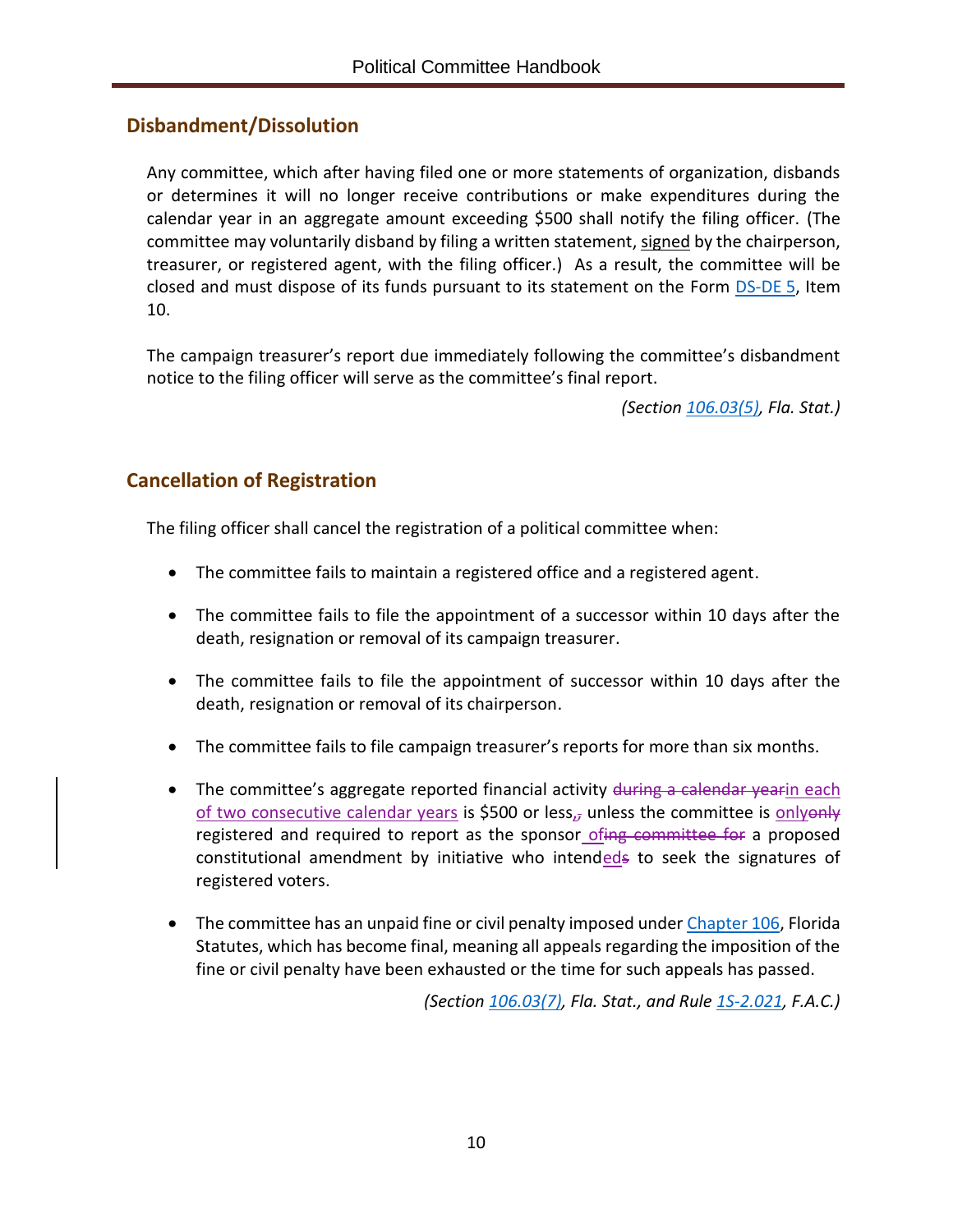# <span id="page-14-0"></span>**Chapter 5: Campaign Treasurers**

## <span id="page-14-1"></span>**Duties and Responsibilities**

The campaign treasurer *must*:

- Keep detailed accounts of all contributions received and all expenditures made by or on behalf of the political committee. Such accounts must be kept current within not more than two days after the date a contribution is received or an expenditure is made.
- Keep detailed accounts of all deposits made in any separate interest-bearing account or certificate of deposit and all withdrawals made from these accounts to the primary depository and all interest earned.
- Preserve all accounts for at least two years after the date of the election to which the accounts refer.
- File regular reports of all contributions received and expenditures made, by or on behalf of such political committee.

The campaign treasurer may be fined \$1,000 or more, or be subjected to criminal penalties, for failing to file a campaign report or filing an incomplete or inaccurate report.

Deputy campaign treasurers may exercise any of the powers and duties of the campaign treasurer when specifically authorized to do so by the campaign treasurer and chairperson.

Accounts, including separate interest-bearing accounts and certificates of deposit, kept by the campaign treasurer of the political committee may be inspected under reasonable circumstances before, during, or after the election to which the accounts refer by any authorized representative of the Division of Elections or the Florida Elections Commission. *(Sections [106.021,](http://www.leg.state.fl.us/Statutes/index.cfm?App_mode=Display_Statute&Search_String=&URL=0100-0199/0106/Sections/0106.021.html) [106.06,](http://www.leg.state.fl.us/Statutes/index.cfm?App_mode=Display_Statute&Search_String=&URL=0100-0199/0106/Sections/0106.06.html) [106.07,](http://www.leg.state.fl.us/Statutes/index.cfm?App_mode=Display_Statute&Search_String=&URL=0100-0199/0106/Sections/0106.07.html) [106.19,](http://www.leg.state.fl.us/Statutes/index.cfm?App_mode=Display_Statute&Search_String=&URL=0100-0199/0106/Sections/0106.19.html) and [106.265,](http://www.leg.state.fl.us/Statutes/index.cfm?App_mode=Display_Statute&Search_String=&URL=0100-0199/0106/Sections/0106.265.html) Fla. Stat.)*

## <span id="page-14-2"></span>**Resignation or Removal**

A campaign or deputy treasurer may resign or be removed by the political committee, respectively as follows:

- Written notice of *resignation* to the committee by the campaign treasurer.
- Written notice of *removal* to the campaign treasurer by the committee.

**Note**: The written notice is not effective until a signed copy is also filed with the filing officer.

In the case of death, resignation, or removal of a campaign treasurer or deputy treasurer, the political committee shall appoint a successor by certifying the name and address to the filing officer on a new Form [DS-DE 6](https://dos.myflorida.com/media/693239/dsde06.pdf) completed in its entirety with *original* signatures.

*(Section [106.021\(2\),](http://www.leg.state.fl.us/Statutes/index.cfm?App_mode=Display_Statute&Search_String=&URL=0100-0199/0106/Sections/0106.021.html) Fla. Stat.)*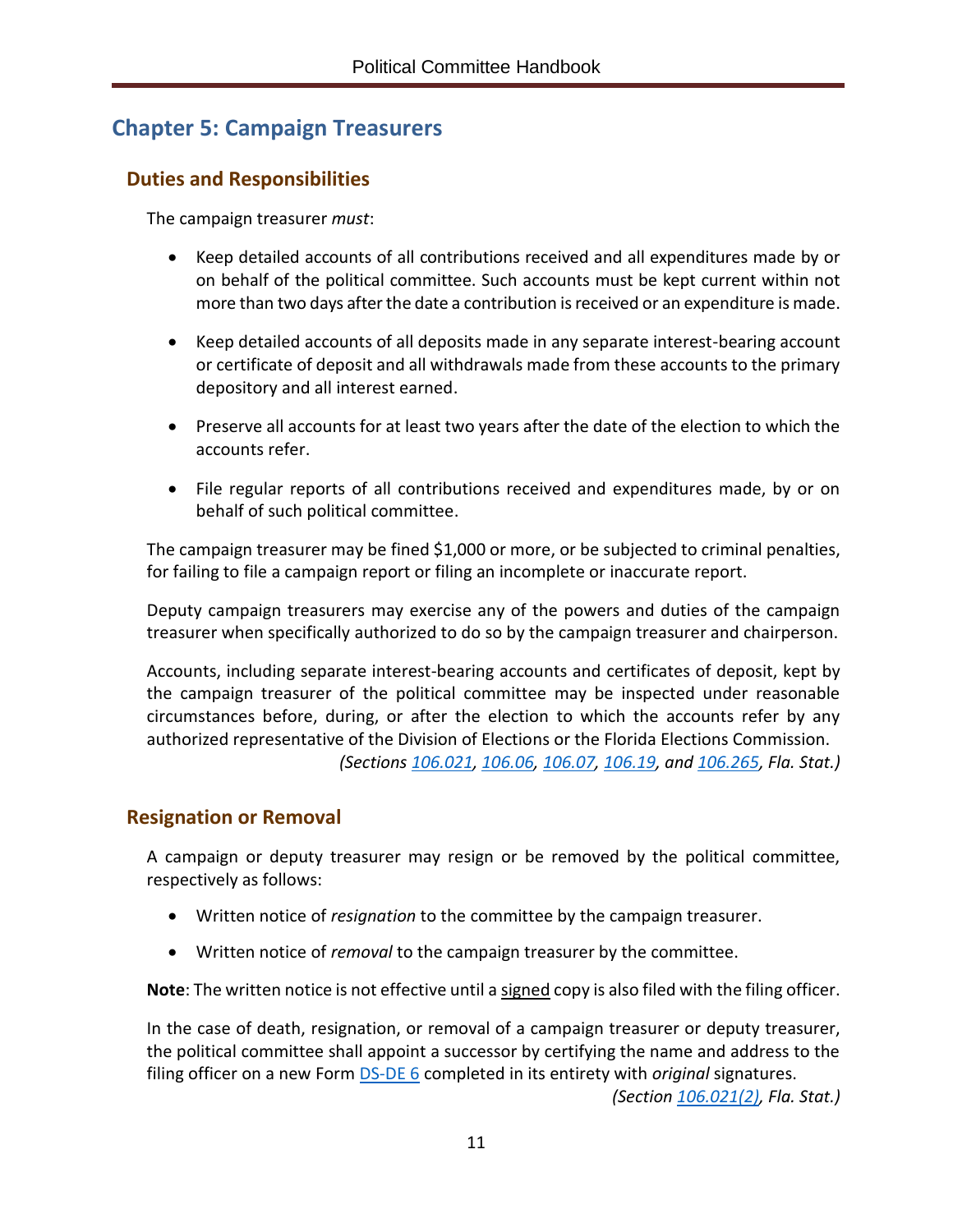# <span id="page-15-0"></span>**Chapter 6: Campaign Depository**

## <span id="page-15-1"></span>**Primary Campaign Depository**

A political committee shall designate a primary campaign depository with any bank, savings and loan association, or credit union authorized to do business in the state of Florida. A political committee that deposits all contributions in a national depository is not required to designate a depository in Florida. All contributions must be deposited into such account and all expenditures must be drawn by a check on such account. A political committee must file the name and address of the primary campaign depository with the same officer with whom the political committee registers on Form [DS-DE 6](https://dos.myflorida.com/media/693239/dsde06.pdf) (Appointment of Campaign Treasurer and Designation of Campaign Depository for Political Committees). To update or change the depository, the committee will need to file a new  $DS-DE6$  with original written signatures of at least one officer.

The campaign account must be separate from any personal or other account and used only for depositing campaign contributions and making expenditures.

All funds received by the campaign treasurer shall, prior to the end of the fifth business day following the receipt thereof, Saturdays, Sundays, and legal holidays excluded, be deposited in a campaign depository designated pursuant to Section [106.021,](http://www.leg.state.fl.us/Statutes/index.cfm?App_mode=Display_Statute&Search_String=&URL=0100-0199/0106/Sections/0106.021.html) Florida Statutes, in an account that contains the name of the committee.

**Note:** Except for contributions to political committees made by payroll deduction, all deposits must be accompanied by a bank deposit slip containing the name of each contributor and the amount contributed by each.

*(Sections [106.021\(1\)\(b\)](http://www.leg.state.fl.us/Statutes/index.cfm?App_mode=Display_Statute&Search_String=&URL=0100-0199/0106/Sections/0106.021.html) and [106.05,](http://www.leg.state.fl.us/Statutes/index.cfm?App_mode=Display_Statute&Search_String=&URL=0100-0199/0106/Sections/0106.05.html) Fla. Stat.)*

## <span id="page-15-2"></span>**Secondary Campaign Depository**

A political committee may designate one secondary depository in each county where an election is held in which the committee participates for the sole purpose of depositing contributions for transfer into the primary depository.

A political committee must file the name and address of each secondary campaign depository with the same filing officer with whom the committee files the name of their campaign treasurer on Form [DS-DE 6.](https://dos.myflorida.com/media/693239/dsde06.pdf)

If a contribution is deposited in a secondary depository, the depository shall forward the full amount of the deposit, along with a copy of the deposit slip, to the primary depository prior to the end of the first business day following the deposit.

*(Section [106.021\(1\),](http://www.leg.state.fl.us/Statutes/index.cfm?App_mode=Display_Statute&Search_String=&URL=0100-0199/0106/Sections/0106.021.html) Fla. Stat.)*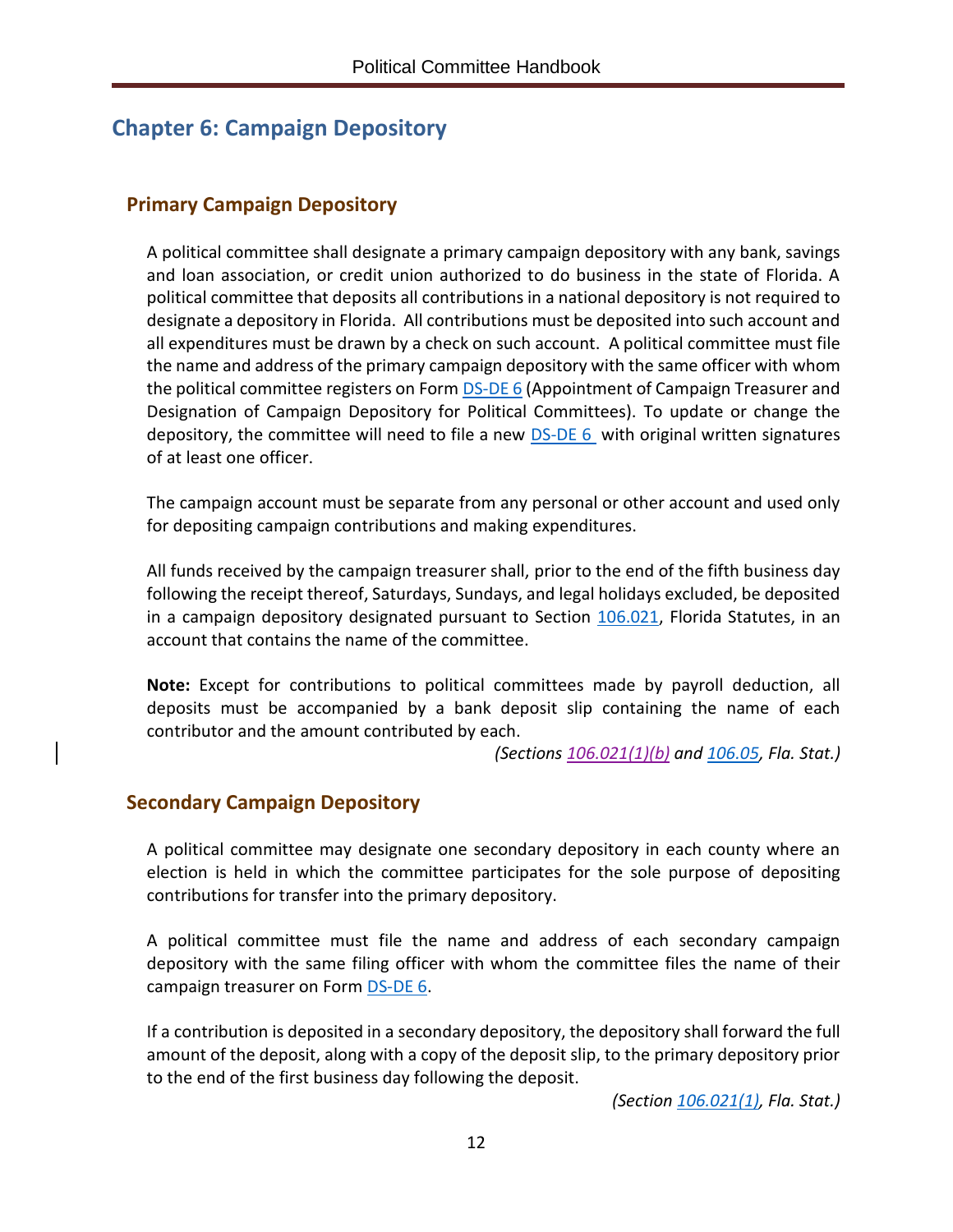## <span id="page-16-0"></span>**Separate Interest-Bearing Accounts and Certificates of Deposit**

In the event funds are available in the primary campaign depository that are not currently needed for the disbursement of expenditures, the campaign treasurer or deputy campaign treasurer may deposit such funds into a separate interest-bearing account designated as "(Name of Committee) Separate Interest-Bearing Campaign Account" or may purchase a certificate of deposit with the available funds.

Any bank, savings and loan association, or credit union authorized to transact business in Florida may be used for this purpose. The separate interest-bearing account or certificate of deposit shall be separate from any personal or other account or certificate of deposit.

Any withdrawal from a separate interest-bearing account or certificate of deposit of the principal or earned interest or any part thereof shall be made only for the purpose of transferring funds to the primary campaign account.

*(Sections [106.021\(1\)\(](http://www.leg.state.fl.us/Statutes/index.cfm?App_mode=Display_Statute&Search_String=&URL=0100-0199/0106/Sections/0106.021.html)b) and [106.05,](http://www.leg.state.fl.us/Statutes/index.cfm?App_mode=Display_Statute&Search_String=&URL=0100-0199/0106/Sections/0106.05.html) Fla. Stat.)*

## <span id="page-16-1"></span>**Campaign Checks**

**Note:** When issuing checks from the campaign account, the campaign treasurer or deputy treasurer shall be responsible for the completeness and accuracy of the information on such check and for ensuring that such expenditure is an *authorized* expenditure.

Campaign checks must contain the following information:

- Name of the campaign account of the political committee.
- Account number and name of bank.
- Exact amount of the expenditure.
- Signature of the campaign treasurer or deputy treasurer.
- Exact purpose of the expenditure.
- Name of the payee.

This information may be typed or handwritten on starter checks provided by the bank until printed checks arrive.

*(Section [106.11\(1\),](http://www.leg.state.fl.us/Statutes/index.cfm?App_mode=Display_Statute&Search_String=&URL=0100-0199/0106/Sections/0106.11.html) Fla. Stat.)*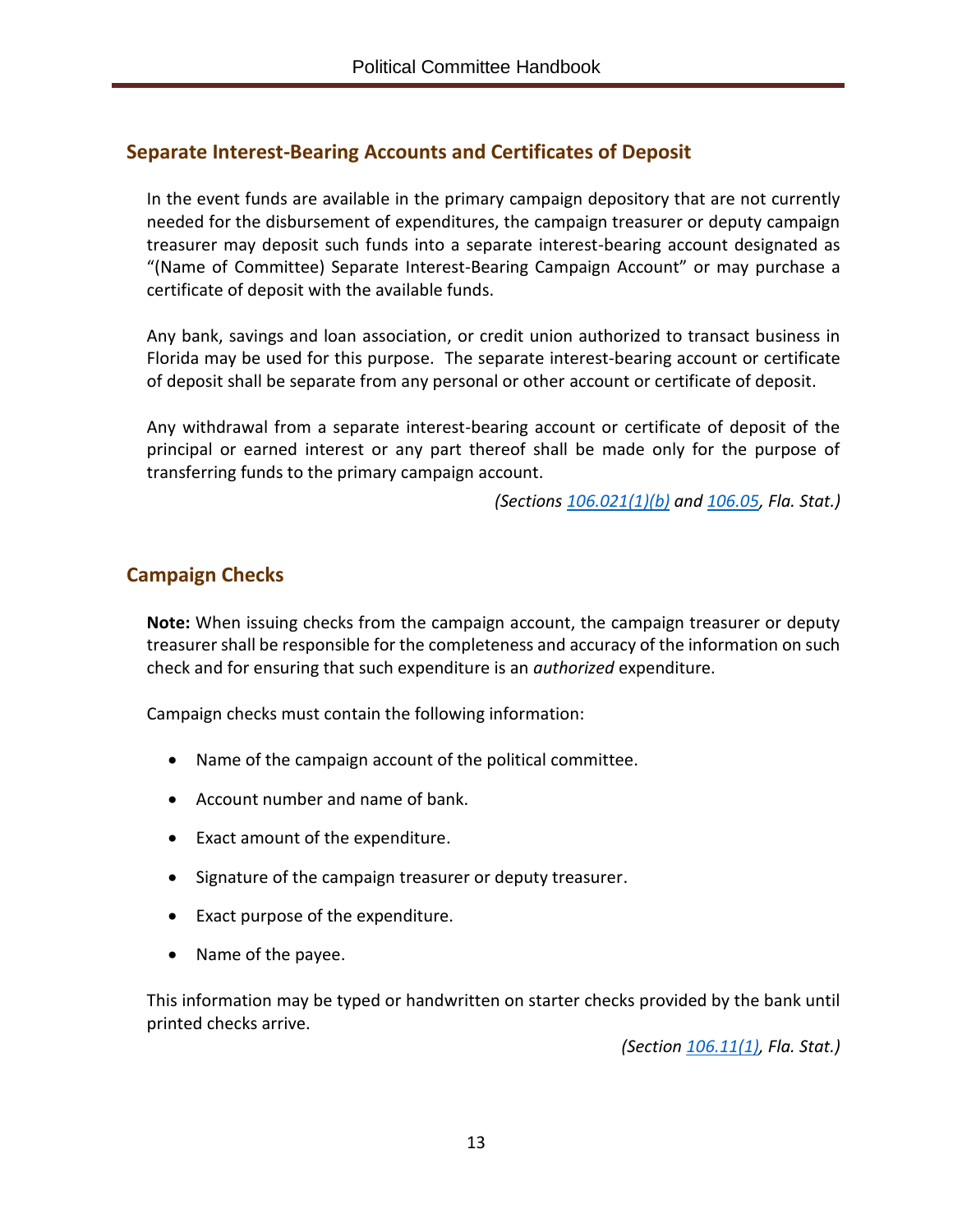**Example of political committee check:**

|                                      | <b>ABC Political Committee Campaign Account</b> | Date                      | 7/2/10                          | 0001           |
|--------------------------------------|-------------------------------------------------|---------------------------|---------------------------------|----------------|
| <b>PAY TO THE</b><br><b>ORDER OF</b> |                                                 | <b>XYZ Lumber Company</b> |                                 | 200.00         |
|                                      | Two Hundred and 00/100                          |                           |                                 | <b>DOLLARS</b> |
|                                      | <b>BANK OF FLORIDA</b><br>TALLAHASSEE, FL 32323 |                           |                                 |                |
| FOR                                  | Sign materials                                  |                           | Signature of Campaign Treasurer |                |

## <span id="page-17-0"></span>**Credit Cards**

Political committees organized to support or oppose any candidate for statewide office or to support or oppose any statewide issue may obtain, and use in making travel-related campaign expenditures, credit cards. *(See [Chapter 8: Expenditures.](#page-24-0))*

*(Section [106.125,](http://www.leg.state.fl.us/Statutes/index.cfm?App_mode=Display_Statute&Search_String=&URL=0100-0199/0106/Sections/0106.125.html) Fla. Stat.)*

## <span id="page-17-1"></span>**Debit Cards**

A political committee may use a debit card to make campaign expenditures. (See [Chapter 8:](#page-25-0) [Expenditures.](#page-25-0))

> *(Section [106.11\(2\),](http://www.leg.state.fl.us/Statutes/index.cfm?App_mode=Display_Statute&Search_String=&URL=0100-0199/0106/Sections/0106.11.html) Fla. Stat.; Division of Elections Advisory Opinion [00-03\)](http://opinions.dos.state.fl.us/searchable/pdf/2000/de0003.pdf)*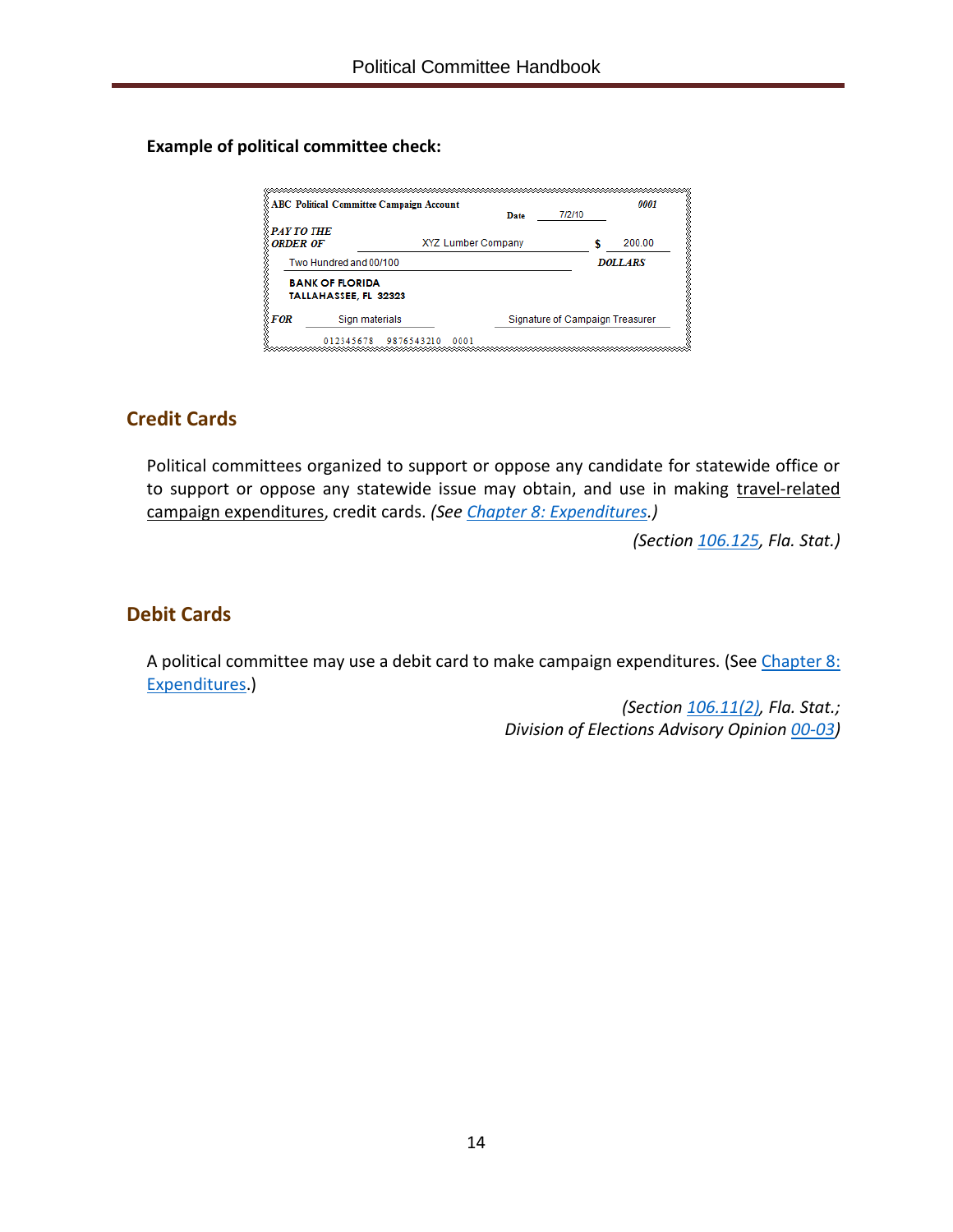# <span id="page-18-0"></span>**Chapter 7: Contributions**

#### A **contribution** is:

- A gift, subscription, conveyance, deposit, loan, payment or distribution of money or anything of value made for the purpose of influencing the results of an election or making an electioneering communication. These include contributions in-kind having an attributable monetary value in any form.
- A transfer of funds between political committees, between electioneering communications organizations, or any combination of these groups.
- The payment, by a person other than a candidate or political committee of compensation for the personal services of another person which are rendered to a candidate or political committee without charge to the candidate or political committee for such services.
- The transfer of funds by a campaign treasurer or deputy campaign treasurer between a primary depository and a separate interest-bearing account or certificate of deposit. The term includes any interest earned on such account or certificate.

#### The *exceptions* are:

- Services provided without compensation by individuals volunteering a portion or all of their time on behalf of a political committee including, but not limited to, legal and accounting services.
- Editorial endorsements.

*(Section [106.011\(5\),](http://www.leg.state.fl.us/Statutes/index.cfm?App_mode=Display_Statute&Search_String=&URL=0100-0199/0106/Sections/0106.011.html) Fla. Stat.)*

## <span id="page-18-1"></span>**In-Kind Contributions**

In-kind contributions are anything of value made for the purpose of influencing the results of an election. The *exceptions* are:

- Money;
- Personal services provided without compensation by individual volunteers;
- Independent expenditures, as defined in Section  $106.011(12)$ , Florida Statutes; or
- Endorsements of three or more candidates by affiliated party committees or political parties.

**Note:** Any person who makes an in-kind contribution shall, at the time of making the contribution, place a fair market value on the contribution. In-kind contributions are subject to contribution limitations. Travel conveyed upon private aircraft shall be valued at the actual cost of per person commercial air travel for the same or a substantially similar route.

> *(Sections [106.011](http://www.leg.state.fl.us/Statutes/index.cfm?App_mode=Display_Statute&Search_String=&URL=0100-0199/0106/Sections/0106.011.html) an[d 106.055,](http://www.leg.state.fl.us/Statutes/index.cfm?App_mode=Display_Statute&Search_String=&URL=0100-0199/0106/Sections/0106.055.html) Fla. Stat.; Division of Elections Advisory Opinion [09-08\)](http://opinions.dos.state.fl.us/searchable/pdf/2009/de0908.pdf)*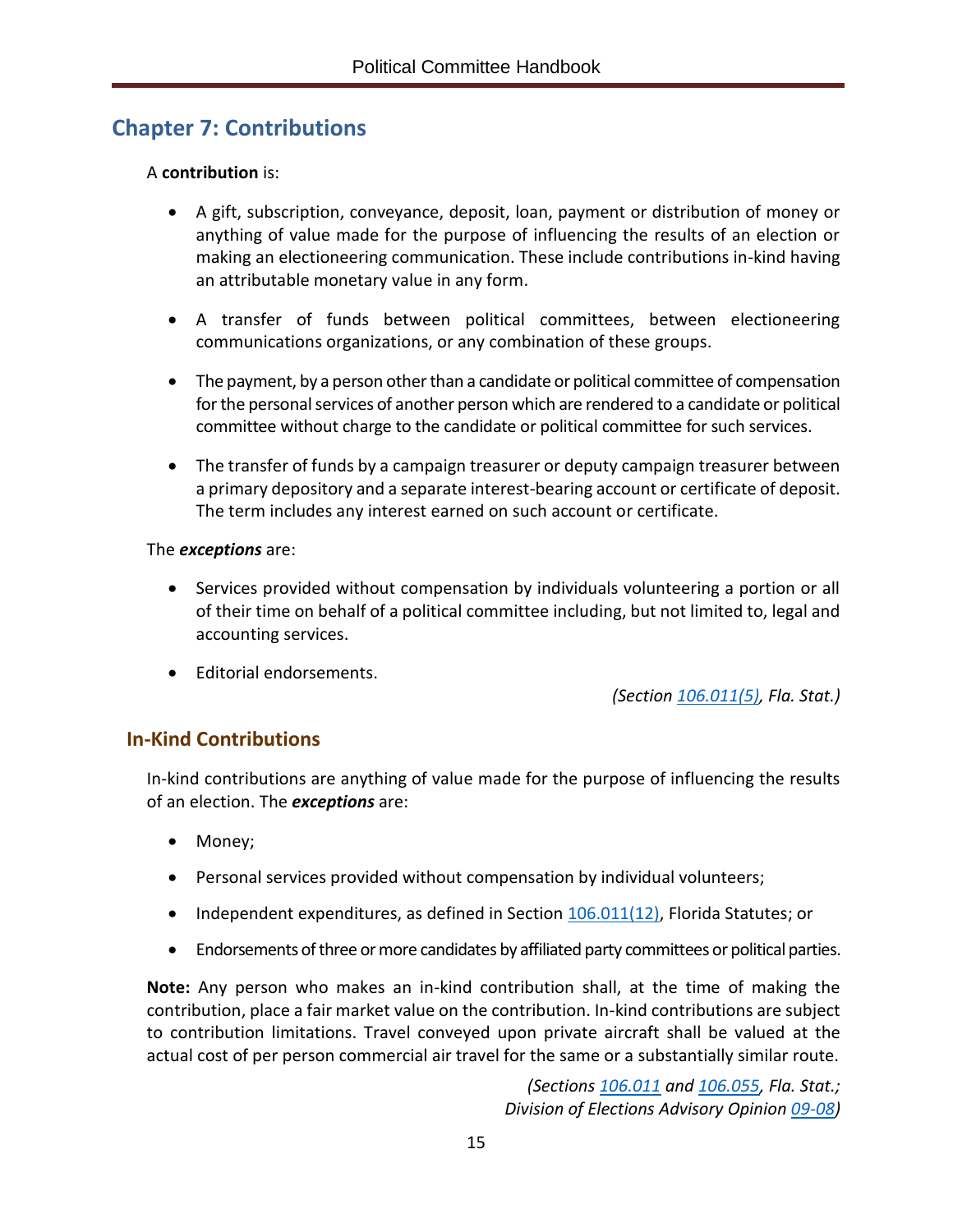#### <span id="page-19-0"></span>**Loans**

Loans are considered contributions and are subject to contribution limitations. Loans to or from each person or political committee must be reported together with names, addresses, occupations and principal places of business, if any, of the lenders and endorsers, including the date and amount of each loan on the campaign treasurer's report.

> *(Sections [106.011\(5\),](http://www.leg.state.fl.us/Statutes/index.cfm?App_mode=Display_Statute&Search_String=&URL=0100-0199/0106/Sections/0106.011.html) [106.07\(4\),](http://www.leg.state.fl.us/Statutes/index.cfm?App_mode=Display_Statute&Search_String=&URL=0100-0199/0106/Sections/0106.07.html) [106.075,](http://www.leg.state.fl.us/Statutes/index.cfm?App_mode=Display_Statute&Search_String=&URL=0100-0199/0106/Sections/0106.075.html) and [106.08,](http://www.leg.state.fl.us/Statutes/index.cfm?App_mode=Display_Statute&Search_String=&URL=0100-0199/0106/Sections/0106.08.html) Fla. Stat.)*

## <span id="page-19-1"></span>**Cash Contributions**

A person may not make an aggregate cash contribution or contribution by means of a cashier's check to the same candidate or committee in excess of \$50 per election.

A person may not accept an aggregate cash contribution or contribution by means of a cashier's check from the same contributor in excess of \$50 per election.

A money order or traveler's check is not considered cash.

**Note:** Cash contributions should be reported on campaign treasurer's reports to include the full name and address of each person who gave a cash contribution during the reporting period, together with the amount and date of such cash contribution.

> *(Sections [106.07\(4\)](http://www.leg.state.fl.us/Statutes/index.cfm?App_mode=Display_Statute&Search_String=&URL=0100-0199/0106/Sections/0106.07.html) and [106.09,](http://www.leg.state.fl.us/Statutes/index.cfm?App_mode=Display_Statute&Search_String=&URL=0100-0199/0106/Sections/0106.09.html) Fla. Stat.; Division of Elections Advisory Opinion [90-15\)](http://opinions.dos.state.fl.us/searchable/pdf/1990/de9015.pdf)*

## <span id="page-19-2"></span>**Money Order, Debit and Credit Card Contributions**

A candidate, political committee, or political party may accept contributions via a credit card, debit card, or money order. These contributions are categorized as a "check" for reporting purposes.

> *(Section [106.11,](http://www.leg.state.fl.us/Statutes/index.cfm?App_mode=Display_Statute&Search_String=&URL=0100-0199/0106/Sections/0106.11.html) Fla. Stat.; Division of Elections Advisory Opinions [94-02](http://opinions.dos.state.fl.us/searchable/pdf/1994/de9402.pdf) and [00-03\)](http://opinions.dos.state.fl.us/searchable/pdf/2000/de0003.pdf)*

## <span id="page-19-3"></span>**Contributions via Online Payment Service Organizations**

A candidate, political committee, or political party may use an online payment service organization, such as PayPal, to receive campaign contributions. The contribution would be reported as a check in the entire amount and the transactional fee would then be reported as an expenditure.

*(Division of Elections Advisory Opinion [08-07\)](http://opinions.dos.state.fl.us/searchable/pdf/2008/de0807.pdf)*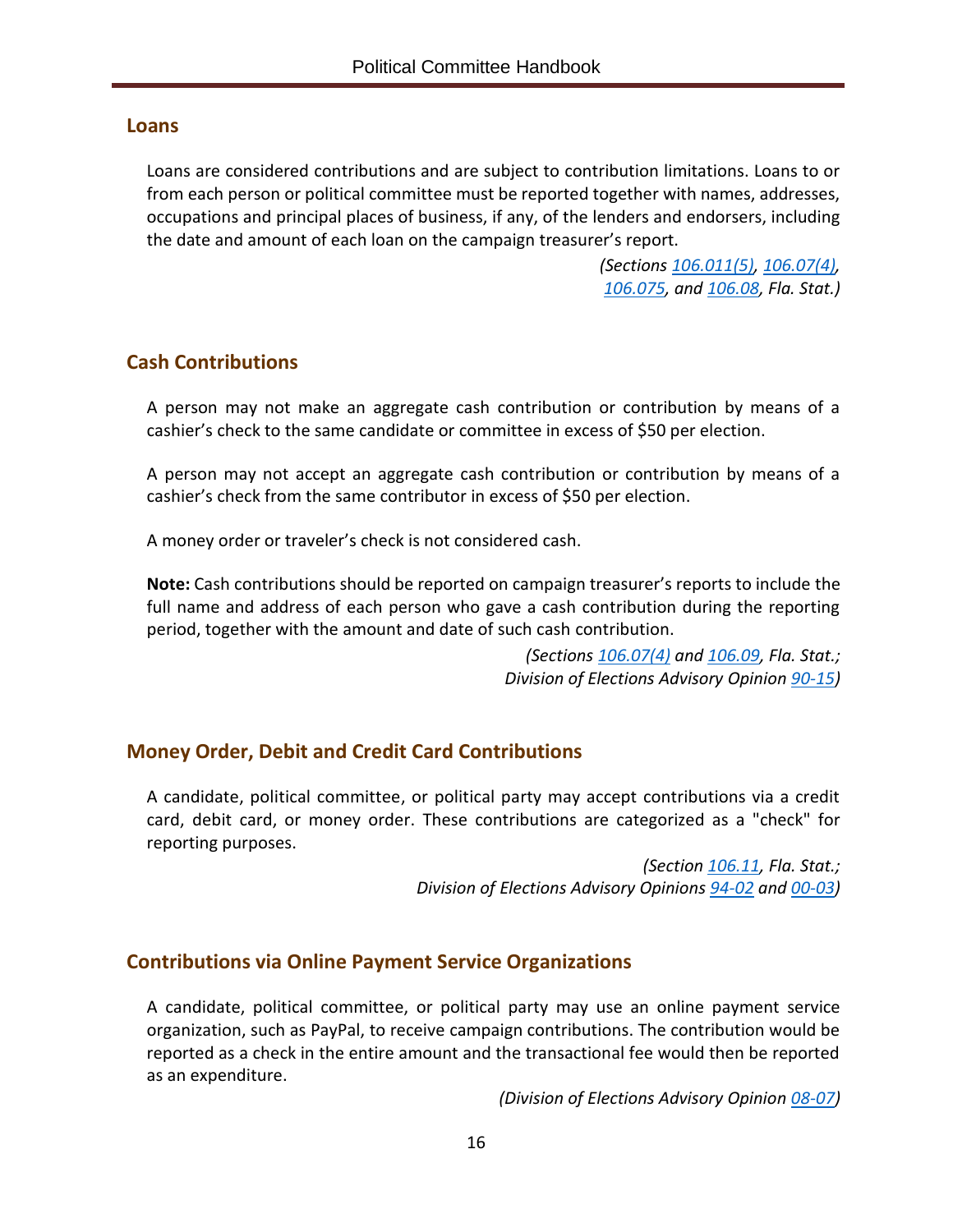## <span id="page-20-0"></span>**Contribution Limits**

Political committees sponsoring or opposing constitutional amendments proposed by initiative are subject to a \$3000 limit until the amendment reaches ballot position, at which time the limit no longer exists. No other monetary limit exists on contributions to a political committee.

*(Section 106.08, Fla.Stat.; Chapter 2021-16, Laws of Florida)*

Monetary limits exist on contributions from a political committee to a candidate, but not to a political party, an electioneering communications organization, or another political committee. *(See [Appendix C.](#page-56-0))*

## <span id="page-20-1"></span>**Deadlines for Accepting Contributions**

Any contribution received by the chair, campaign treasurer, or deputy campaign treasurer of a political committee supporting or opposing a candidate with opposition in an election or supporting or opposing an issue on the ballot in an election **on the day of that election or less than five days before the day of that election** may not be obligated or expended by the committee until after the date of the election, unless such contribution is first fully disclosed.

> *(Section [106.08\(4\),](http://www.leg.state.fl.us/Statutes/index.cfm?App_mode=Display_Statute&Search_String=&URL=0100-0199/0106/Sections/0106.08.html) Fla. Stat.; Worley v. Detzner, 2012 WL 12897964 (N.D. Fla. 2012))*

## <span id="page-20-2"></span>**Violations**

Any candidate; committee chair, campaign treasurer, deputy treasurer, or other officer of any political committee; agent or person acting on behalf of any candidate or political committee; or other person who knowingly and willfully in any of the following, is guilty of a misdemeanor of the first degree, punishable as provided in Section [775.082](http://www.leg.state.fl.us/statutes/index.cfm?App_mode=Display_Statute&Search_String=&URL=0700-0799/0775/Sections/0775.082.html) or [775.083,](http://www.leg.state.fl.us/statutes/index.cfm?App_mode=Display_Statute&Search_String=&URL=0700-0799/0775/Sections/0775.083.html) Florida Statutes.

- Accepts a contribution in excess of the limits prescribed by Section [106.08,](http://www.leg.state.fl.us/Statutes/index.cfm?App_mode=Display_Statute&Search_String=&URL=0100-0199/0106/Sections/0106.08.html) Florida Statutes;
- Fails to report any contribution required to be reported by [Chapter](http://www.leg.state.fl.us/statutes/index.cfm?App_mode=Display_Statute&URL=0100-0199/0106/0106ContentsIndex.html&StatuteYear=2019&Title=%2D%3E2019%2D%3EChapter%20106) 106, Florida Statutes;
- Falsely reports or deliberately fails to include any information required by [Chapter](http://www.leg.state.fl.us/statutes/index.cfm?App_mode=Display_Statute&URL=0100-0199/0106/0106ContentsIndex.html&StatuteYear=2019&Title=%2D%3E2019%2D%3EChapter%20106) 106, Florida Statutes; or
- Makes or authorizes any expenditure in violation of Section  $106.11(4)$ , Florida Statutes, or any other expenditure prohibited by [Chapter](http://www.leg.state.fl.us/statutes/index.cfm?App_mode=Display_Statute&URL=0100-0199/0106/0106ContentsIndex.html&StatuteYear=2019&Title=%2D%3E2019%2D%3EChapter%20106) 106, Florida Statutes.

<span id="page-20-3"></span>*(Section [106.19,](http://www.leg.state.fl.us/Statutes/index.cfm?App_mode=Display_Statute&Search_String=&URL=0100-0199/0106/Sections/0106.19.html) Fla. Stat.)*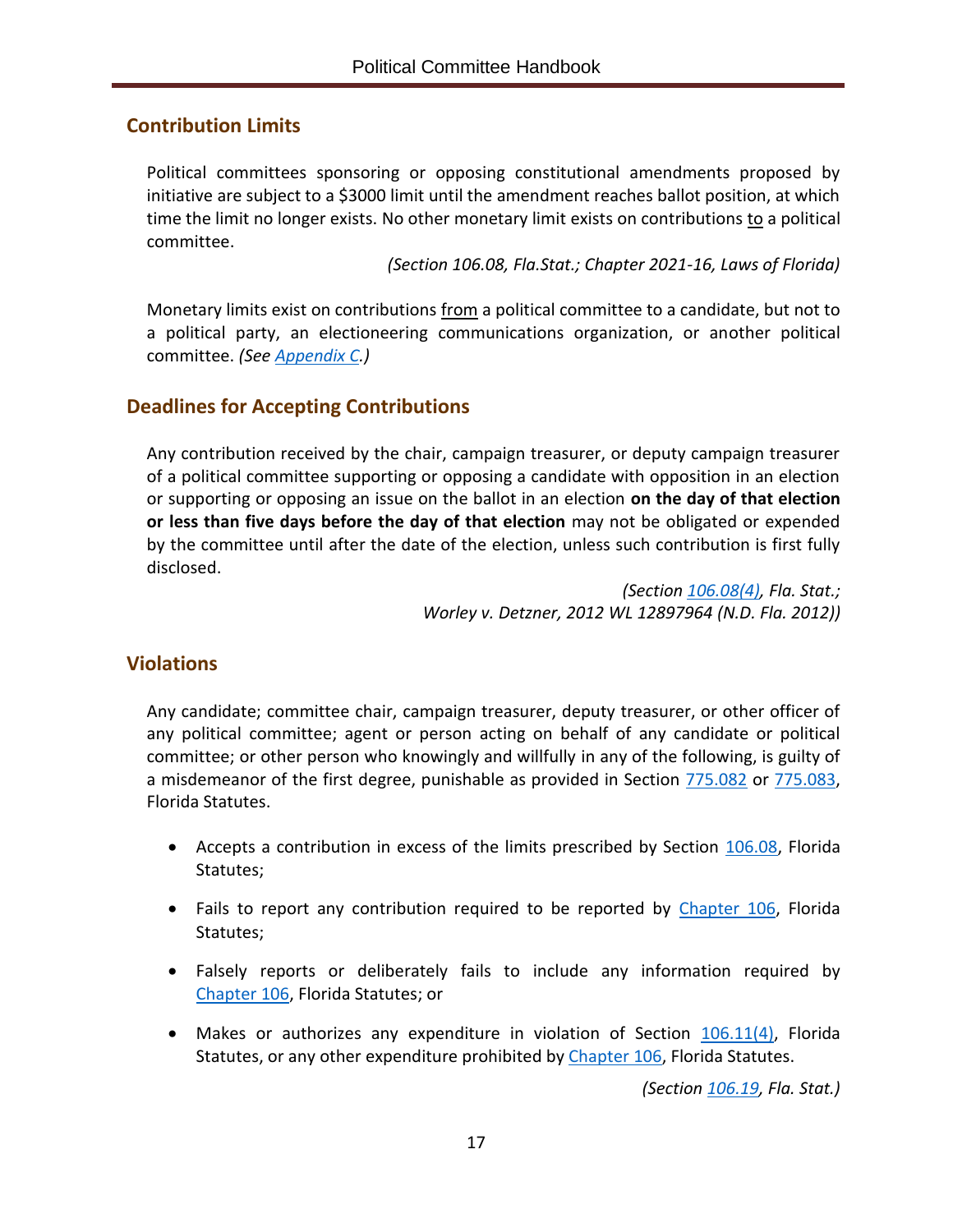## <span id="page-21-0"></span>**Chapter 8: Expenditures**

An **expenditure** is a purchase, payment, distribution, loan, advance, transfer of funds by a campaign treasurer or deputy campaign treasurer between a primary depository and a separate interest-bearing account or certificate of deposit, or gift of money or anything of value made for the purpose of influencing the results of an election or making an electioneering communication.

An expenditure for an electioneering communication is made when the earliest of the following occurs:

- A person executes a contract for applicable goods or services;
- A person makes payment, in whole or in part, for the production or public dissemination of applicable goods or services; or
- The electioneering communication is publicly disseminated.

*(Section [106.011\(10\),](http://www.leg.state.fl.us/Statutes/index.cfm?App_mode=Display_Statute&Search_String=&URL=0100-0199/0106/Sections/0106.011.html) Fla. Stat.)*

## <span id="page-21-1"></span>**General Requirements**

A political committee shall:

- Pay all campaign expenditures by a check drawn on the campaign account (except petty cash);
- Pay for all expenses authorized or incurred for the purchase of goods or services upon final delivery and acceptance of the goods or services; and
- Pay for public utilities such as telephone, electric, gas, water and like services when the bill is received. Utility companies providing services to political committees must charge a deposit sufficient to meet all anticipated charges during a billing period.

**Note:** No campaign manager, treasurer, deputy treasurer, or political committee or any officer or agent thereof, or any person acting on behalf of any of the foregoing, shall authorize any expenses, unless there are sufficient funds on deposit in the primary depository account of the political committee to pay the full amount of the authorized expense, to honor all other checks drawn on such account, which checks are outstanding, and to meet all expenses previously authorized but not yet paid.

"Sufficient funds" means that the funds at issue have been delivered for deposit to the financial institution at which such account is maintained and not that such funds are available for withdrawal in accordance with the deposit rules or the funds availability policies of such financial institution.

*(Sections [106.021\(3\)](http://www.leg.state.fl.us/Statutes/index.cfm?App_mode=Display_Statute&Search_String=&URL=0100-0199/0106/Sections/0106.021.html) and [106.11\(4\),](http://www.leg.state.fl.us/statutes/index.cfm?App_mode=Display_Statute&Search_String=&URL=0100-0199/0106/Sections/0106.11.html) Fla. Stat.)*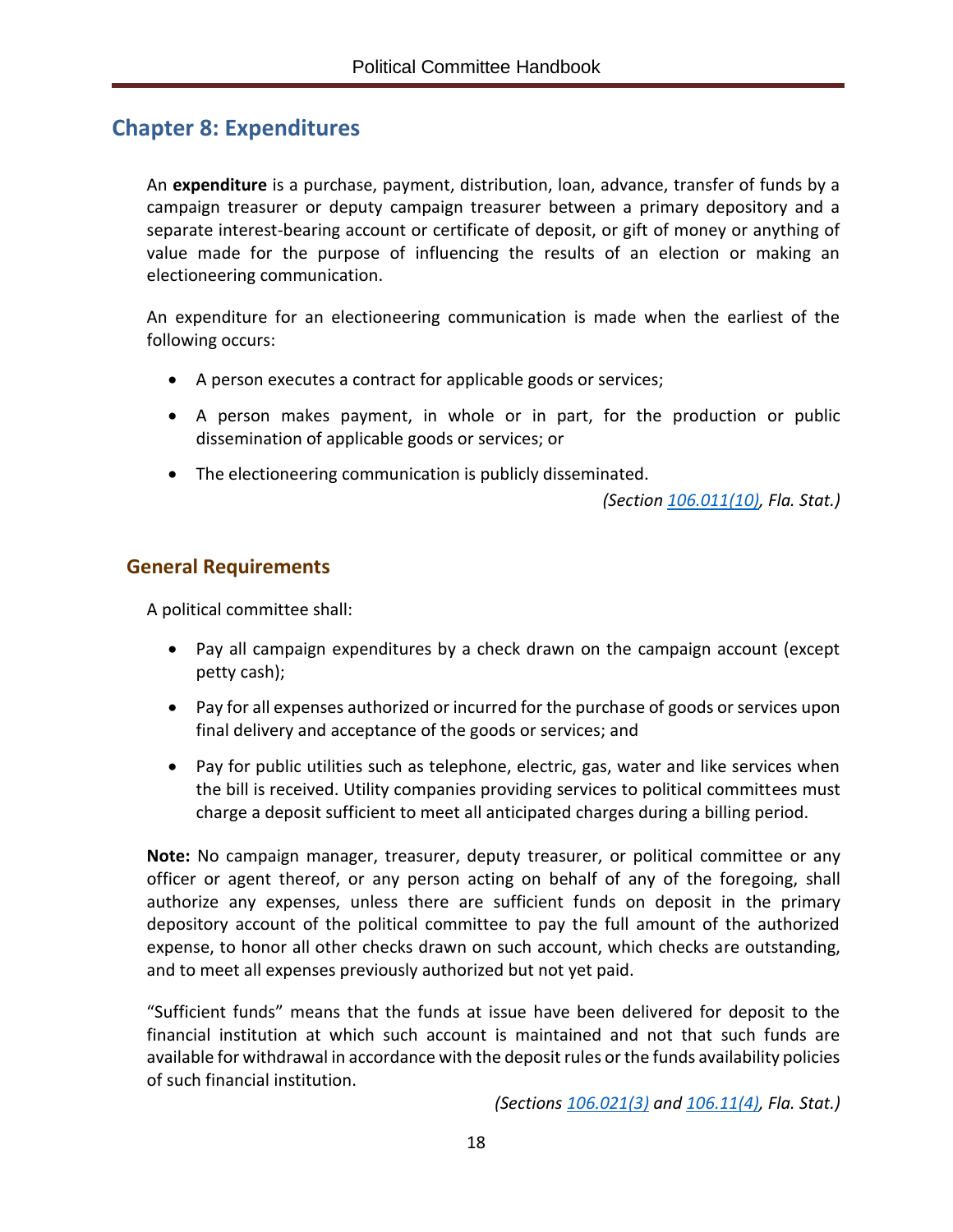## <span id="page-22-0"></span>**Checks**

**Note:** Only a campaign treasurer or deputy campaign treasurer is allowed to sign checks drawn on the campaign account. The campaign treasurer or deputy campaign treasurer who signs a check shall be responsible for the completeness and accuracy of the information on the check and for ensuring it is an *authorized* expenditure.

## <span id="page-22-1"></span>**Petty Cash Funds**

A campaign treasurer may provide a petty cash fund for the political committee. To establish a petty cash fund, the campaign treasurer must write a check drawn on the primary campaign account.

A political committee *must*:

- Spend petty cash in amounts of less than \$100 and petty cash may only be used for office supplies, transportation expenses, and other necessities;
- Report the total amount withdrawn and the total amount spent for petty cash in each reporting period; and
- Keep complete records of petty cash, although each expenditure does not have to be reported individually.

A political committee *cannot*:

- Mix cash contributions with petty cash.
- Use petty cash for the purchase of time, space or services from any communications media.

From the day a political committee appoints its campaign treasurer until the close of qualifying for office, the campaign treasurer may withdraw from the campaign account for the purpose of providing a petty cash fund for the political committee \$500 per calendar quarter.

After qualifying is over and until the last election in a given election period in which the political committee participates, the treasurer may withdraw \$100 per week.

> *(Sections [106.07](http://www.leg.state.fl.us/Statutes/index.cfm?App_mode=Display_Statute&Search_String=&URL=0100-0199/0106/Sections/0106.07.html) and [106.12,](http://www.leg.state.fl.us/Statutes/index.cfm?App_mode=Display_Statute&Search_String=&URL=0100-0199/0106/Sections/0106.12.html) Fla. Stat.; Division of Elections Advisory Opinion [06-10\)](http://opinions.dos.state.fl.us/searchable/pdf/2006/de0610.pdf)*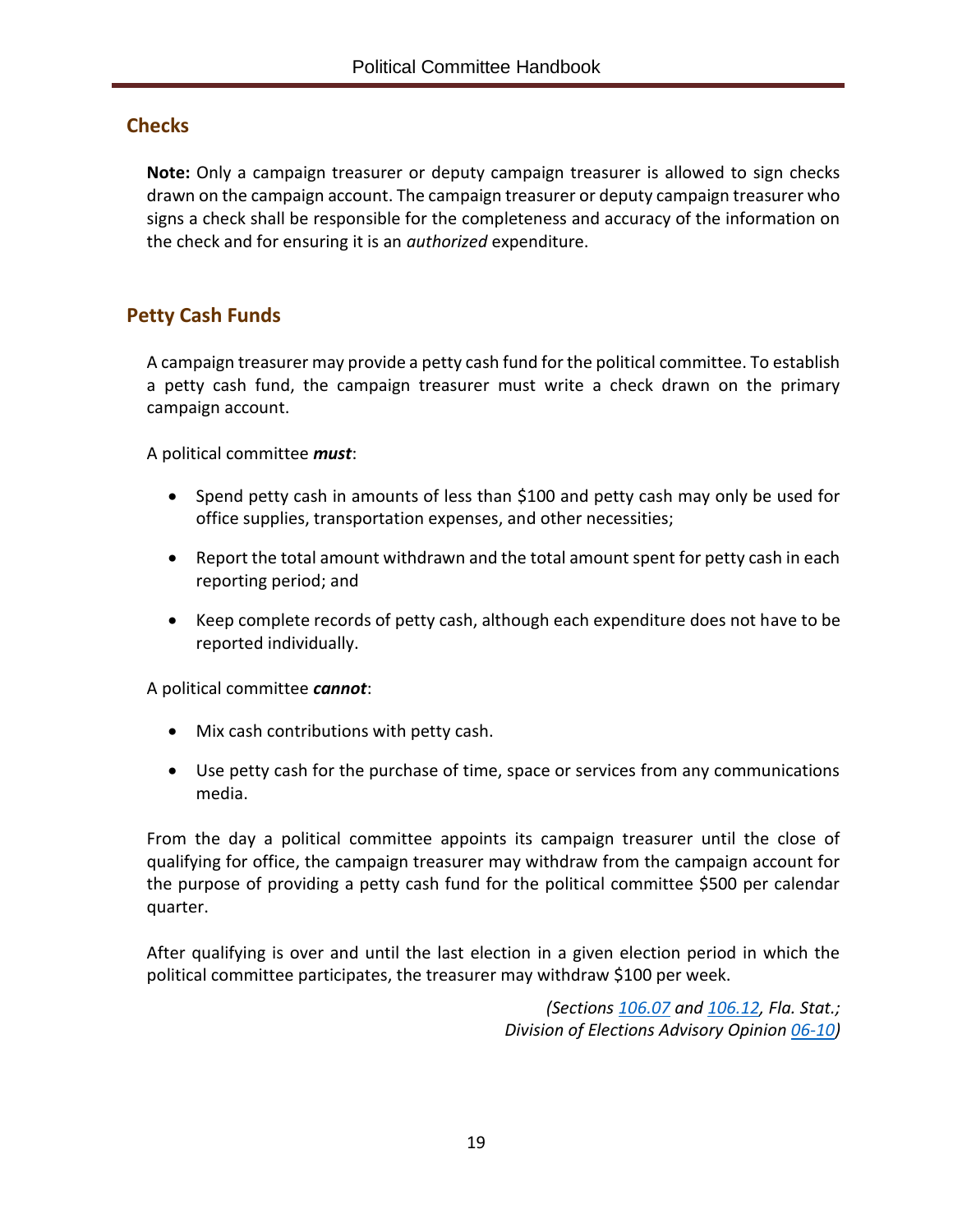## <span id="page-23-0"></span>**Independent Expenditures**

An independent expenditure means an expenditure made by a person for the purpose of *expressly advocating* the election or defeat of a candidate or issue, which expenditure is not controlled by, coordinated with, or made upon consultation with, any candidate, political committee, or agent of such candidate or committee. An expenditure for such purpose by a person having a contract with the candidate, political committee, or agent of such candidate or committee in a given election period is not deemed an independent expenditure.

**Expressly advocates** means any communication which uses phrases including, but not limited to: "vote for," "elect," "support," "cast your ballot for," "Smith for Congress," "vote against," "defeat," "oppose," and "reject."

*(See Division of Elections Advisory Opinion [16-12\)](https://dos.myflorida.com/media/697113/de1612.pdf)*

However, an expenditure for the purpose of expressly advocating the election or defeat of a candidate which is made by the national, state, or county executive committee of a political party, including any subordinate committee of a national, state, or county committee of a political party, an affiliated party committee, or by any political committee, or any other person, is not considered an independent expenditure if the party committee or person:

- 1. Communicates with the candidate, the candidate's campaign, or an agent of the candidate acting on behalf of the candidate, including any pollster, media consultant, advertising agency, vendor, advisor, or staff member concerning the preparation of, use of, or payment for, the specific expenditure or advertising campaign at issue;
- 2. Makes a payment in cooperation, consultation, or concert with, at the request or suggestion of, or pursuant to any general or particular understanding with the candidate, the candidate's campaign, a political committee supporting the candidate, or an agent of the candidate relating to the specific expenditure or advertising campaign at issue;
- 3. Makes a payment for the dissemination, distribution, or republication, in whole or in part, of a broadcast or a written, graphic, or other form of campaign material prepared by the candidate, the candidate's campaign, or an agent of the candidate, including any pollster, media consultant, advertising agency, vendor, advisor, or staff member;
- 4. Makes a payment based on information about the candidate's plans, projects, or needs communicated to a member of the committee or person by the candidate or any agent of the candidate, provided the committee or person uses the information in any way, in whole or in part, either directly or indirectly, to design, prepare, or pay for the specific expenditure or advertising campaign at issue;
- 5. After the last day of the qualifying period prescribed for the candidate, there is a consultation about the candidate's plans, projects, or needs in connection with the candidate's pursuit of election to office and the information is used in any way to plan, create, design, or prepare an independent expenditure or advertising campaign, with: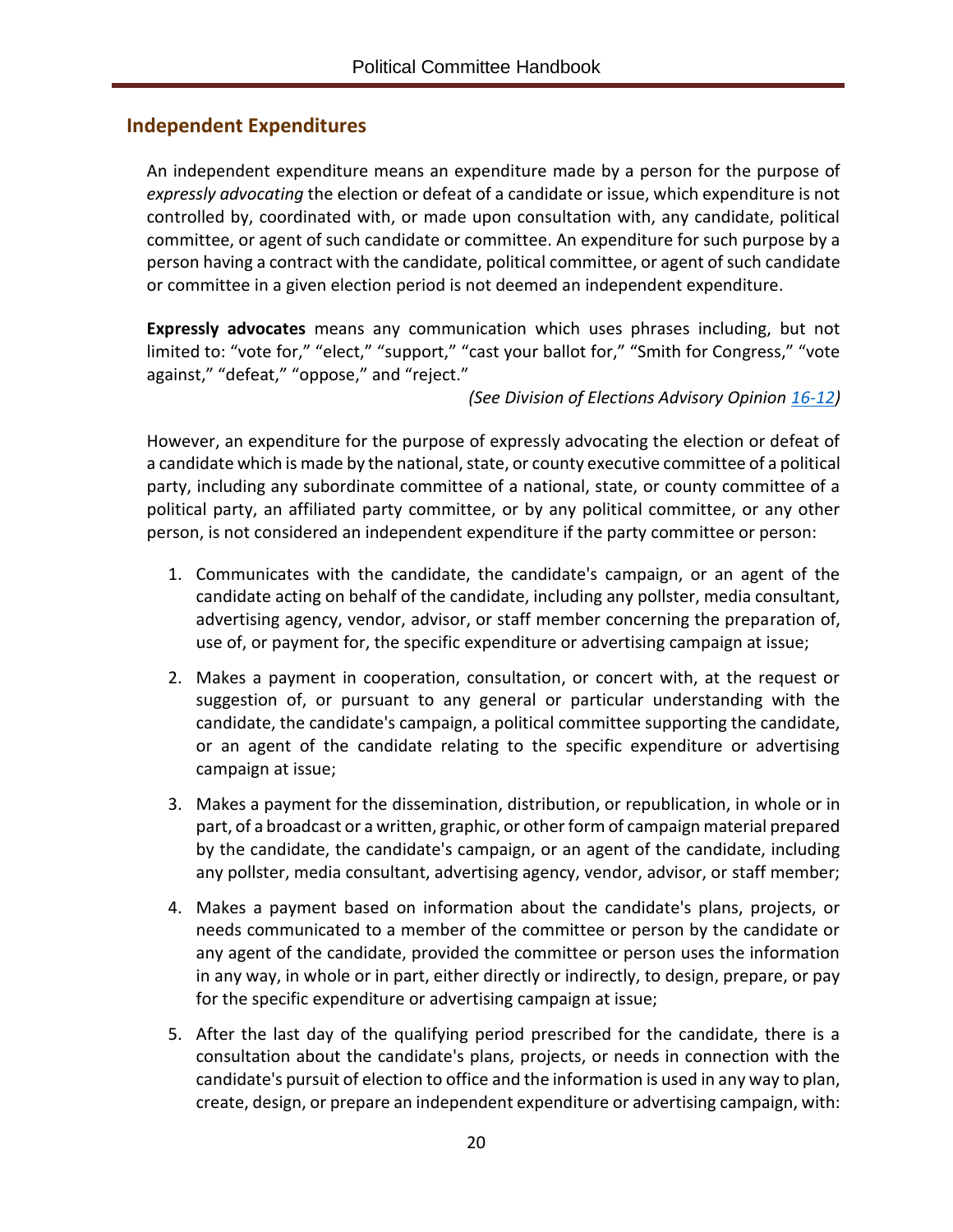- a. An officer, director, employee or agent of a national, state or county executive committee of a political party, or affiliated party committee, that has made or intends to make expenditures in connection with or contributions to the candidate; or
- b. A person whose professional services have been retained by a national, state or county executive committee of a political party that has made or intends to make expenditures in connection with or contributions to the candidate;
- 6. After the last day of the qualifying period prescribed for the candidate, retains the professional services of any person also providing those services to the candidate in connection with the candidate's pursuit of election to office; or
- 7. Arranges, coordinates, or directs the expenditure, in any way, with the candidate or an agent of the candidate.

*(Section [106.011\(12\),](http://www.leg.state.fl.us/Statutes/index.cfm?App_mode=Display_Statute&Search_String=&URL=0100-0199/0106/Sections/0106.011.html) Fla. Stat.)*

See [Chapter 13: Political Advertising](#page-39-0) for information about applicable political disclaimers paid by independent expenditures and exceptions.

*(Section [106.071\(3\),](http://www.leg.state.fl.us/Statutes/index.cfm?App_mode=Display_Statute&Search_String=&URL=0100-0199/0106/Sections/0106.071.html) Fla. Stat.)*

## <span id="page-24-0"></span>**Credit Cards**

Political committees organized to support or oppose any candidate for statewide office (Governor, Cabinet, and Supreme Court Justice) or issue may obtain a credit card under the following conditions:

- The credit card is used in making travel-related campaign expenditures to include transportation, lodging, meals and other travel expenses incurred.
- The credit card is obtained from the same bank designated as the primary campaign depository.
- The credit card is in the name of the political committee and the name reflects that it is a campaign account.
- A copy of the agreement or contract between the political committee and bank, along with a list of all persons authorized to use the credit card, must be filed with the Division of Elections prior to being used.
- The credit card must expire no later than midnight of the last day of the month of the general election.
- Each statement received from the issuer of the credit card must be paid upon receipt.

**Note:** Political committees other than those stated above may **not** use credit cards.

*(Section [106.125,](http://www.leg.state.fl.us/Statutes/index.cfm?App_mode=Display_Statute&Search_String=&URL=0100-0199/0106/Sections/0106.125.html) Fla. Stat.)*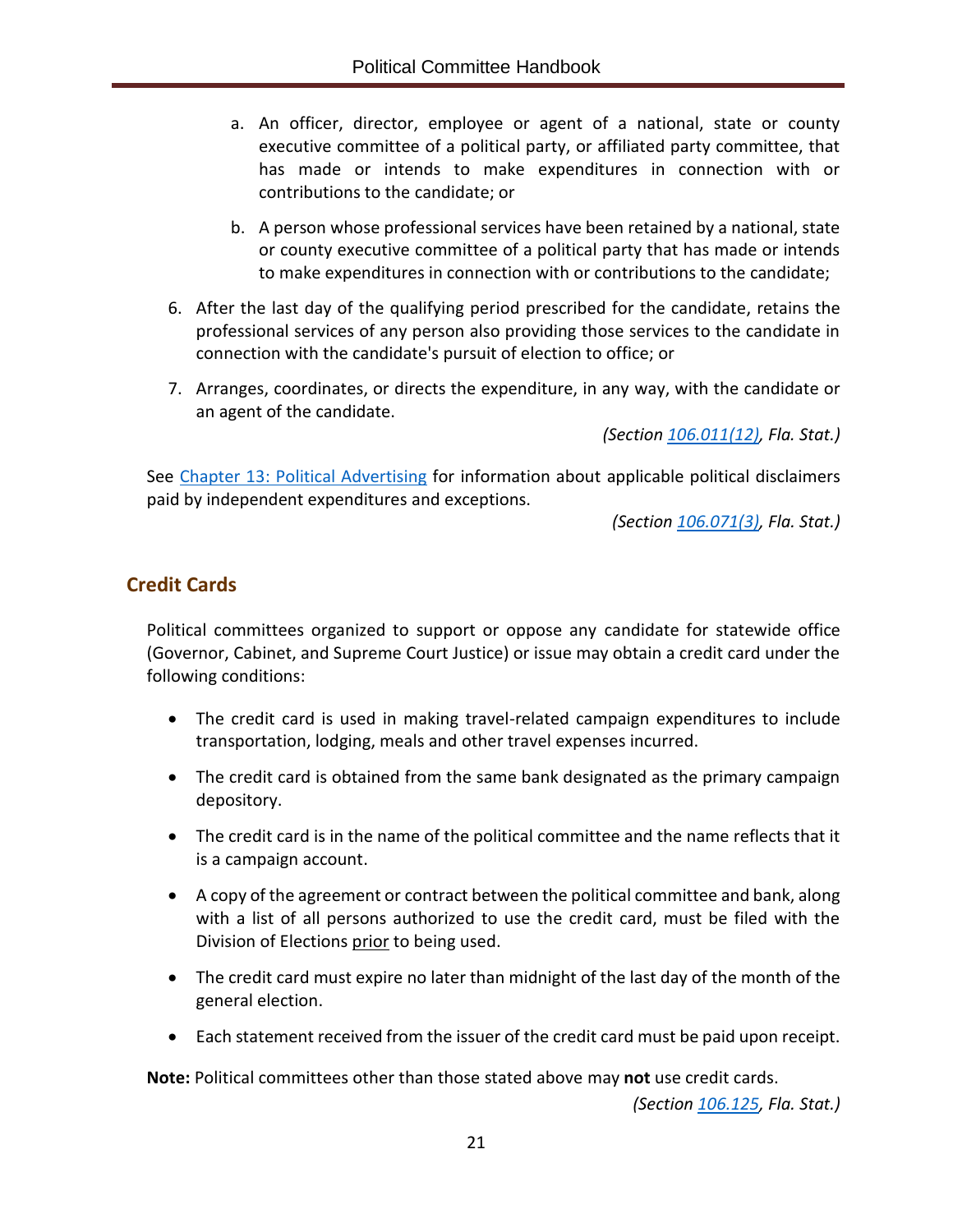## <span id="page-25-0"></span>**Debit Cards**

Debit cards may be used in lieu of campaign checks and are considered bank checks if the following conditions are met:

- The debit card is obtained from the same bank as the primary campaign depository.
- The debit card is issued in the name of the treasurer, deputy treasurer or authorized user.
- The debit card contains the name of the campaign account of the political committee.
- No more than three debit cards are issued.
- The person using the debit card does not receive cash as any part of, or independent of, any transaction for goods or services.

#### *All debit card receipts must contain:*

- Last four digits of the debit card number.
- Exact amount of expenditure.
- Name of payee.
- Signature of campaign treasurer, deputy treasurer or authorized user.
- Exact purpose of expenditure.

Any of the above listed information, if not included on the receipt, may be handwritten on, or attached to, the receipt by the authorized user before submitting to the campaign treasurer. The debit card user shall be responsible for the completeness and accuracy of the information and for ensuring that such expenditure is authorized.

> *(Section [106.11\(2\),](http://www.leg.state.fl.us/Statutes/index.cfm?App_mode=Display_Statute&Search_String=&URL=0100-0199/0106/Sections/0106.11.html) Fla. Stat, and Division of Elections Advisory Opinion [00-03\)](http://opinions.dos.state.fl.us/searchable/pdf/2000/de0003.pdf)*

## <span id="page-25-1"></span>**Deadlines for Making Contributions to Candidates (***See [Appendix D](#page-60-0)***)**

Any contribution received by a candidate with opposition in an election, or the campaign treasurer or deputy campaign treasurer, on the day of that election or less than five days prior to the day of that election must be returned to the contributor. It may not be used or expended by or on behalf of the candidate.

**The primary and general elections are considered separate elections for contribution purposes.**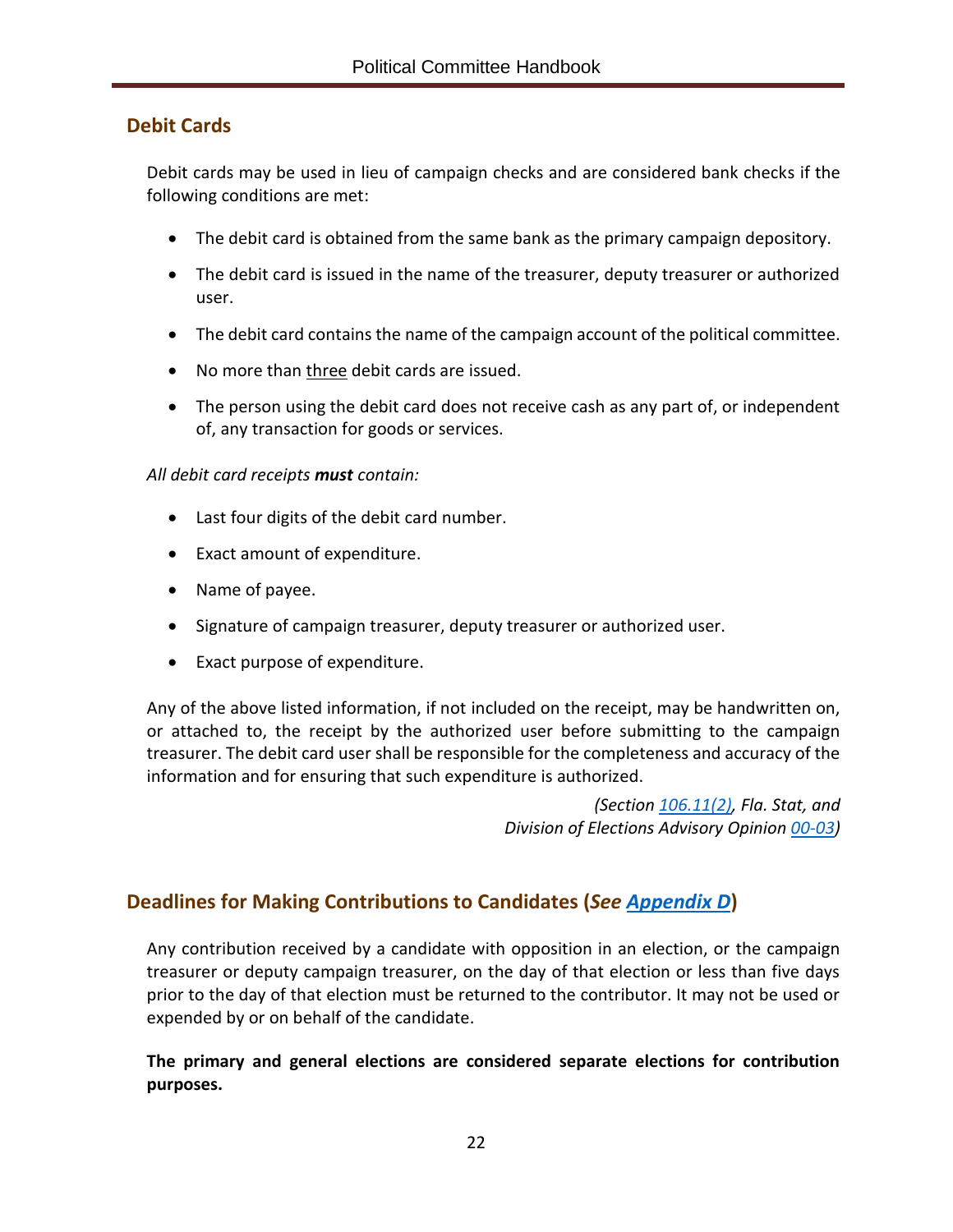# <span id="page-26-0"></span>**Chapter 9: Recordkeeping**

## <span id="page-26-1"></span>**Bookkeeping**

The Division offers the following best practices to help campaign treasurers in setting up a system to record and maintain campaign information.

- Keep a schedule of due dates for campaign treasurer's reports. For a calendar of election and reporting dates, see [Calendar of Reporting Dates](https://dos.myflorida.com/elections/candidates-committees/campaign-finance/) on the Division's website.
- Know what period of time each report covers and only report activity occurring during that reporting period.
- If filing with the Division If filing with the Division, keep keep a copy of the electronic receipt for each report filed for your own records. If filing with the local officers who do not have electronic filing, keep the certificate of mailing for each report.
- Record all contributions when received. Make sure to include the name, address, specific occupation, or principal type of business if over \$100, of the contributor, and the amount and date of each contribution. Keep contributions itemized by monetary, in-kind, and loans.
- Record all expenditures when they occur. List the name and address of each person to whom the expenditure was made along with the amount, date, and clear purpose.
- Keep a petty cash ledger of all expenditures. The individual expenditures do not have to be listed on campaign treasurer's reports. However, you must list the total amount of petty cash withdrawn and total amount spent during the reporting period.
- Monitor the cash flow to know how much money is available at all times in the account to avoid any possibility of authorizing an expenditure when money is not available to pay for such expenditure.
- Maintain a list of all funds currently in the separate interest-bearing account, certificate of deposit, or money market account.
- Make sure authorization for advertising has been obtained from the candidate.

## <span id="page-26-2"></span>**Preservation of Account Records**

Accounts kept by the campaign treasurer of a political committee shall be preserved by such treasurer for at least two years after the date of the election to which the accounts refer.

*(Section [106.06,](http://www.leg.state.fl.us/Statutes/index.cfm?App_mode=Display_Statute&Search_String=&URL=0100-0199/0106/Sections/0106.06.html) Fla. Stat.)*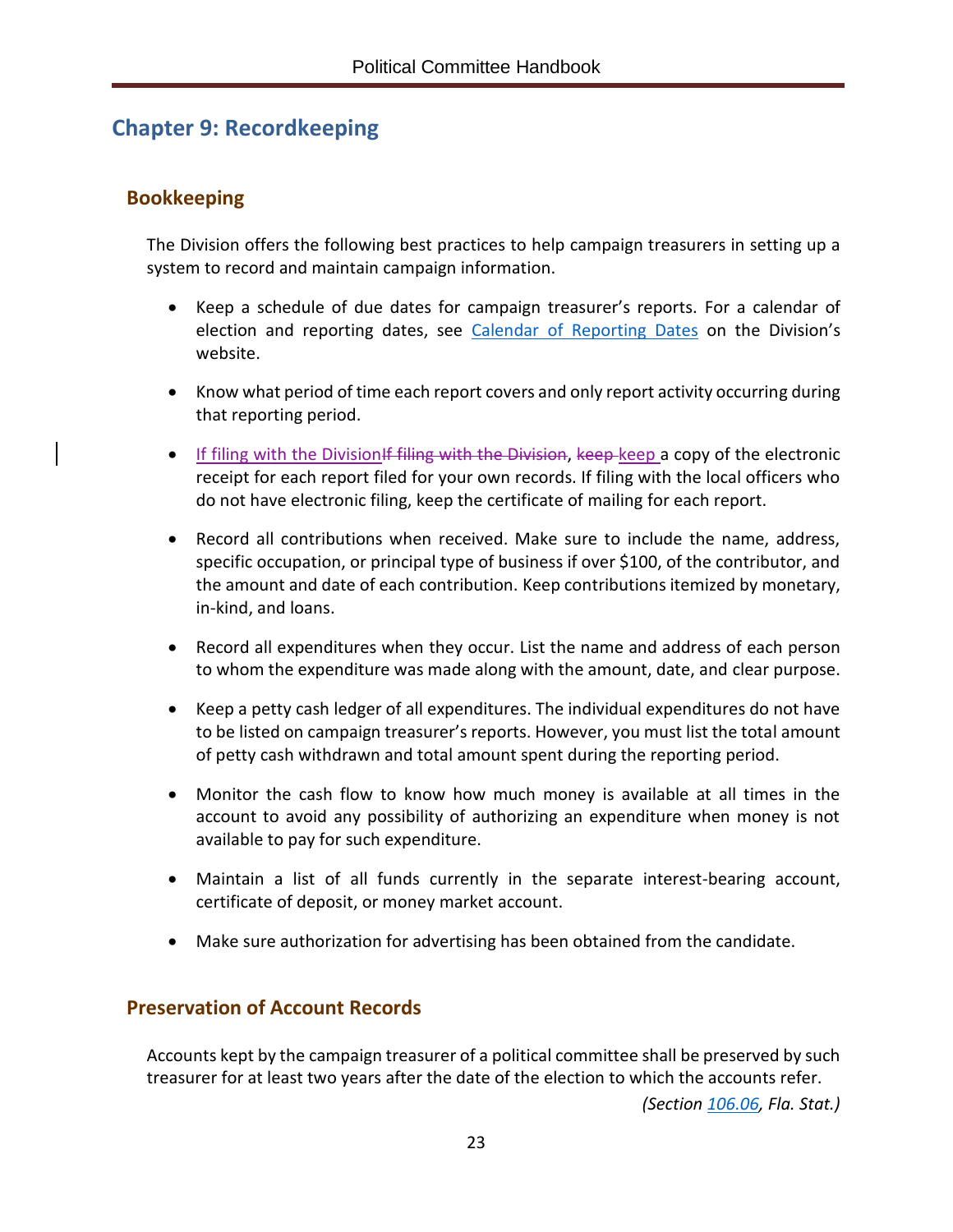## <span id="page-27-0"></span>**Contributions**

• The campaign treasurer of each political committee shall keep detailed accounts of all contributions received, current within not more than two days after the date of receiving the contribution.

*(Section [106.06,](http://www.leg.state.fl.us/Statutes/index.cfm?App_mode=Display_Statute&Search_String=&URL=0100-0199/0106/Sections/0106.06.html) Fla. Stat.)*

• All funds received by the campaign treasurer of any political committee shall be deposited in the campaign depository **prior to the end of the fifth business day** following receipt (Saturdays, Sundays, and legal holidays excluded).

*(Section [106.05,](http://www.leg.state.fl.us/Statutes/index.cfm?App_mode=Display_Statute&Search_String=&URL=0100-0199/0106/Sections/0106.05.html) Fla. Stat.)*

• All deposits shall be accompanied by a bank deposit slip containing the name of each contributor and the amount contributed by each.

*(Section [106.05,](http://www.leg.state.fl.us/Statutes/index.cfm?App_mode=Display_Statute&Search_String=&URL=0100-0199/0106/Sections/0106.05.html) Fla. Stat.)*

• The campaign treasurer shall keep detailed accounts of all deposits made in any separate interest-bearing account or certificate of deposit and of all interest earned.

*(Section [106.06,](http://www.leg.state.fl.us/Statutes/index.cfm?App_mode=Display_Statute&Search_String=&URL=0100-0199/0106/Sections/0106.06.html) Fla. Stat.)*

• Contributions deposited in a secondary campaign depository shall be forwarded to the primary campaign depository prior to the end of the first business day following the deposit. A copy of the deposit slip shall accompany the deposit.

*(Section [106.05,](http://www.leg.state.fl.us/Statutes/index.cfm?App_mode=Display_Statute&Search_String=&URL=0100-0199/0106/Sections/0106.05.html) Fla. Stat.)*

## <span id="page-27-1"></span>**Expenditures**

• The campaign treasurer of each political committee shall keep detailed accounts of all expenditures made, current within not more than two days after the making of the expenditure.

*(Section [106.06,](http://www.leg.state.fl.us/Statutes/index.cfm?App_mode=Display_Statute&Search_String=&URL=0100-0199/0106/Sections/0106.06.html) Fla. Stat.)*

• Receipts for each credit card purchase shall be retained by the treasurer with the records for the campaign account. The treasurer shall require an accounting of actual expenses and reconcile any overpayment or underpayment to the original payee.

*(Sections [106.07](http://www.leg.state.fl.us/Statutes/index.cfm?App_mode=Display_Statute&Search_String=&URL=0100-0199/0106/Sections/0106.07.html) and [106.125,](http://www.leg.state.fl.us/Statutes/index.cfm?App_mode=Display_Statute&Search_String=&URL=0100-0199/0106/Sections/0106.125.html) Fla. Stat.)*

- Receipts for debit card transactions must contain:
	- 1. the last four digits of the debit card number;
	- 2. the exact amount of the expenditure;
	- 3. the name of the payee;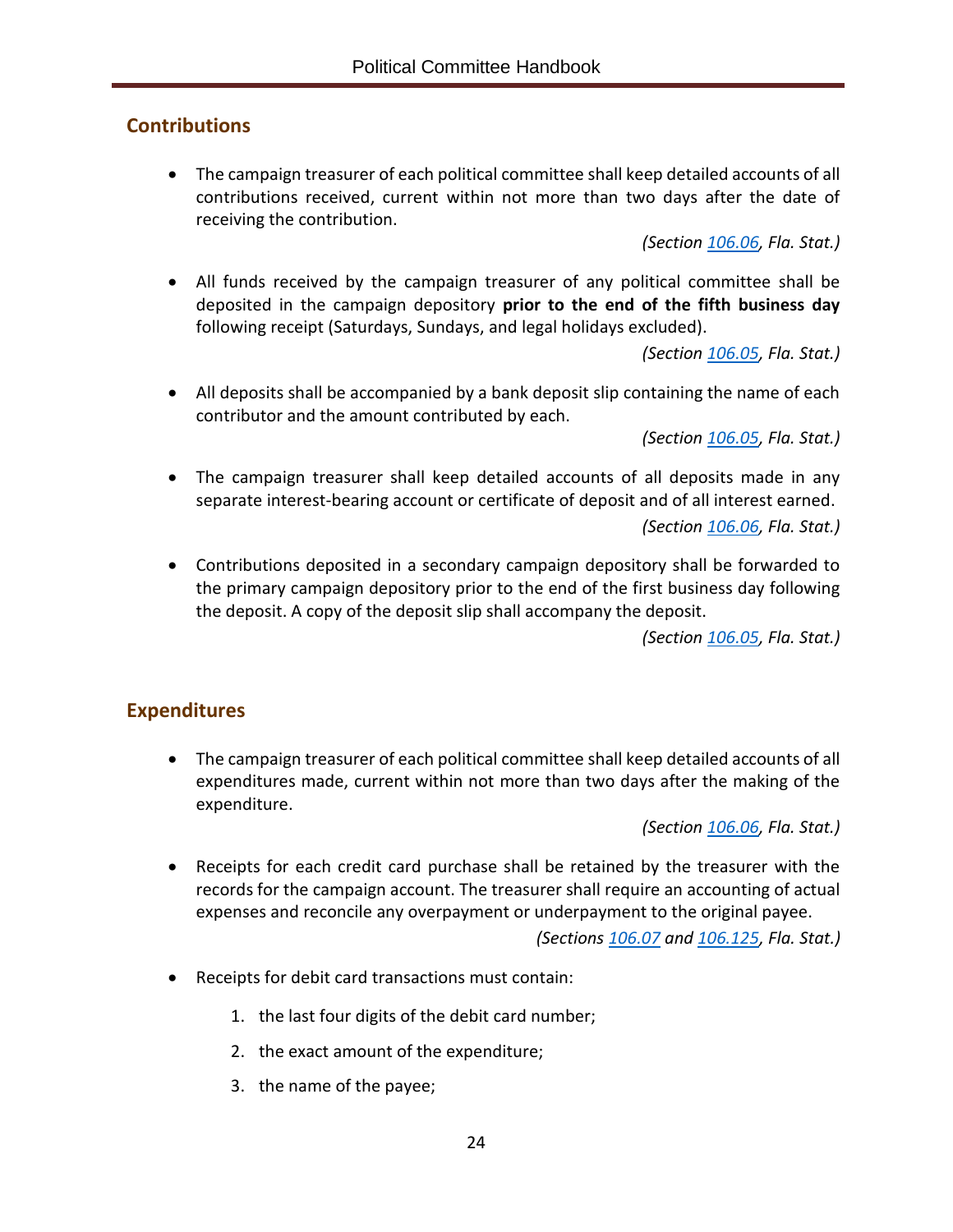- 4. the signature of the campaign treasurer, deputy treasurer, or authorized user; and
- 5. the exact purpose for which the expenditure is authorized.

Any information required but not included on the debit card transaction receipt may be handwritten on, or attached to, the receipt by the authorized user before submission to the treasurer.

*(Section [106.11\(2\),](http://www.leg.state.fl.us/Statutes/index.cfm?App_mode=Display_Statute&Search_String=&URL=0100-0199/0106/Sections/0106.11.html) Fla. Stat.)*

• The campaign treasurer shall keep detailed accounts of all withdrawals made from any separate interest-bearing account or certificate of deposit to the primary depository and of all interest earned.

*(Section [106.06,](http://www.leg.state.fl.us/Statutes/index.cfm?App_mode=Display_Statute&Search_String=&URL=0100-0199/0106/Sections/0106.06.html) Fla. Stat.)*

• Receipts for reimbursement for authorized expenditures shall be retained by the treasurer along with the records for the campaign.

## <span id="page-28-0"></span>**Inspections**

• Accounts kept by the campaign treasurer of a political committee, including separate interest-bearing accounts and certificates of deposit, may be inspected under reasonable circumstances before, during, or after the election to which the accounts refer by any authorized representative of the Division or the Florida Elections Commission. The right of inspection may be enforced by appropriate writ issued by any court of competent jurisdiction.

*(Section [106.06\(2\),](http://www.leg.state.fl.us/Statutes/index.cfm?App_mode=Display_Statute&Search_String=&URL=0100-0199/0106/Sections/0106.06.html) Fla. Stat.)*

• Records maintained by the campaign depository shall be subject to inspection by an agent of the Division or the Florida Elections Commission at any time during normal banking hours, and such depository shall furnish certified copies of any such records to the Division or Florida Elections Commission upon request.

*(Section [106.07\(6\),](http://www.leg.state.fl.us/Statutes/index.cfm?App_mode=Display_Statute&Search_String=&URL=0100-0199/0106/Sections/0106.07.html) Fla. Stat.)*

• It is the duty of the Division to make, from time to time, audits and field investigations with respect to reports and statements filed under the provisions of [Chapter](http://www.leg.state.fl.us/statutes/index.cfm?App_mode=Display_Statute&URL=0100-0199/0106/0106ContentsIndex.html&StatuteYear=2019&Title=%2D%3E2019%2D%3EChapter%20106) 106, Florida Statutes, and with respect to alleged failures to file any report or statement required under the provisions of [Chapter 106,](http://www.leg.state.fl.us/statutes/index.cfm?App_mode=Display_Statute&URL=0100-0199/0106/0106ContentsIndex.html&StatuteYear=2019&Title=%2D%3E2019%2D%3EChapter%20106) Florida Statutes.

*(Section [106.22\(6\),](http://www.leg.state.fl.us/Statutes/index.cfm?App_mode=Display_Statute&Search_String=&URL=0100-0199/0106/Sections/0106.22.html) Fla. Stat.)*

• It is the duty of the Division to conduct random audits with respect to reports and statements filed under [Chapter](http://www.leg.state.fl.us/statutes/index.cfm?App_mode=Display_Statute&URL=0100-0199/0106/0106ContentsIndex.html&StatuteYear=2019&Title=%2D%3E2019%2D%3EChapter%20106) 106, Florida Statutes, and with respect to alleged failure to file any reports and statements required under [Chapter](http://www.leg.state.fl.us/statutes/index.cfm?App_mode=Display_Statute&URL=0100-0199/0106/0106ContentsIndex.html&StatuteYear=2019&Title=%2D%3E2019%2D%3EChapter%20106) 106, Florida Statutes.

*(Section [106.22\(10\),](http://www.leg.state.fl.us/Statutes/index.cfm?App_mode=Display_Statute&Search_String=&URL=0100-0199/0106/Sections/0106.22.html) Fla. Stat.)*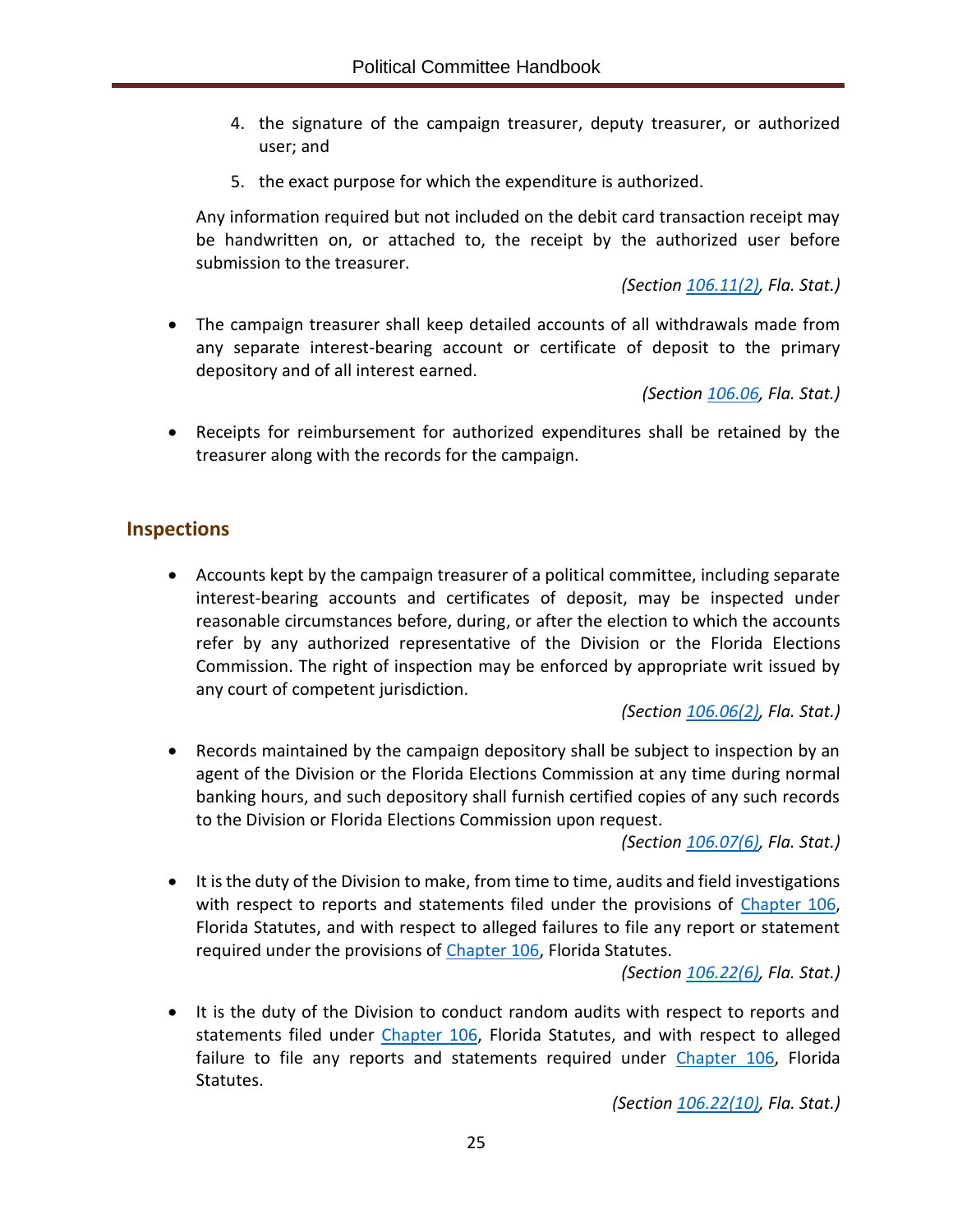# <span id="page-29-0"></span>**Chapter 10: Filing Campaign Reports**

Each campaign treasurer designated by a political committee shall file regular reports of all contributions received and all expenditures made by or on behalf of such political committee.

The chairperson and campaign treasurer shall certify as to the correctness of each report. Each person so certifying shall bear the responsibility for the accuracy and veracity of each report. Any campaign treasurer or chairperson who willfully certifies the correctness of any report while knowing that such report is incorrect, false or incomplete commits a misdemeanor of the first degree.

*(Sections [106.011](http://www.leg.state.fl.us/Statutes/index.cfm?App_mode=Display_Statute&Search_String=&URL=0100-0199/0106/Sections/0106.011.html) and [106.07,](http://www.leg.state.fl.us/Statutes/index.cfm?App_mode=Display_Statute&Search_String=&URL=0100-0199/0106/Sections/0106.07.html) Fla. Stat.)*

#### <span id="page-29-1"></span>**Where to File**

A campaign treasurer is required to file campaign treasurer's reports with the filing officer with whom the political committee registers.

Committees filing reports with the Division are required to file using the [Electronic Filing](https://efs.dos.state.fl.us/Default.aspx)  [System](https://efs.dos.state.fl.us/Default.aspx) *(se[e Chapter 11: Electronic Filing of Campaign Reports\)](#page-35-0)*. If the committee's filing officer is other than the Division, contact the appropriate filing officer to find out the requirements.

*(Section [106.07\(2\),](http://www.leg.state.fl.us/Statutes/index.cfm?App_mode=Display_Statute&Search_String=&URL=0100-0199/0106/Sections/0106.07.html) Fla. Stat.)*

#### <span id="page-29-2"></span>**When to File**

Reports must be filed on the  $10<sup>th</sup>$  day following the end of each calendar month from the time the committee registers, except that, if the  $10<sup>th</sup>$  day occurs on a Saturday, Sunday, or legal holiday, the report shall be filed on the next business day that is not a Saturday, Sunday, or legal holiday.

A political committee required to file reports with the Division must file:

- 1. On the  $60<sup>th</sup>$  day immediately preceding the primary election, and each week thereafter, with the last weekly report being filed on the  $4<sup>th</sup>$  day immediately preceding the general election.
- 2. On the  $10<sup>th</sup>$  day immediately preceding the general election, and each day thereafter, with the last daily report being filed the  $5<sup>th</sup>$  day immediately preceding the general election.

For political committees that file with the Division, see the Division's website for a calendar of [Campaign Finance Reporting Dates.](https://dos.myflorida.com/elections/candidates-committees/campaign-finance/)

Any political committee required to file reports with a filing officer other than the Division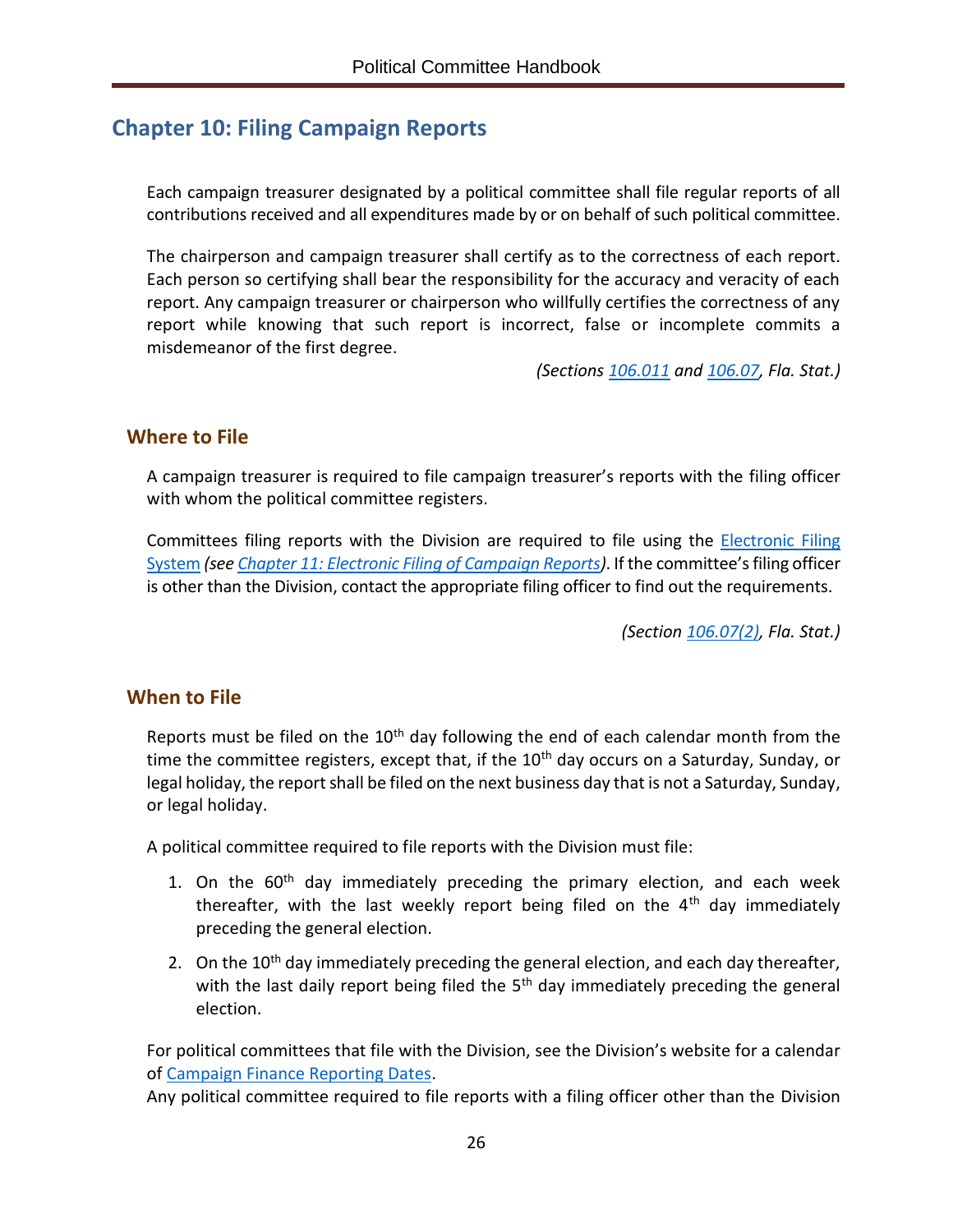must file reports on the 60<sup>th</sup> day immediately preceding the primary election and bi-weekly on each Friday thereafter through and including the  $4<sup>th</sup>$  day immediately preceding the general election, with additional reports due on the 25<sup>th</sup> and  $11<sup>th</sup>$  days before the primary election and the general election.

Unless the electronic filing requirements of Section [106.0705,](http://www.leg.state.fl.us/Statutes/index.cfm?App_mode=Display_Statute&Search_String=&URL=0100-0199/0106/Sections/0106.0705.html) Florida Statutes, apply, reports shall be filed no later than 5 p.m. of the day designated. A report postmarked by the U.S. Postal Service no later than midnight of the day designated is deemed timely filed. A report received by the filing officer within five days after the designated due date that was delivered by the U.S. Postal Service is deemed timely filed unless it has a postmark indicating the report was mailed after the designated due date. A certificate of mailing obtained from and dated by the U.S. Postal Service at the time of mailing or a receipt from an established courier company, which bears a date on or before the date on which the report is due, is proof of mailing in a timely manner.

Reports filed with the Division through the **Electronic Filing System** [\(EFS\)](https://efs.dos.state.fl.us/Default.aspx) are due no later than midnight, Eastern Time, of the due date.

> *(Sections [106.07,](http://www.leg.state.fl.us/Statutes/index.cfm?App_mode=Display_Statute&Search_String=&URL=0100-0199/0106/Sections/0106.07.html) [106.0705,](http://www.leg.state.fl.us/Statutes/index.cfm?App_mode=Display_Statute&Search_String=&URL=0100-0199/0106/Sections/0106.0705.html) an[d 106.141,](http://www.leg.state.fl.us/Statutes/index.cfm?App_mode=Display_Statute&Search_String=&URL=0100-0199/0106/Sections/0106.141.html) Fla. Stat.; Chapter 11: [Electronic Filing of Campaign Reports\)](#page-35-0)*

## <span id="page-30-0"></span>**Penalty for Late Filing**

Any political committee failing to file a report on the designated due date shall be subject to a fine of \$50 per day for the first three days late and, thereafter, \$500 per day for each late day, not to exceed 25 percent of the total receipts or expenditures, whichever is greater, for the period covered by the late report. However, for the reports due immediately prior to the primary and general elections, the fine shall be \$500 per day for each late day, not to exceed 25 percent of the total receipts or expenditures, whichever is greater, for the period covered by the late report.

*(Section [106.07\(8\),](http://www.leg.state.fl.us/Statutes/index.cfm?App_mode=Display_Statute&Search_String=&URL=0100-0199/0106/Sections/0106.07.html) Fla. Stat.)*

## <span id="page-30-1"></span>**Notice of No Activity**

When there has been no reportable activity in the campaign account during a reporting period (no funds expended or received) the filing of the report is waived. However, the political committee **must still notify the filing officer in writing on or before the prescribed reporting date that no report is being filed on that date**. (A notice of no activity filed with the Division must be filed electronically using the **EFS**.) The next report filed must specify that the report covers the entire period between the last submitted report and the report being filed. *Note: Any activity added to the waived report after the due date is subject to a late filing fine.*

*(Sections [106.07\(7\)](http://www.leg.state.fl.us/Statutes/index.cfm?App_mode=Display_Statute&Search_String=&URL=0100-0199/0106/Sections/0106.07.html) and [106.0705,](http://www.leg.state.fl.us/Statutes/index.cfm?App_mode=Display_Statute&Search_String=&URL=0100-0199/0106/Sections/0106.0705.html) Fla. Stat.)*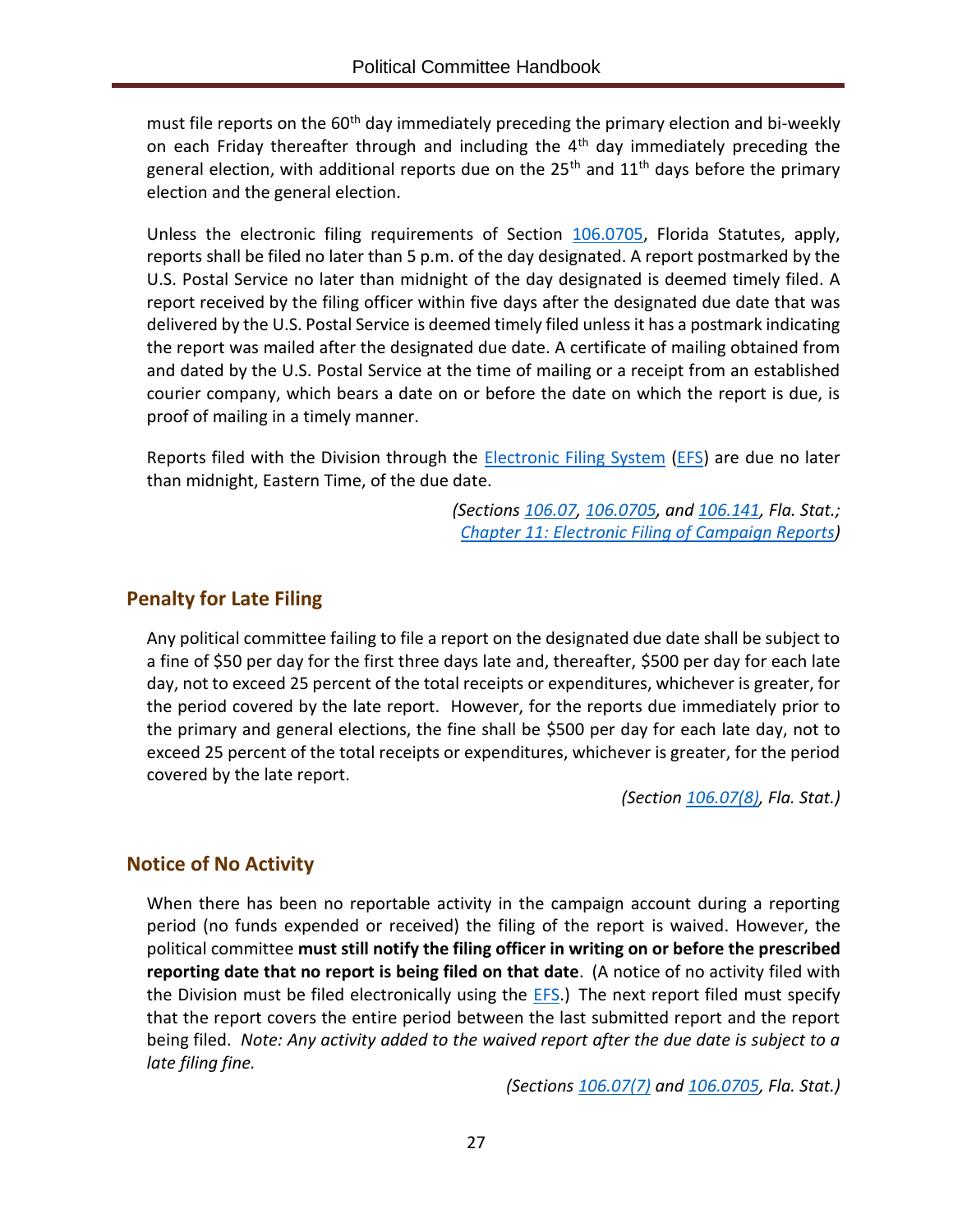## <span id="page-31-0"></span>**Special Election Reports**

When a special election is called to fill a vacancy in office, all political committees making contributions or expenditures to influence the results of the special election shall file campaign treasurer's reports with the filing officer on the dates set by the Department of State pursuant to Section [100.111,](http://www.leg.state.fl.us/statutes/index.cfm?mode=View%20Statutes&SubMenu=1&App_mode=Display_Statute&Search_String=100.111&URL=0100-0199/0100/Sections/0100.111.html) Florida Statutes.

When an election is called for an issue to appear on the ballot at a time when no candidates are scheduled to appear on the ballot, all political committees making contributions or expenditures in support of or in opposition to such issue shall file reports on the 18<sup>th</sup> and 4<sup>th</sup> days prior to such election.

Committees are to include on the special election campaign treasurer's reports only expenditures related to the special election made by the committee during the special election reporting periods. All contributions received and all expenditures made not related to the special election during the current month should be filed on the next monthly report. Once a committee has participated in the special election and has filed a special election campaign report, all other special election reports remaining must also be filed by the committee, even if there is no further special election activity.

*(Section [106.07\(1\)\(d\),](http://www.leg.state.fl.us/Statutes/index.cfm?App_mode=Display_Statute&Search_String=&URL=0100-0199/0106/Sections/0106.07.html) Fla. Stat.)*

#### <span id="page-31-1"></span>**Incomplete Reports**

**Note:** Although the Division's [Electronic Filing System](https://efs.dos.state.fl.us/Default.aspx) will allow a committee to file an incomplete report, an incomplete report does not comply with the law.

If a campaign treasurer files a report that is deemed incomplete, they will be notified by the filing officer by certified mail, or by another method using a common carrier that provides a proof of delivery as to why the report is incomplete. The campaign treasurer must file an addendum to the incomplete report within seven days of notification. The addendum must include all necessary information to complete the report. Failure to file a complete report after notice constitutes a violation of [Chapter](http://www.leg.state.fl.us/statutes/index.cfm?App_mode=Display_Statute&URL=0100-0199/0106/0106ContentsIndex.html&StatuteYear=2019&Title=%2D%3E2019%2D%3EChapter%20106) 106, Florida Statutes.

*(Section [106.07\(2\),](http://www.leg.state.fl.us/Statutes/index.cfm?App_mode=Display_Statute&Search_String=&URL=0100-0199/0106/Sections/0106.07.html) Fla. Stat.)*

## <span id="page-31-2"></span>**Reporting Total Sums**

Each campaign treasurer's report required by [Chapter](http://www.leg.state.fl.us/statutes/index.cfm?App_mode=Display_Statute&URL=0100-0199/0106/0106ContentsIndex.html&StatuteYear=2019&Title=%2D%3E2019%2D%3EChapter%20106) 106, Florida Statutes, shall contain the total sums of all loans, in-kind contributions, and other receipts, and total sums of all expenditures made during the reporting period. The reporting forms shall be designed to elicit separate totals for in-kind contributions, loans, and other receipts.

**Form [DS-DE 12](https://dos.myflorida.com/media/693241/dsde12.pdf)**, **Campaign Treasurer's Report Summary**, is used to report totals for all contributions, in-kind contributions, loans, and other receipts.

*(Section [106.07\(4\),](http://www.leg.state.fl.us/Statutes/index.cfm?App_mode=Display_Statute&Search_String=&URL=0100-0199/0106/Sections/0106.07.html) Fla. Stat.)*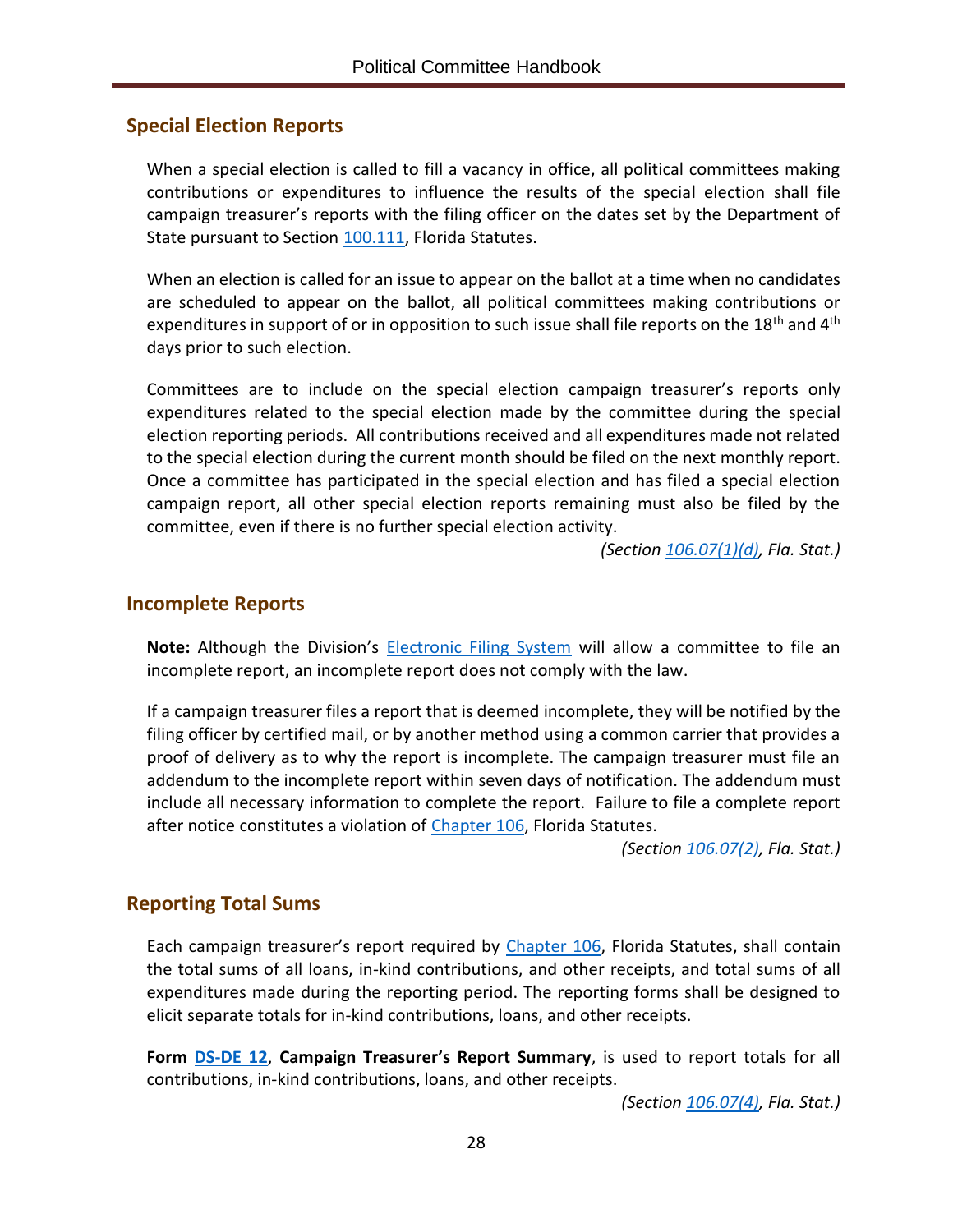## <span id="page-32-0"></span>**Reporting Contributions**

Each report *must* contain:

- 1. Full name, address, specific occupation, amount, and date for each person making a contribution. Reports must provide as clear a description as practicable of the principal type of business conducted for corporations contributing. **The occupation or principal type of business is not required if the contribution is \$100 or less.**
- 2. Name, address, amount, and date for each political committee or organization making any transfer of funds.
- 3. Full name, address, specific occupation, principal place of business of the lender and endorser, amount, and date for each loan.
- 4. Statement of each contribution, rebate, refund, or other receipts not listed in items 1 through 3 above.

Multiple uniform contributions from the same person, aggregating no more than \$250 per calendar year, collected by an organization that is the affiliated sponsor of a political committee, may be reported by the political committee in an aggregate amount listing the number of contributors together with the amount contributed by each and the total amount contributed during the reporting period. The identity of each person making such uniform contribution must be reported to the filing officer as provided in Section  $106.07(4)(a)1$ . Florida Statutes, by July 1 of each calendar year; or, in a general election year, no later than the 60<sup>th</sup> day immediately preceding the primary election.

*(Section [106.07\(4\),](http://www.leg.state.fl.us/Statutes/index.cfm?App_mode=Display_Statute&Search_String=&URL=0100-0199/0106/Sections/0106.07.html) Fla. Stat.)*

Contributions to a political committee may be received by an affiliated organization and transferred to the bank account of the political committee via check written from the affiliated organization if such contributions are specifically identified as intended to be contributed to the political committee. All contributions received in this manner shall be reported pursuant to Section [106.07,](http://www.leg.state.fl.us/Statutes/index.cfm?App_mode=Display_Statute&Search_String=&URL=0100-0199/0106/Sections/0106.07.html) Florida Statutes, by the political committee as having been made by the original contributor.

*(Section [106.08\(10\),](http://www.leg.state.fl.us/Statutes/index.cfm?App_mode=Display_Statute&Search_String=&URL=0100-0199/0106/Sections/0106.08.html) Fla. Stat.)*

## <span id="page-32-1"></span>**Returning Contributions**

If the contribution to be returned has not been deposited into the campaign account, report the contribution on **Form [DS-DE 2](https://dos.myflorida.com/media/693237/dsde2.pdf)**, **Contributions Returned**. This form can be downloaded from the Division's website at [dos.myflorida.com/elections/forms-publications/forms.](https://dos.myflorida.com/elections/forms-publications/forms/)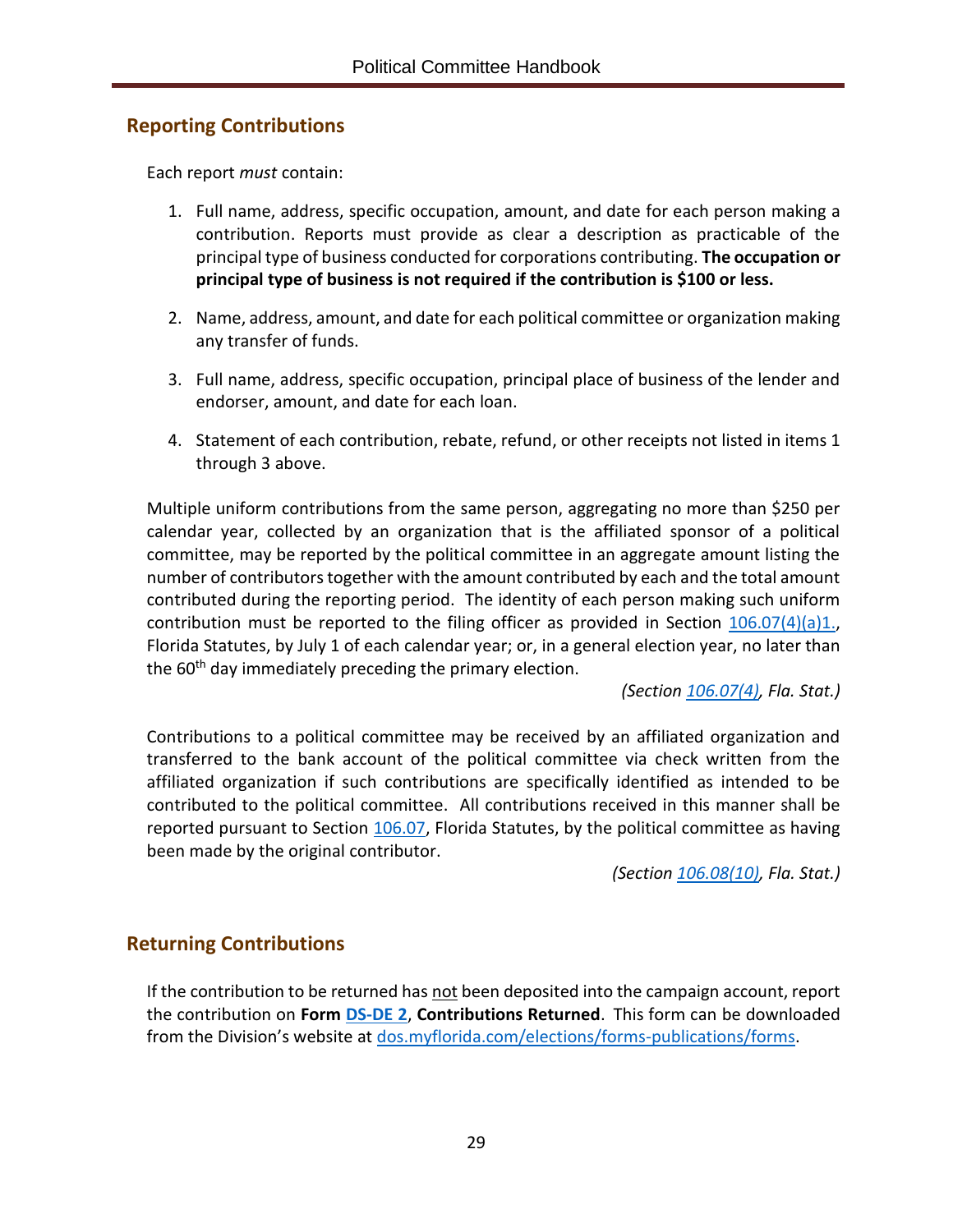If the contribution has been deposited into the campaign account:

- 1. Report the contribution on the itemized contribution report form;
- 2. Write a check from the campaign account to the contributor for the amount of the contribution and report this as a negative amount on the itemized contribution report using the contribution type "Refund." The committee may also wish to explain the error in a signed, written statement to the filing officer and request that the filing officer place the explanation in the committee's file.

Any contribution received by the chairperson, campaign treasurer, or deputy campaign treasurer of a political committee supporting or opposing a candidate with opposition in an election or supporting or opposing an issue on the ballot in an election on the day of that election or less than five days prior to the day of that election may not be obligated or expended by the committee until after the date of the election.

*(Section [106.08,](http://www.leg.state.fl.us/Statutes/index.cfm?App_mode=Display_Statute&Search_String=&URL=0100-0199/0106/Sections/0106.08.html) Fla. Stat.)*

## <span id="page-33-0"></span>**Reporting Expenditures**

Each report *must* contain:

- 1. Full name and address of each person to whom expenditures have been made, along with the amount, date, and clear purpose of the expenditure. Name, address, and office sought by each candidate on whose behalf such expenditure was made.
- 2. Full name and address of each person to whom an expenditure for personal services, salary, or reimbursed expenses was made, along with the amount, date, and clear purpose of the expenditure. *(See also [Reporting Other Distributions.](#page-34-0))*
- 3. Total amount withdrawn and the total amount spent for petty cash purposes. Each expenditure from the petty cash fund need not be individually reported but complete records of petty cash expenditures must be kept.
- 4. Amount and nature of debts and obligations owed by or to the committee, which relate to the conduct of any political campaign.
- 5. The amount and nature of any separate interest-bearing accounts or certificates of deposit. Identification of the financial institution in which such accounts or certificates of deposit are located must be identified.
- 6. The primary purposes of an expenditure made indirectly through a campaign treasurer for goods and services such as communications media placement or procurement services, campaign signs, insurance, and other expenditures that include multiple components as part of the expenditure. The primary purpose of an expenditure shall be that purpose, including integral and directly related components, that comprises 80 percent of such expenditure. *(See also [Reporting Other Distributions.](#page-34-0))*

*(Section [106.07,](http://www.leg.state.fl.us/Statutes/index.cfm?App_mode=Display_Statute&Search_String=&URL=0100-0199/0106/Sections/0106.07.html) Fla. Stat.)*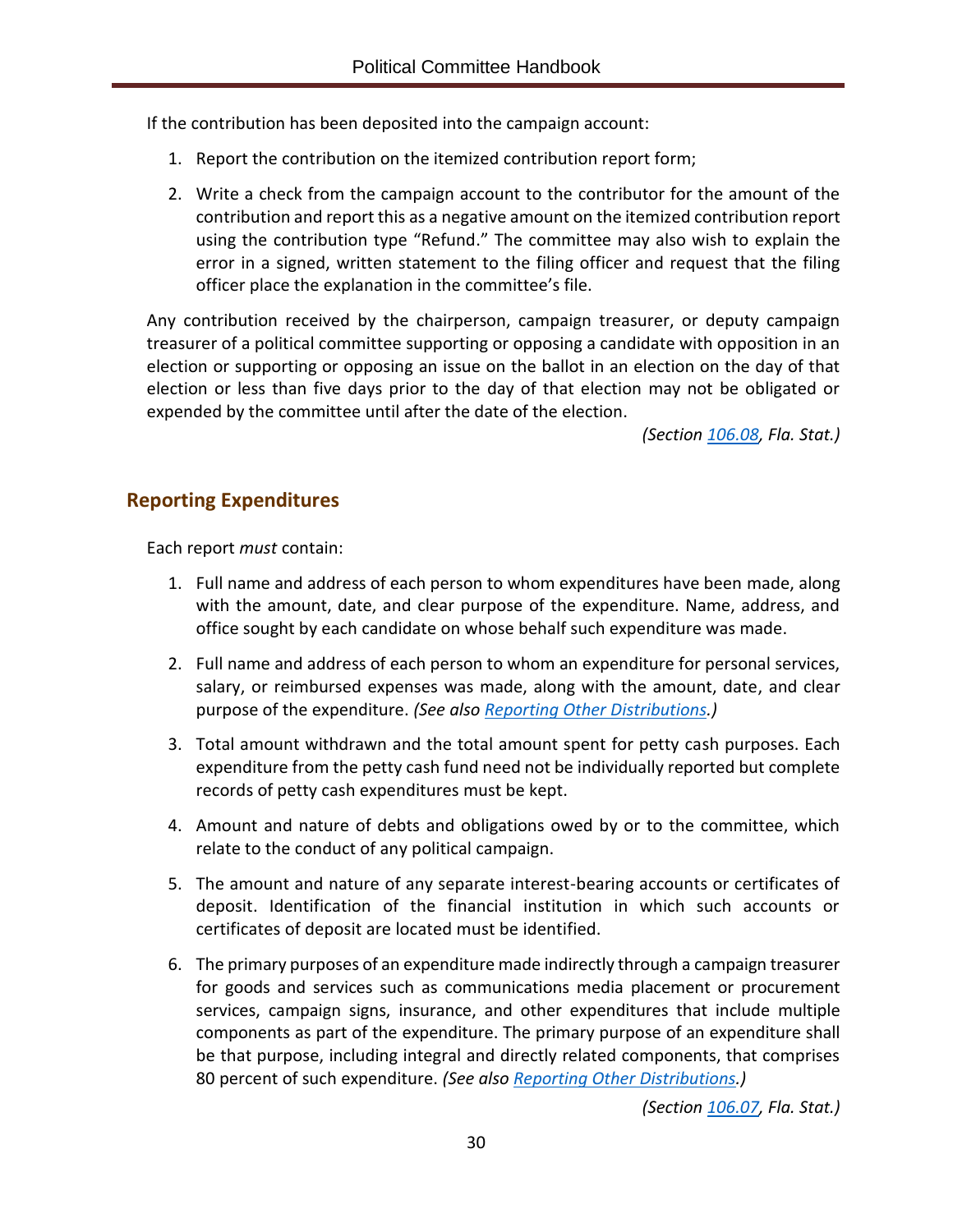## <span id="page-34-0"></span>**Reporting Other Distributions**

Every distribution should be reported during the coverage period when the distribution actually occurred, as is the case with the expenditures and contributions. The related distribution(s) and expenditure can and often do occur in different reporting periods.

#### Types of distributions:

- Prepaid
- Credit card purchases/payments
- Reimbursements
- In-kind

#### Reports must contain:

- 1. Full name and address of each person to whom payment for reimbursement was made by check drawn upon the campaign account, together with the purpose of such payment.
- 2. Expenditures made indirectly through a treasurer for goods or services, such as communications media placement or procurement services, campaign signs, insurance, or other expenditures that include multiple integral components as part of the expenditure.
- 3. Distribution of goods and services to a candidate, committee, or party.

*(Section [106.07,](http://www.leg.state.fl.us/Statutes/index.cfm?App_mode=Display_Statute&Search_String=&URL=0100-0199/0106/Sections/0106.07.html) Fla. Stat.)*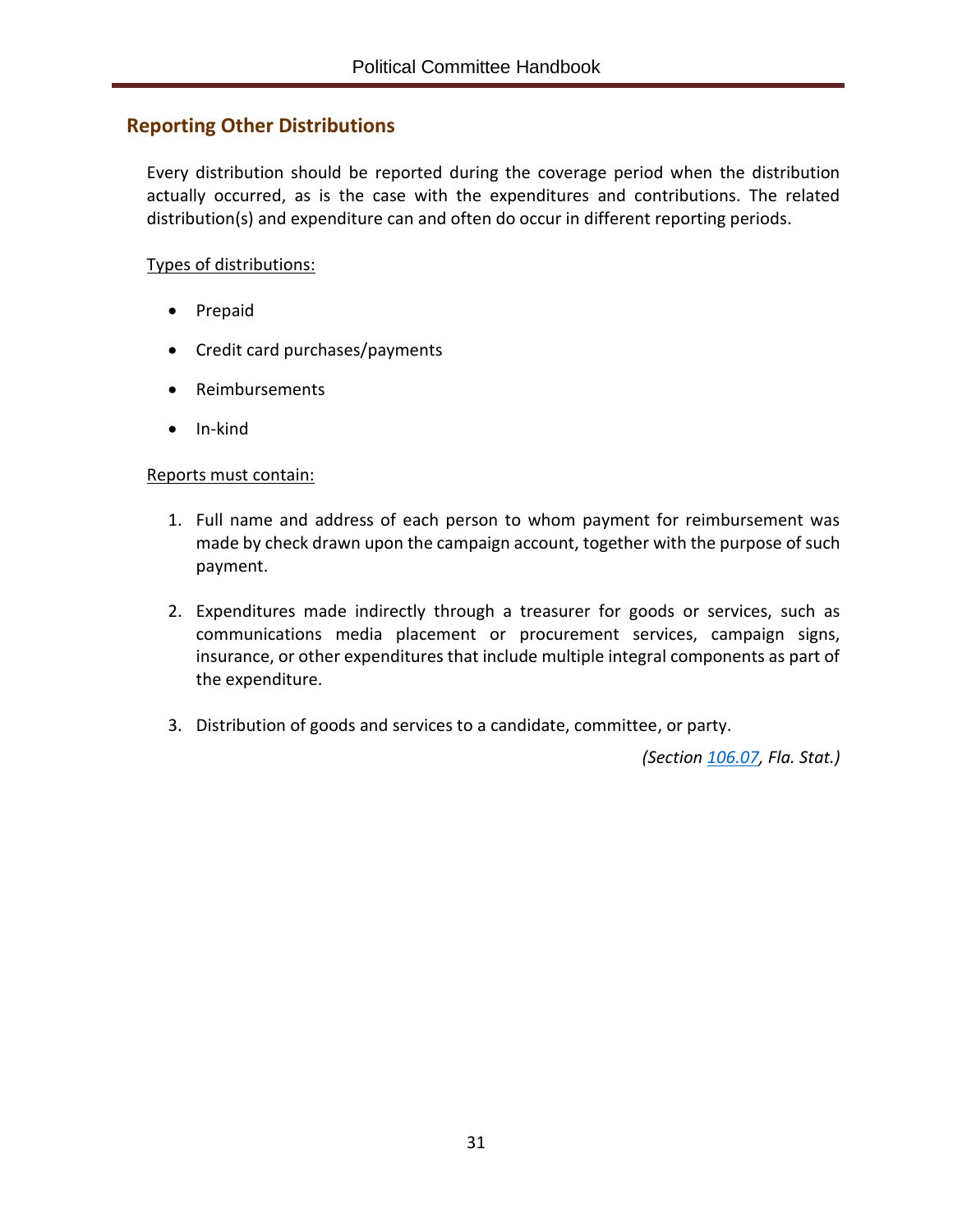# <span id="page-35-0"></span>**Chapter 11: Electronic Filing of Campaign Reports**

The [Electronic](https://efs.dos.state.fl.us/Default.aspx) Filing System [\(EFS\)](https://efs.dos.state.fl.us/Default.aspx) is an Internet system for recording and reporting campaign finance activity by reporting period. Each political committee required to file reports with the Division pursuant to Section [106.07,](http://www.leg.state.fl.us/Statutes/index.cfm?App_mode=Display_Statute&Search_String=&URL=0100-0199/0106/Sections/0106.07.html) Florida Statutes, must file such reports with the Division by means of the [EFS.](https://efs.dos.state.fl.us/Default.aspx)

#### **Reports filed**:

- Must be completed and filed through the [EFS](https://efs.dos.state.fl.us/Default.aspx) not later than midnight of the due date. Reports not filed by midnight of the day designated are late filed and are subject to the penalties under Section  $106.07(8)$ , Florida Statutes, as applicable.
- Are considered to be under oath by the chairperson and treasurer, and such persons are subject to provisions of Section [106.07\(5\),](http://www.leg.state.fl.us/Statutes/index.cfm?App_mode=Display_Statute&Search_String=&URL=0100-0199/0106/Sections/0106.07.html) Florida Statutes. Persons given a secure sign-on to the [EFS](https://efs.dos.state.fl.us/Default.aspx) are responsible for protecting such from disclosure and are responsible for all filings using such credentials, unless they have notified the Division that their credentials have been compromised.

*(Sections [106.0705](http://www.leg.state.fl.us/Statutes/index.cfm?App_mode=Display_Statute&Search_String=&URL=0100-0199/0106/Sections/0106.0705.html) and [106.0706,](http://www.leg.state.fl.us/Statutes/index.cfm?App_mode=Display_Statute&Search_String=&URL=0100-0199/0106/Sections/0106.0706.html) Fla. Stat.)*

## <span id="page-35-1"></span>**Accessing the EFS**

The **EFS** can be accessed at [efs.dos.state.fl.us.](https://efs.dos.state.fl.us/) The Division provides each person filing a report an identification number and initial password to gain entry. After logging in using the initial password, the system will prompt the user to change it to a confidential one.

A person given a secure sign-on to the  $EFS$  is responsible for protecting the password from disclosure. Contact the Division immediately if your password has been compromised.

## <span id="page-35-2"></span>**Creating Reports**

Campaign reports must be entered, saved, reviewed, and filed via the [EFS](https://efs.dos.state.fl.us/Default.aspx) either by directly entering data into the web application or by uploading data using an approved vendor's software. The Division maintains a list of approved [software vendors](https://dos.myflorida.com/elections/candidates-committees/campaign-finance/filing-campaign-reports/vendors/) whose programs meet the file specifications for filing campaign reports.

For instructions on uploading reports, see the [Political Committees EFS User Guide -](https://dos.myflorida.com/elections/candidates-committees/campaign-finance/filing-campaign-reports/) PDF [\(DS-DE](https://dos.myflorida.com/elections/candidates-committees/campaign-finance/filing-campaign-reports/) 110B) located on the Division's website.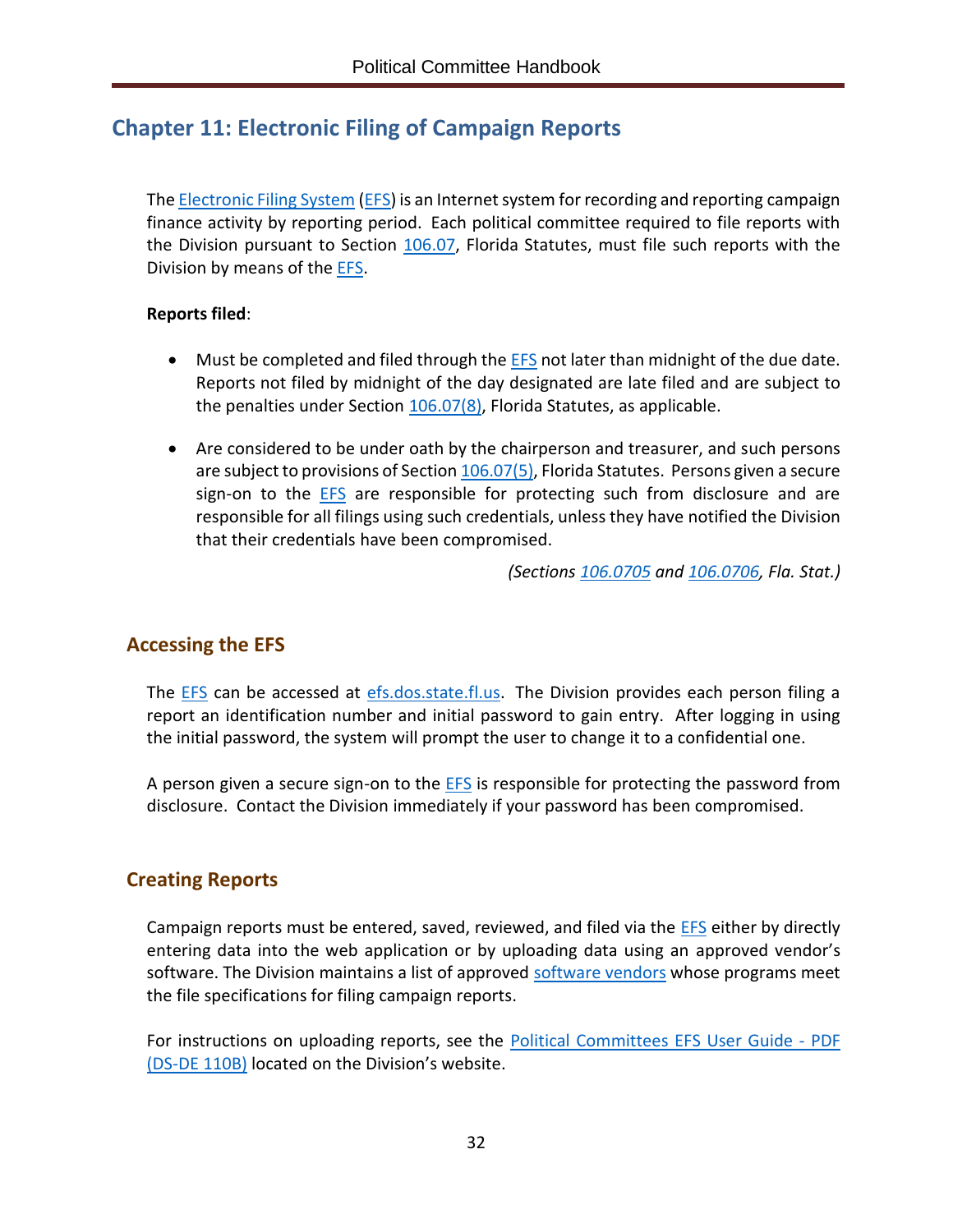## <span id="page-36-0"></span>**Submitting Reports**

Reports will be held in pending status until the report is ready to be filed. Each person eligible to file a report will receive a **PIN** (personal identification number) that allows the person to file reports via the [EFS.](https://efs.dos.state.fl.us/Default.aspx) A person's **PIN** is considered the same as that person's signature on a filed report.

## <span id="page-36-1"></span>**Electronic Receipts**

The person filing a report on the **EFS** may print an electronic receipt verifying the report was filed with the Division. Each report filed via the [EFS](https://efs.dos.state.fl.us/Default.aspx) is considered to be under oath and such persons filing the report are subject to the provisions of [Chapter](http://www.leg.state.fl.us/statutes/index.cfm?App_mode=Display_Statute&URL=0100-0199/0106/0106ContentsIndex.html&StatuteYear=2019&Title=%2D%3E2019%2D%3EChapter%20106) 106, Florida Statutes.

## <span id="page-36-2"></span>**Help Line and User Guide**

#### **EFS HELP LINE**

(850) 245-6280

#### **EFS USER GUIDE**

Political Committees User Guide (DS-DE 110B) *(Listed under Electronic Filing System Resources.)*

[dos.myflorida.com/elections/candidates-committees/campaign-finance/filing-campaign-reports](https://dos.myflorida.com/elections/candidates-committees/campaign-finance/filing-campaign-reports/)

#### **Note:**

- For further information on the **EFS**, see Rule [1S-2.017,](https://www.flrules.org/gateway/RuleNo.asp?title=ELECTIONS&ID=1S-2.017) Florida Administrative Code, *Reporting Requirements for Campaign Treasurer's Reports*.
- Political committees that do not file their campaign treasurer's reports with the Division must consult their filing officer for filing instructions.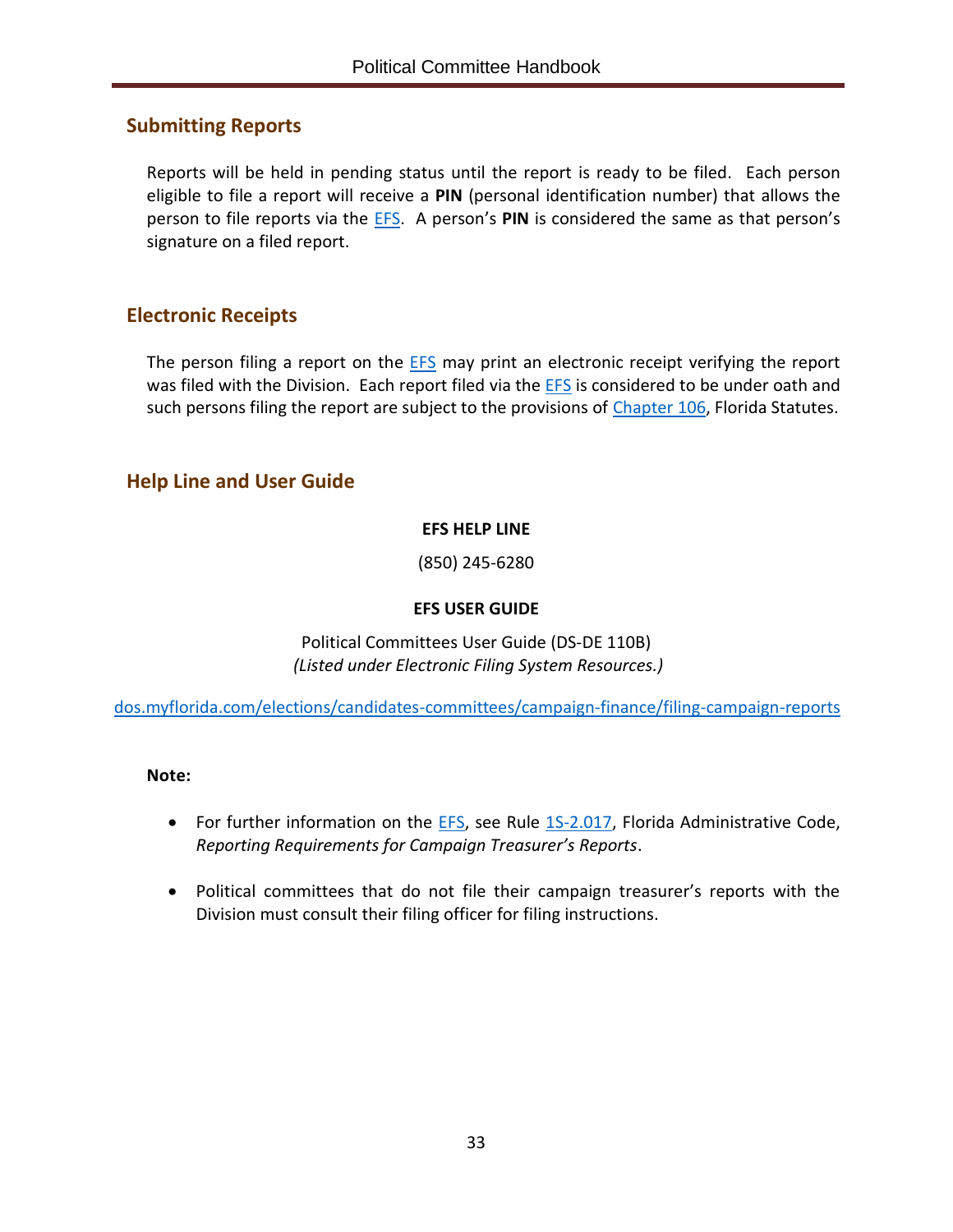# <span id="page-37-0"></span>**Chapter 12: Electioneering Communications**

## <span id="page-37-1"></span>**Definition**

**Electioneering communication** means communication publicly distributed by a television station, radio station, cable television system, satellite system, newspaper, magazine, direct mail, or telephone that:

- 1. Refers to or depicts a clearly identified candidate for office without expressly advocating the election or defeat of a candidate but that is susceptible of no reasonable interpretation other than an appeal to vote for or against a specific candidate;
- 2. Is made within 30 days before a primary or special primary election or 60 days before any other election for the office sought by the candidate; and
- 3. Is targeted to the relevant electorate in the geographical area the candidate would represent if elected.

#### The *exceptions* are:

- 1. A communication disseminated through a means of communication other than a television station, radio station, cable television system, satellite system, newspaper, magazine, direct mail, telephone, or statement or depiction by an organization, in existence before the time during which a candidate named or depicted qualifies for that election, made in that organization's newsletter distributed only to members of that organization;
- 2. A communication in a news story, commentary, or editorial distributed through the facilities of a radio station, television station, cable television system, or satellite system unless the facilities are owned or controlled by a political party, political committee, or candidate. A news story distributed through the facilities owned or controlled by any political party, political committee, or candidate may nevertheless be exempt if it represents a bona fide news account communicated through a licensed broadcasting facility and the communication is part of a general pattern of campaign-related news accounts that give reasonably equal coverage to all opposing candidates in the area;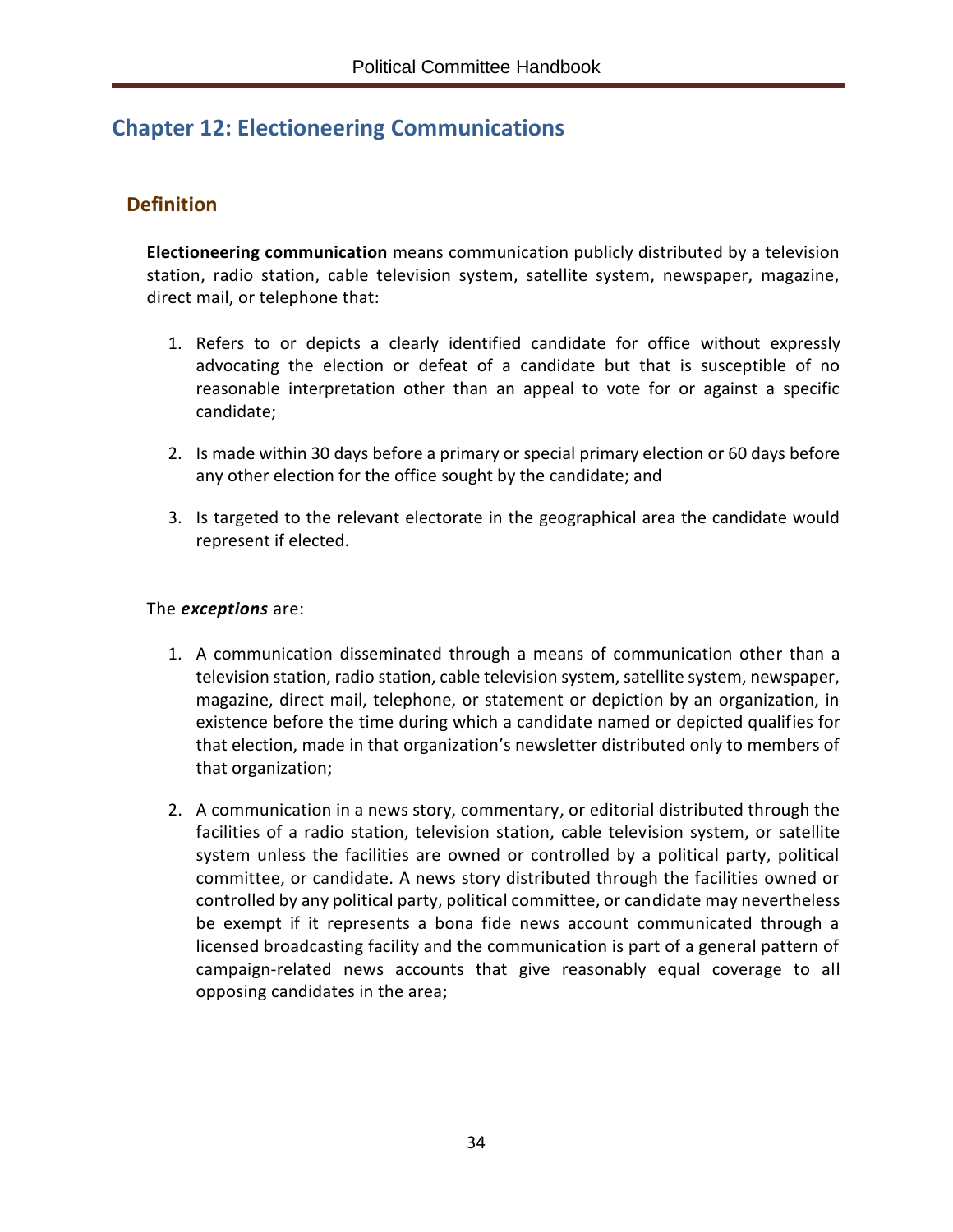- 3. A communication that constitutes a public debate or forum that includes at least two opposing candidates for an office or one advocate and one opponent of an issue, or that solely promotes such a debate or forum and is made by or on behalf of the person sponsoring the debate or forum, provided that the staging organization:
	- a. Is either a charitable organization that does not make other electioneering communications and does not otherwise support or oppose any political candidate or political party; or a newspaper, radio station, television station, or other recognized news medium; and
	- b. Does not structure the debate to promote or advance one candidate or issue position over another.

An expenditure made for, or in furtherance of, an electioneering communication is not considered a contribution to or on behalf of any candidate and shall not constitute an independent expenditure, nor be subject to the limitations applicable to independent expenditures.

*(Section [106.011\(8\),](http://www.leg.state.fl.us/Statutes/index.cfm?App_mode=Display_Statute&Search_String=&URL=0100-0199/0106/Sections/0106.011.html) Fla. Stat.)*

## <span id="page-38-0"></span>**Electioneering Communication Disclaimers**

Any electioneering communication, other than a telephone call, shall prominently state: *"Paid electioneering communication paid for by (Name and address of person paying for the communication)."*

*(Section [106.1439,](http://www.leg.state.fl.us/Statutes/index.cfm?App_mode=Display_Statute&Search_String=&URL=0100-0199/0106/Sections/0106.1439.html) Fla. Stat.)*

## <span id="page-38-1"></span>**Electioneering Communication Telephone Call Disclaimer**

Any electioneering communication telephone call shall identify the persons or organizations sponsoring the call by stating either: *"Paid for by (name of persons or organizations sponsoring the call)"* or *"Paid for on behalf of (name of persons or organizations authorizing call)."* This telephone disclaimer does not apply to any telephone call in which the individual making the call is not being paid and the individuals participating in the call know each other prior to the call.

*(Section [106.1439,](http://www.leg.state.fl.us/Statutes/index.cfm?App_mode=Display_Statute&Search_String=&URL=0100-0199/0106/Sections/0106.1439.html) Fla. Stat.)*

## <span id="page-38-2"></span>**Penalty for Electioneering Communication Disclaimer Violation**

Any person who fails to include the disclaimer in any electioneering communication that is required to contain such disclaimer commits a misdemeanor of the first degree, punishable as provided in Section [775.082](http://www.leg.state.fl.us/statutes/index.cfm?App_mode=Display_Statute&Search_String=&URL=0700-0799/0775/Sections/0775.082.html) or [775.083,](http://www.leg.state.fl.us/statutes/index.cfm?App_mode=Display_Statute&Search_String=&URL=0700-0799/0775/Sections/0775.083.html) Florida Statutes.

*(Sections [106.1439,](http://www.leg.state.fl.us/Statutes/index.cfm?App_mode=Display_Statute&Search_String=&URL=0100-0199/0106/Sections/0106.1439.html) [106.147,](http://www.leg.state.fl.us/statutes/index.cfm?mode=View%20Statutes&SubMenu=1&App_mode=Display_Statute&Search_String=106.147&URL=0100-0199/0106/Sections/0106.147.html) Fla. Stat.)*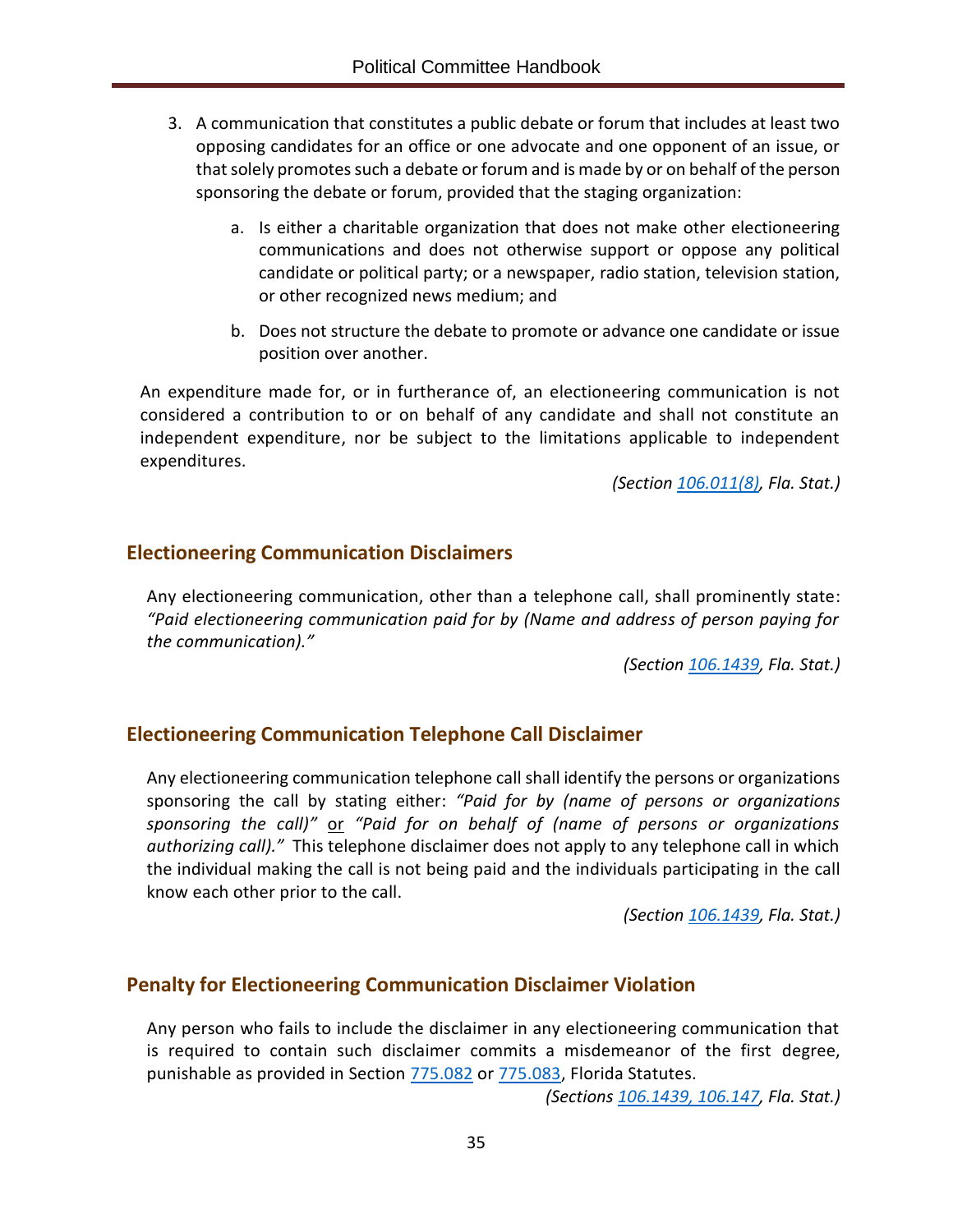# <span id="page-39-0"></span>**Chapter 13: Political Advertising**

A political advertisement is a paid expression in any communications media prescribed in Section [106.011\(4\),](http://www.leg.state.fl.us/Statutes/index.cfm?App_mode=Display_Statute&Search_String=&URL=0100-0199/0106/Sections/0106.011.html) Florida Statutes, whether radio, television, newspaper, magazine, periodical, campaign literature, direct mail, or display or by means other than the spoken word in direct conversation, which expressly advocates the election or defeat of a candidate or the approval or rejection of an issue.

*(Section [106.011\(15\),](http://www.leg.state.fl.us/Statutes/index.cfm?App_mode=Display_Statute&Search_String=&URL=0100-0199/0106/Sections/0106.011.html) Fla. Stat.)*

#### <span id="page-39-1"></span>**Disclaimers**

Any political advertisement, other than an advertisement that is paid for by a candidate, that is published, displayed, or circulated before, or on the day of, any election must prominently:

- 1. Be marked *"paid political advertisement"* or *"pd. pol. adv."*
- 2. State the name and address of the persons paying for the advertisement.
- 3. State whether the advertisement and cost of production is paid for or provided in-kind by or at the expense of the entity publishing, displaying, broadcasting, or circulating the political advertisement.

*(Sectio[n 106.143\(1\)\(c\),](http://www.leg.state.fl.us/Statutes/index.cfm?App_mode=Display_Statute&Search_String=&URL=0100-0199/0106/Sections/0106.143.html) Fla. Stat.)*

Any political advertisement not paid for by a candidate, including those paid for by a political party or affiliated party committee, other than an independent expenditure, offered by or on behalf of a candidate must be approved in advance by the candidate. Such political advertisement must expressly state that the content of the advertisement was approved by the candidate and must state who paid for the advertisement. The candidate shall provide a written statement of authorization to the newspaper, radio station, television station or other medium for each such advertisement submitted for publication, display, broadcast or other distribution. This paragraph does not apply to messages used by a candidate and their supporters if those messages are designed to be worn by a person.

*(Section [106.143\(5\)\(a\),](http://www.leg.state.fl.us/Statutes/index.cfm?App_mode=Display_Statute&Search_String=&URL=0100-0199/0106/Sections/0106.143.html) Fla. Stat.)*

#### **Note: The Division does not approve the contents of an advertisement.**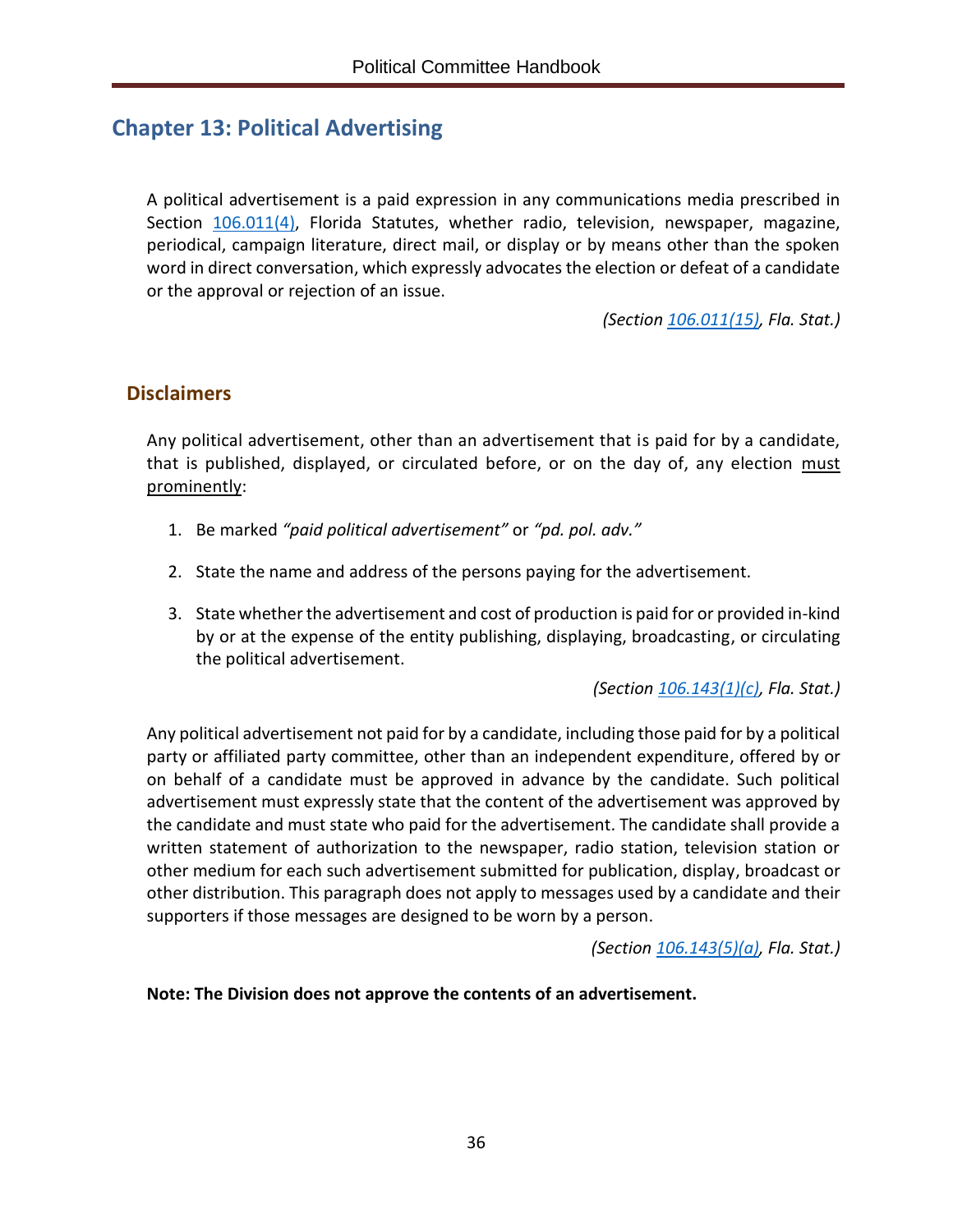## <span id="page-40-0"></span>**Exceptions to Disclaimer Requirements**

The disclaimer requirements in Section [106.143,](http://www.leg.state.fl.us/Statutes/index.cfm?App_mode=Display_Statute&Search_String=&URL=0100-0199/0106/Sections/0106.143.html) Florida Statutes, do not apply to any campaign message or political advertisement used by a political committee if the message or advertisement is:

- Designed to be worn by a person.
- Placed as a paid link on an Internet website provided the message or advertisement is no more than 200 characters in length and the link directs the user to another Internet website that complies with the disclaimer requirements in Section [106.143\(1\),](http://www.leg.state.fl.us/Statutes/index.cfm?App_mode=Display_Statute&Search_String=&URL=0100-0199/0106/Sections/0106.143.html) Florida Statutes.
- Placed as a graphic or picture link where compliance with the requirements of Section [106.143,](http://www.leg.state.fl.us/Statutes/index.cfm?App_mode=Display_Statute&Search_String=&URL=0100-0199/0106/Sections/0106.143.html) Florida Statutes, is not reasonably practical due to the size of the graphic or picture link and the link directs the user to another Internet website that complies with Section [106.143\(1\),](http://www.leg.state.fl.us/Statutes/index.cfm?App_mode=Display_Statute&Search_String=&URL=0100-0199/0106/Sections/0106.143.html) Florida Statutes.
- Placed at no cost on an Internet website for which there is no cost to post content for public users.
- Placed or distributed on an unpaid profile or account which is available to the public without charge or on a social networking Internet website, as long as the source of the message or advertisement is patently clear from the content or format of the message or advertisement. A candidate or political committee may prominently display a statement indicating that the website or account is an official website or account of the candidate or political committee and is approved by the candidate or political committee. A website or account may not be marked as official without prior approval by the candidate or political committee.
- Distributed as a text message or other message via Short Message Service, provided the message is no more than 200 characters in length or requires the recipient to sign up or opt in to receive it.
- Connected with or included in any software application or accompanying function, provided that the user signs up, opts in, downloads, or otherwise accesses the application from or through a website that complies with Section [106.143\(1\),](http://www.leg.state.fl.us/Statutes/index.cfm?App_mode=Display_Statute&Search_String=&URL=0100-0199/0106/Sections/0106.143.html) Florida Statutes.
- Sent by a third-party user from or through a campaign or committee's website, provided the website complies with Section  $106.143(1)$ , Florida Statutes.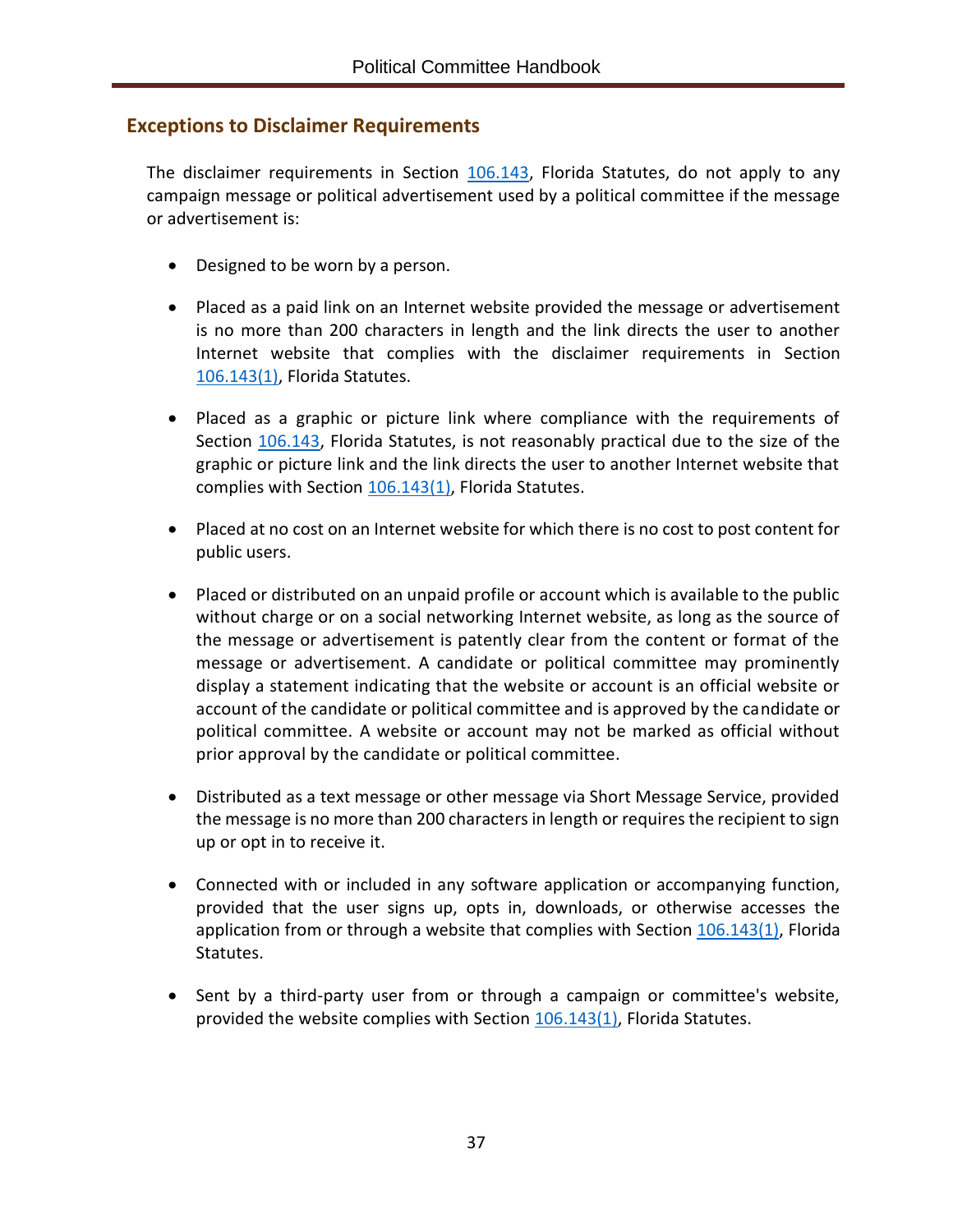- Contained in or distributed through any other technology-related item, service, or device for which compliance with Section [106.143\(1\),](http://www.leg.state.fl.us/Statutes/index.cfm?App_mode=Display_Statute&Search_String=&URL=0100-0199/0106/Sections/0106.143.html) Florida Statutes, is not reasonably practical due to the size or nature of such item, service, or device as available, or the means of displaying the message or advertisement makes compliance with Section [106.143\(1\),](http://www.leg.state.fl.us/Statutes/index.cfm?App_mode=Display_Statute&Search_String=&URL=0100-0199/0106/Sections/0106.143.html) Florida Statutes, impracticable.
- In regard to novelty items having a retail value of \$10 or less which support, but do not oppose, a candidate or issue.

*(Sections [106.071\(3\)](http://www.leg.state.fl.us/Statutes/index.cfm?App_mode=Display_Statute&Search_String=&URL=0100-0199/0106/Sections/0106.071.html) and [106.143\(10\),](http://www.leg.state.fl.us/Statutes/index.cfm?App_mode=Display_Statute&Search_String=&URL=0100-0199/0106/Sections/0106.143.html) Fla. Stat.)*

#### <span id="page-41-0"></span>**Independent Expenditures**

Any person who makes an independent expenditure for a political advertisement shall provide a written statement that no candidate has approved the advertisement to the newspaper, radio station, television station or other medium for each such advertisement submitted for publication, display, broadcast or other distribution. The advertisement must also contain a statement that no candidate has approved the advertisement.

*(Section [106.143\(5\) and \(10\),](http://www.leg.state.fl.us/Statutes/index.cfm?App_mode=Display_Statute&Search_String=&URL=0100-0199/0106/Sections/0106.143.html) Fla. Stat.)*

Political advertisements paid for by an independent expenditure must prominently state: *"Paid political advertisement paid for by (Name and address of person or committee paying for the advertisement) independently of any (candidate or committee)."*

*(Section [106.071\(2\),](http://www.leg.state.fl.us/Statutes/index.cfm?App_mode=Display_Statute&Search_String=&URL=0100-0199/0106/Sections/0106.071.html) Fla. Stat.)*

#### <span id="page-41-1"></span>**Language Other Than English**

Any political advertisement which is published, displayed, or produced in a language other than English may provide the information required by Section [106.143,](http://www.leg.state.fl.us/Statutes/index.cfm?App_mode=Display_Statute&Search_String=&URL=0100-0199/0106/Sections/0106.143.html) Florida Statutes, in the language used in the advertisement.

*(Section [106.143\(9\),](http://www.leg.state.fl.us/Statutes/index.cfm?App_mode=Display_Statute&Search_String=&URL=0100-0199/0106/Sections/0106.143.html) Fla. Stat.)*

#### <span id="page-41-2"></span>**Miscellaneous Provisions**

It is unlawful for any candidate or person on behalf of a candidate to represent that any person or organization supports such candidate, unless the person or organization so represented has given specific approval in writing to the candidate to make such representation. However, this paragraph does not apply to editorial endorsement by any newspaper, radio or television station, or other recognized news medium, and publication by a party committee advocating the candidacy of its nominees.

*(Section [106.143\(4\),](http://www.leg.state.fl.us/Statutes/index.cfm?App_mode=Display_Statute&Search_String=&URL=0100-0199/0106/Sections/0106.143.html) Fla. Stat.)*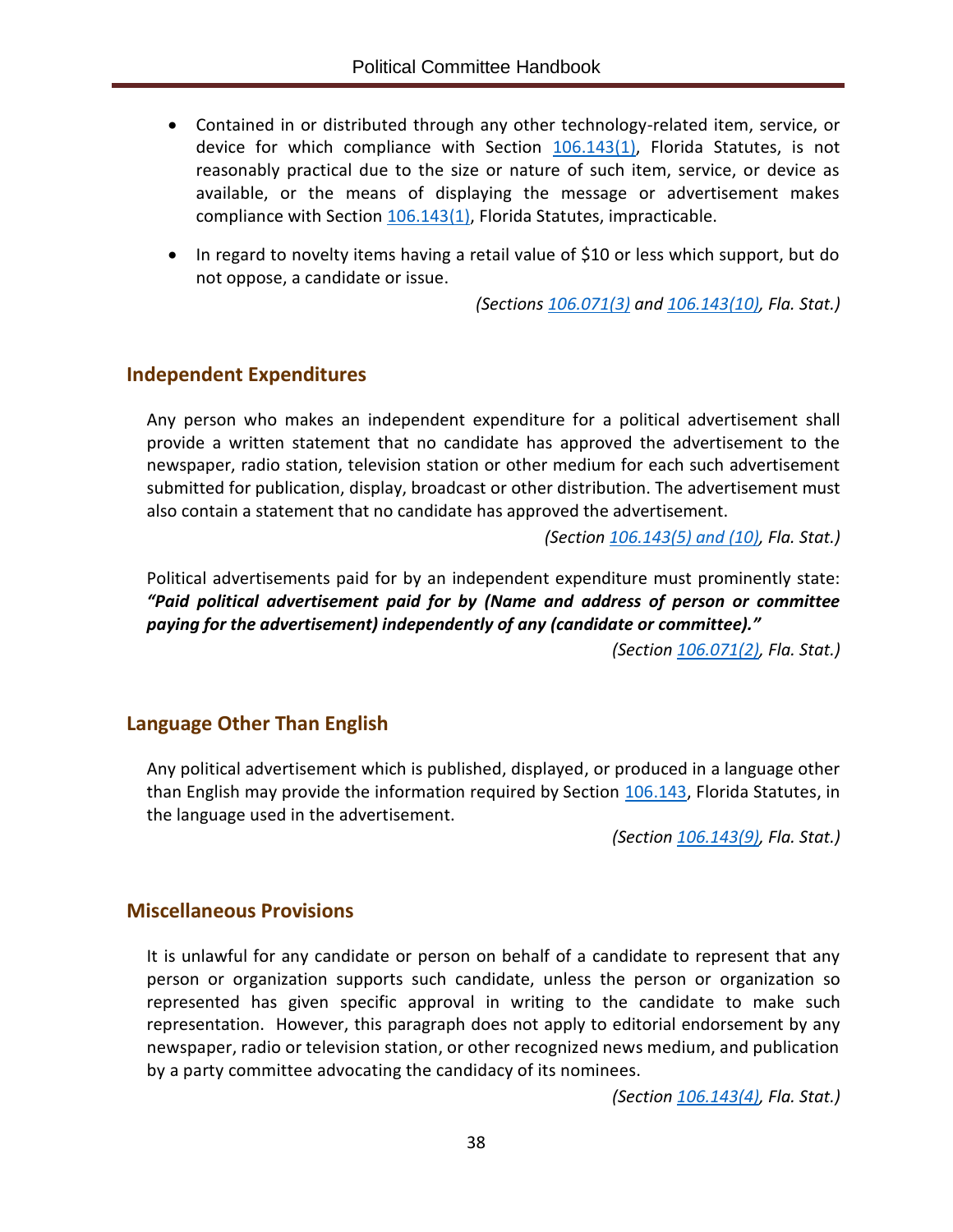## <span id="page-42-0"></span>**Use of Closed Captioning and Descriptive Narrative in All Television Broadcasts**

Each candidate, political party, and political committee must use closed captioning and descriptive narrative in all television broadcasts regulated by the Federal Communications Commission that are on behalf of, or sponsored by, a candidate, political party, affiliated party committee, or political committee or must file a written statement with the qualifying officer setting forth the reasons for not doing so. Failure to file this statement with the appropriate qualifying officer constitutes a violation of the [Florida Election Code](http://www.leg.state.fl.us/Statutes/index.cfm?App_mode=Display_Index&Title_Request=IX#TitleIX) and is under the jurisdiction of the Florida Elections Commission.

*(Section [106.165,](http://www.leg.state.fl.us/Statutes/index.cfm?App_mode=Display_Statute&Search_String=&URL=0100-0199/0106/Sections/0106.165.html) Fla. Stat.)*

## <span id="page-42-1"></span>**Examples of Disclaimers**

1. Political advertisement by a political committee for a candidate representing that the political committee supports the candidate, paid for in-kind by the committee, with specific approval from the committee in writing:

#### **ELECT** John Doe

For County Commission, District 1 Democrat Supported by ABC Foundation

Pd. Pol. Adv. sponsored and paid for in-kind by ABC Foundation, Zero Street, Jupiter, FL 32323 Approved by John Doe, Democrat, For County Commission

**ABC Foundation** 

Dear Sir or Madam:

Please let this letter serve as our approval of the political advertisement supporting John Doe for County Commission, District 1.

The content of this advertisement was reviewed and approved in advance.

> Sincerely, Mr. Smith

2. Political advertisement by a political committee supporting or opposing an issue:

#### Say "Yes" to Cleaner Air Vote "Yes" on Proposition 10

Pd. Pol. Adv. paid for by the ABC Foundation, 110 Pine Street, Jupiter, FL 32323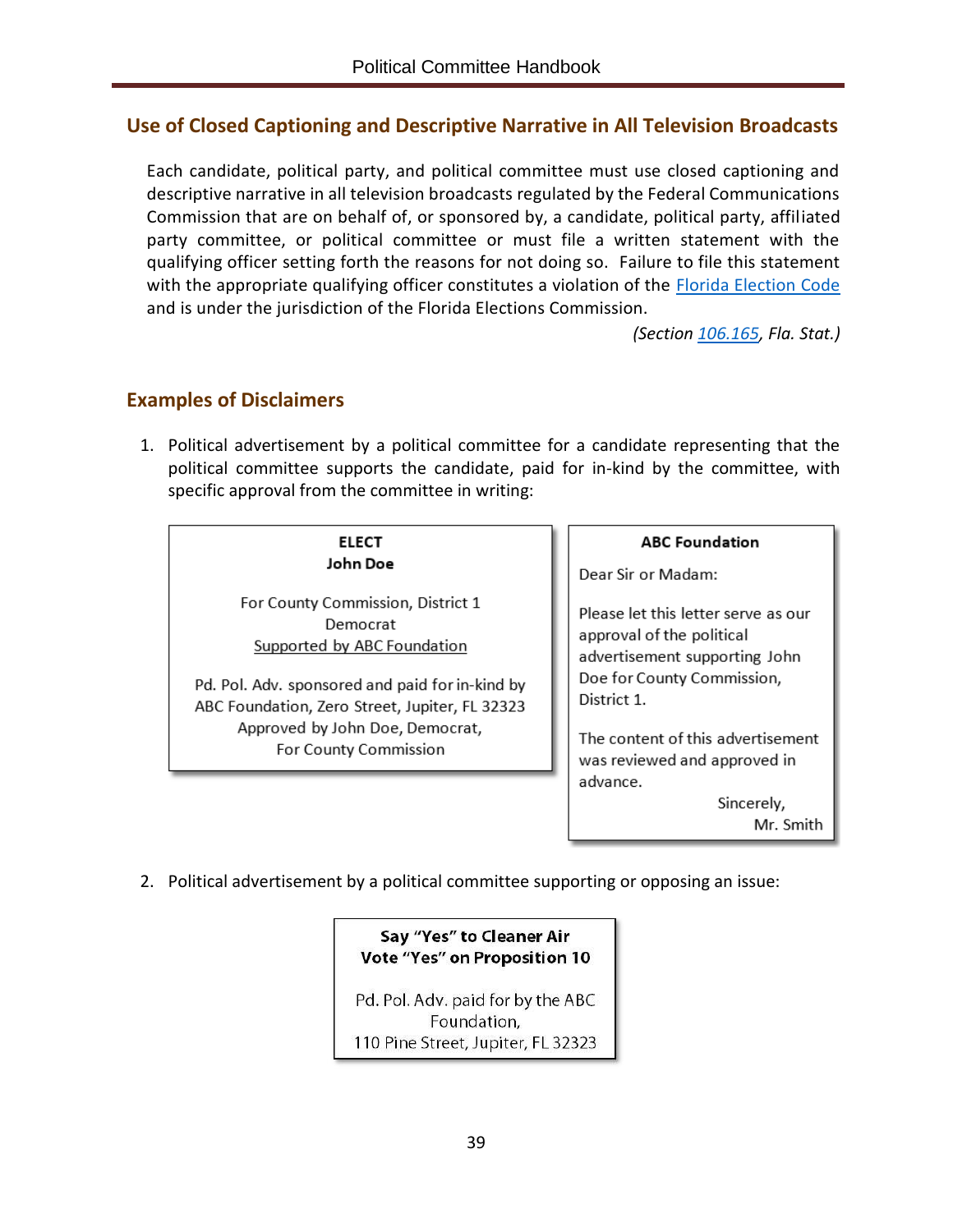3. Political advertisement by a political committee, not an independent expenditure, offered on behalf of a nonpartisan candidate:

#### ABC Foundation Supports the Re-Election of Jane Doe Nassau for County Judge

Pd. Pol. Adv. by ABC Foundation 111 Jewel Street, Tallahassee, FL 32333 Content approved in advance by Jane Doe, For Nassau County Judge

Dear Sir or Madam:

Please let this letter serve as my approval of the political advertisement by the ABC Foundation supporting my candidacy for Nassau County Judge.

> Sincerely, Jane Doe

4. Independent expenditure political advertisement by a political committee supporting a partisan candidate running for a partisan office:

#### **ABC Foundation Supports**

Jane Doe

#### For Public Defender, Fourth Circuit Democrat

Paid Political Advertisement paid for by the ABC Foundation, 444 Robin Lane, Jacksonville, FL 33433 independently of any candidate. This advertisement was not approved by any candidate.

#### **ABC Foundation**

Dear Sir or Madam:

The enclosed advertisement is an independent expenditure by the ABC Foundation in support of Jane Doe for Public Defender, Fourth Circuit.

This advertisement was not approved by any candidate. Sincerely, Mr. Smith

5. Electioneering communication by a political committee:

#### Who Do You Want As Your Next Senator

John Doe, a proven pro-taxer OR John Smith, a proven non-taxer?

#### "Get the Facts"

Paid electioneering communication paid for by ABC Foundation, 2 Apple Street, Sunnydale, FL 32999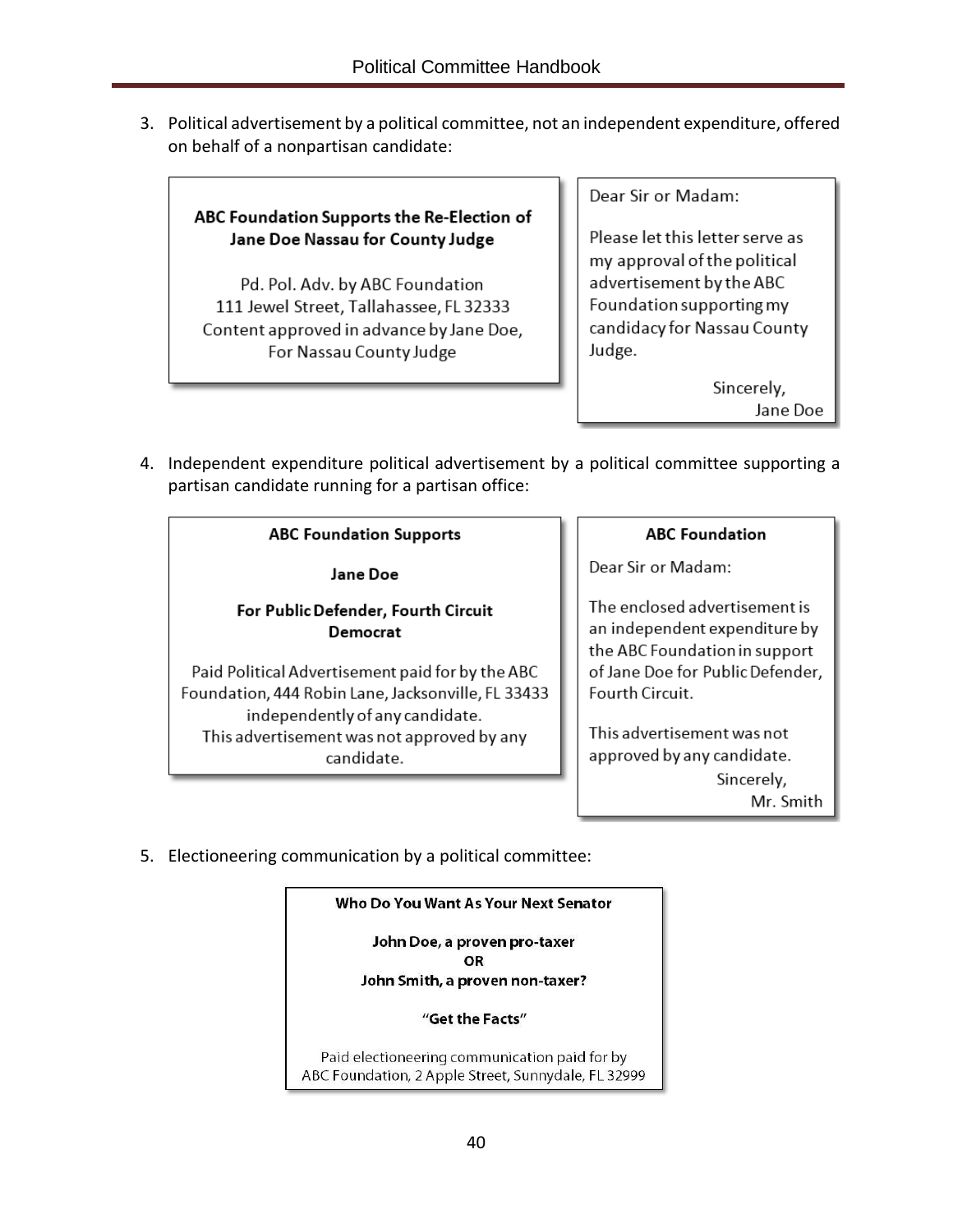6. Campaign ticket event supporting a candidate:

| <b>Come One Come ALL</b>                                                                                 |  |  |  |  |
|----------------------------------------------------------------------------------------------------------|--|--|--|--|
| <b>Campaign Event to Support</b>                                                                         |  |  |  |  |
| <b>Jane Doe</b>                                                                                          |  |  |  |  |
| <b>For State Senate</b>                                                                                  |  |  |  |  |
| <b>Ticket for (1) Admission</b>                                                                          |  |  |  |  |
| Paid Political Advertisement paid for by<br>the ABC Foundation, 1825 Smith Creek,<br>Riverview, FL 32546 |  |  |  |  |

7. Business/Palm cards supporting a candidate:



## <span id="page-44-0"></span>**Disclaimers on Novelty Items**

None of the requirements of Sectio[n 106.143,](http://www.leg.state.fl.us/Statutes/index.cfm?App_mode=Display_Statute&Search_String=&URL=0100-0199/0106/Sections/0106.143.html) Florida Statutes, apply to novelty items having a retail value of \$10 or less that support, but do not oppose, a candidate or issue.

#### *Examples:*





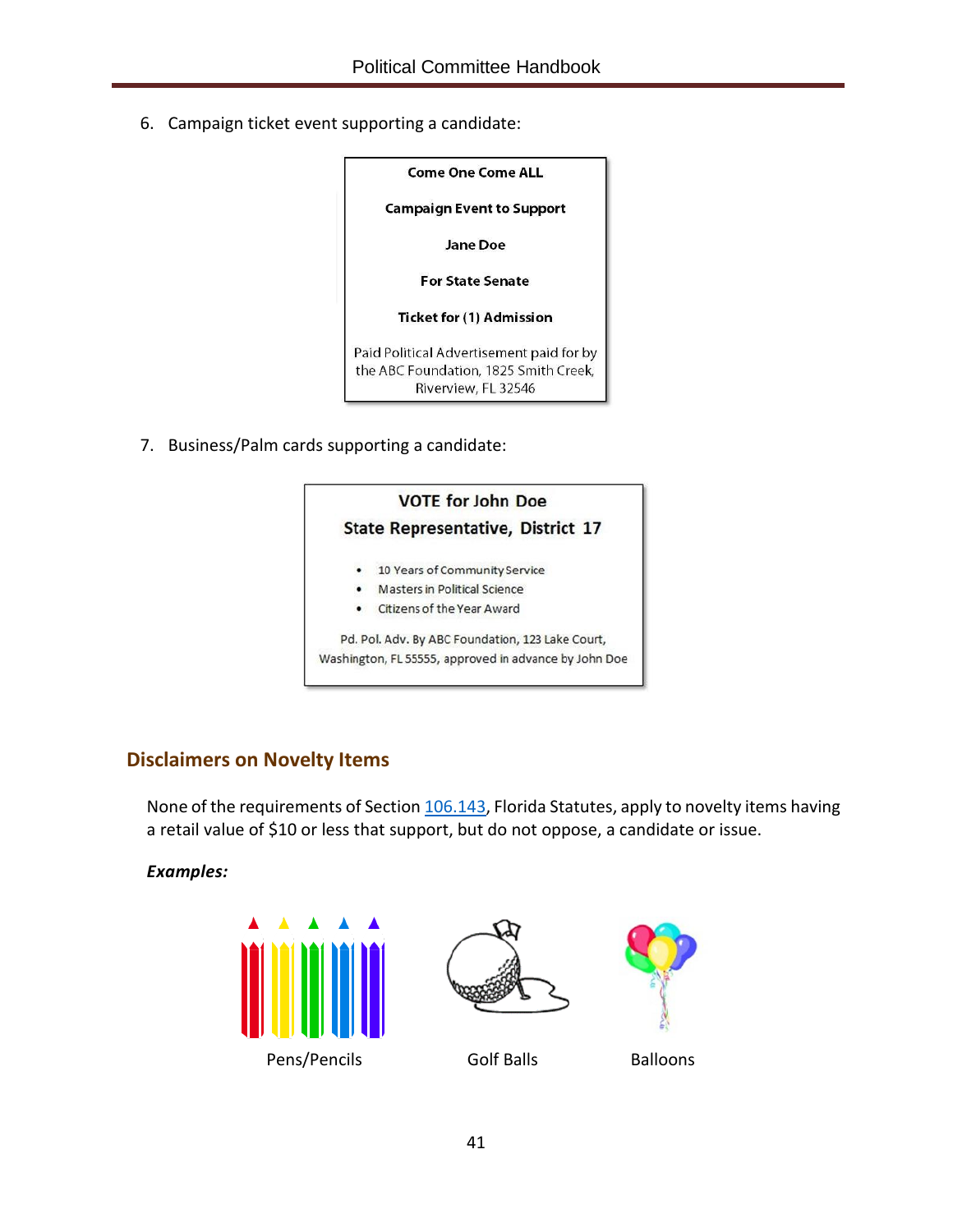#### <span id="page-45-0"></span>**Items Designed to be Worn by a Person**

None of the requirements of Section [106.143,](http://www.leg.state.fl.us/Statutes/index.cfm?App_mode=Display_Statute&Search_String=&URL=0100-0199/0106/Sections/0106.143.html) Florida Statutes, to include political disclaimers apply to campaign messages or political advertisements used by a candidate and the candidate's supporters or by a political committee if the message advertised is designed to be worn by a person.

*(Section [106.143\(10\),](http://www.leg.state.fl.us/Statutes/index.cfm?App_mode=Display_Statute&Search_String=&URL=0100-0199/0106/Sections/0106.143.html) Fla. Stat.)*



<span id="page-45-1"></span>**Bumper Stickers** (paid for by a political committee independently of any candidate)



**Note:** On bumper stickers, there is no requirement to use the word "for" between the candidate's name and the office being sought in the body of the bumper sticker.

*(Section [106.143\(6\),](http://www.leg.state.fl.us/Statutes/index.cfm?App_mode=Display_Statute&Search_String=&URL=0100-0199/0106/Sections/0106.143.html) Fla. Stat.)*

Chairman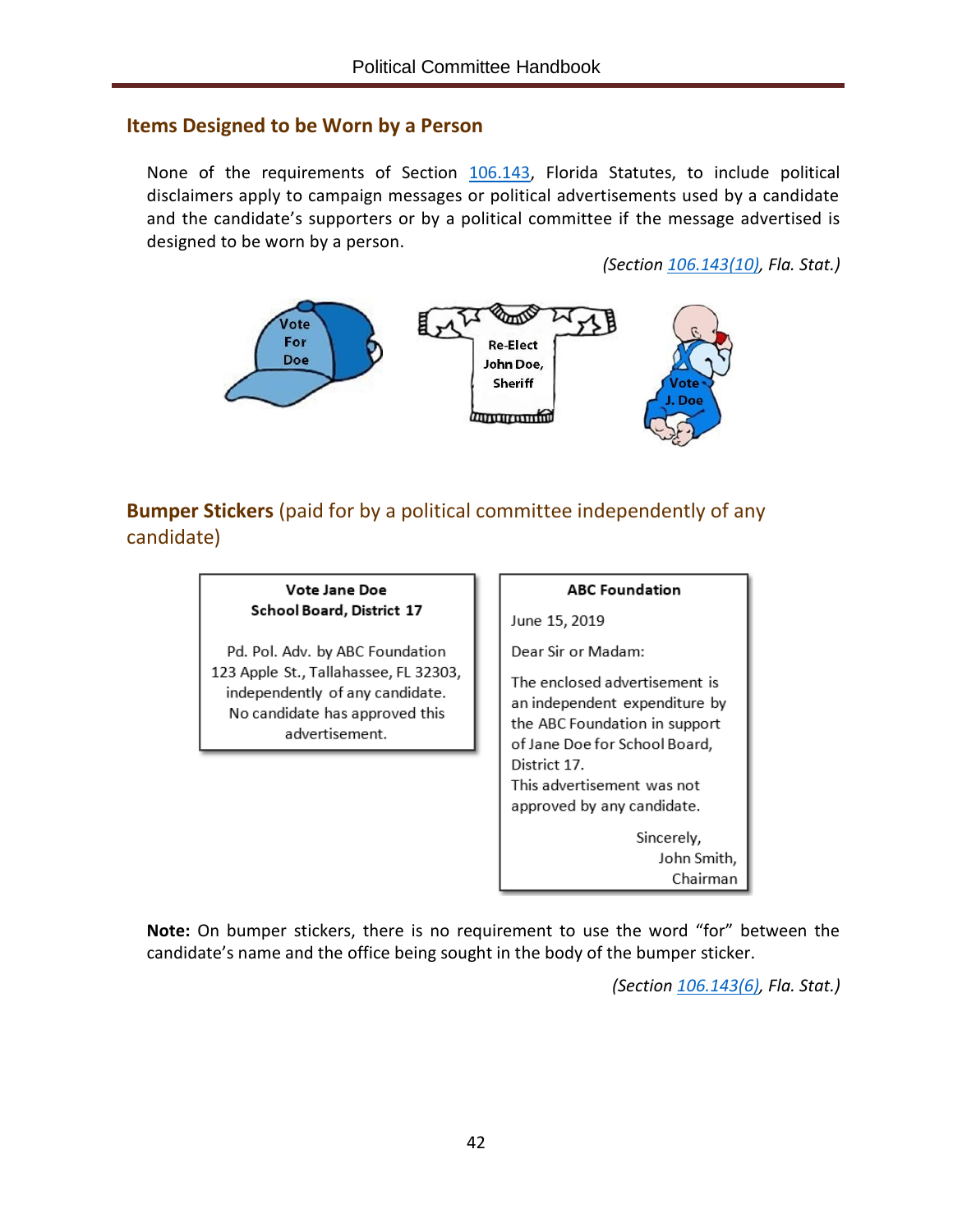# <span id="page-46-0"></span>**Chapter 14: Telephone Solicitation**

## <span id="page-46-1"></span>**Disclosure requirements**

- **Any telephone call supporting or opposing a candidate, elected public official, or ballot proposal** must identify the persons or organizations sponsoring the call by stating either: *"Paid for by (name of persons or organizations sponsoring the call)"* or *"Paid for on behalf of (name of persons or organizations authorizing call)."* This does not apply to any telephone call in which both the individual making the call is not being paid and the individuals participating in the call know each other prior to the call.
- **Any telephone call conducted for the purpose of polling respondents** concerning a candidate or elected public official which is a part of a series of like telephone calls that consists of fewer than 1,000 completed calls and averages more than two minutes in duration is presumed to be a political poll and not subject to the provisions of the above paragraph.

**Note:** If the telephone solicitation is an electioneering communication, see [Chapter 12:](#page-38-1)  [Electioneering Communications](#page-38-1) and Section [106.1439,](http://www.leg.state.fl.us/Statutes/index.cfm?App_mode=Display_Statute&Search_String=&URL=0100-0199/0106/Sections/0106.1439.html) Florida Statutes.

*(Section [106.147\(1\),](http://www.leg.state.fl.us/Statutes/index.cfm?App_mode=Display_Statute&Search_String=&URL=0100-0199/0106/Sections/0106.147.html) Fla. Stat.)*

## <span id="page-46-2"></span>**Prohibitions**

• No telephone call shall state or imply that the caller represents any person or organization unless the person or organization so represented has given specific approval in writing to make such representation.

*(Sectio[n 106.147\(1\)\(c\),](http://www.leg.state.fl.us/Statutes/index.cfm?App_mode=Display_Statute&Search_String=&URL=0100-0199/0106/Sections/0106.147.html) Fla. Stat.)*

• No telephone call shall state or imply that the caller represents a nonexistent person or organization.

*(Section [106.147\(1\)\(d\),](http://www.leg.state.fl.us/Statutes/index.cfm?App_mode=Display_Statute&Search_String=&URL=0100-0199/0106/Sections/0106.147.html) Fla. Stat.)*

## <span id="page-46-3"></span>**Written authorization requirements**

Any telephone call, not conducted by independent expenditure, supporting or opposing a candidate or ballot proposal, requires prior written authorization by the candidate or sponsor of the ballot proposal that the call supports. A copy of such written authorization must be placed on file with the qualifying officer by the candidate or sponsor of the ballot proposal prior to the time the calls commence.

*(Section [106.147\(2\),](http://www.leg.state.fl.us/Statutes/index.cfm?App_mode=Display_Statute&Search_String=&URL=0100-0199/0106/Sections/0106.147.html) Fla. Stat.)*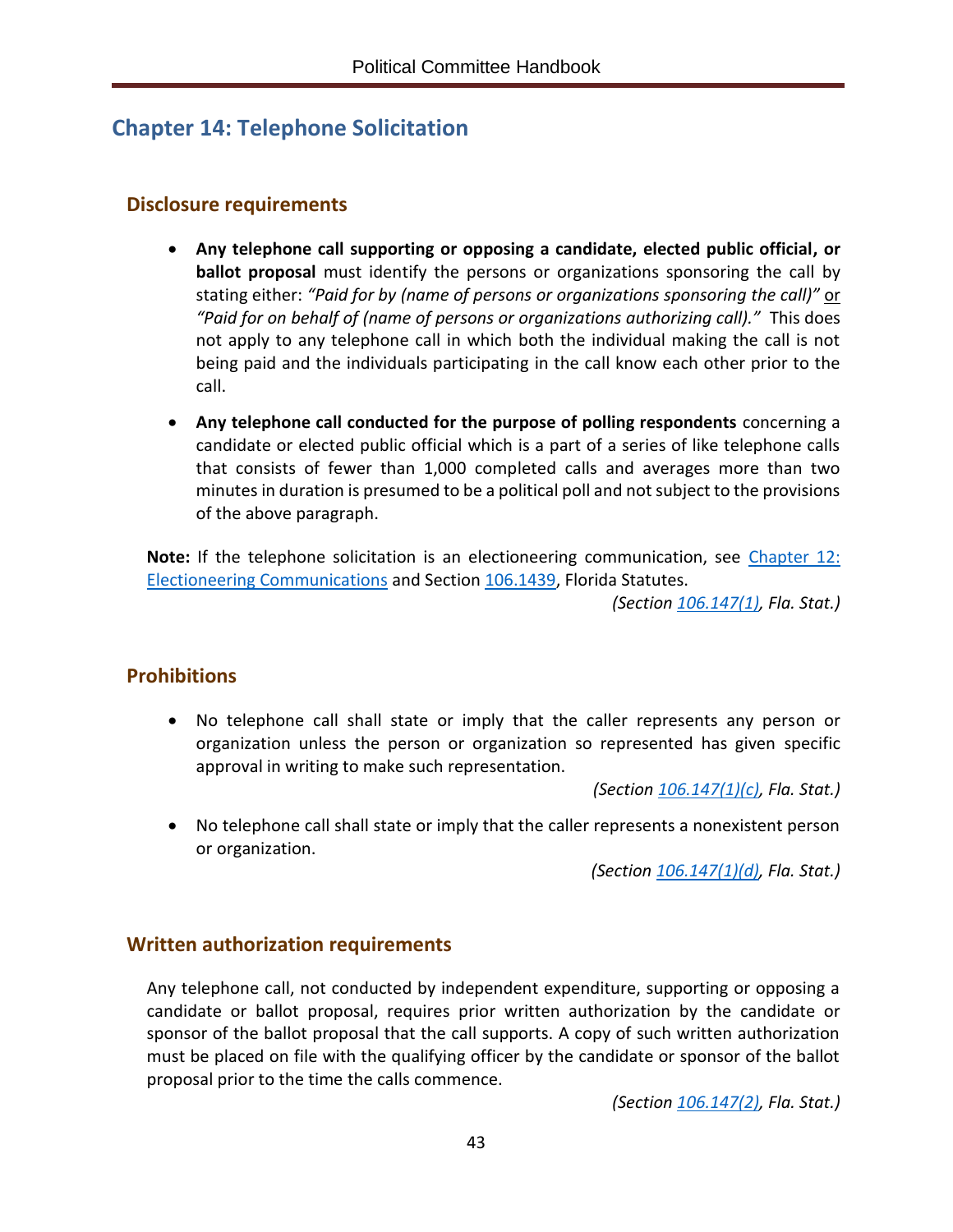#### <span id="page-47-0"></span>**Penalties**

Any person who willfully violates any provision of Section [106.147,](http://www.leg.state.fl.us/Statutes/index.cfm?App_mode=Display_Statute&Search_String=&URL=0100-0199/0106/Sections/0106.147.html) Florida Statutes, commits a misdemeanor of the first degree, punishable as provided in Section [775.082](http://www.leg.state.fl.us/statutes/index.cfm?App_mode=Display_Statute&Search_String=&URL=0700-0799/0775/Sections/0775.082.html) or [775.083,](http://www.leg.state.fl.us/statutes/index.cfm?App_mode=Display_Statute&Search_String=&URL=0700-0799/0775/Sections/0775.083.html) Florida Statutes.

The term "person" includes any candidate; any officer of any political committee affiliated party committee, or political party executive committee; any officer, partner, attorney, or other representative of a corporation, partnership, or other business entity; and any agent or other person acting on behalf of any candidate, political committee, affiliated party committee, political party executive committee, or corporation, partnership, or other business entity.

*(Section [106.147\(3\),](http://www.leg.state.fl.us/Statutes/index.cfm?App_mode=Display_Statute&Search_String=&URL=0100-0199/0106/Sections/0106.147.html) Fla. Stat.)*

#### <span id="page-47-1"></span>**Registered Agent**

#### **Disclosure requirements:**

- Any person or organization that conducts any business in this state which consists of making paid telephone calls supporting or opposing any candidate or elected public official must, prior to conducting such business, have and continuously maintain, for at least 180 days following the cessation of such business activities in the state, a registered agent for the purpose of any service of process, notice, or demand required or authorized by law and must file with the Division a notice of such registered agent. Such registered agent must be an individual who is a resident of this state, a domestic corporation, or a foreign corporation authorized to do business in this state. However, this section does not apply to any person or organization already lawfully registered to conduct business in this state.
- Conducting business in this state as specified in the preceding paragraph includes both placing telephone calls from a location in this state and placing telephone calls from a location outside this state to individuals located in this state.
- *Form [DS-DE 100](http://dos.myflorida.com/media/693289/dsde100.pdf), Telephone Solicitation, Registered Agent Notice*, shall be filed with the Division and, at a minimum, must elicit all of the following information:
	- 1. The name, address, and telephone number of the registered agent.
	- 2. The name, address, and telephone number of the person or organization conducting business in this state as specified.

The Division must be notified *immediately* of any changes in the information required in item 1 above.

**Violations:** Any person or organization that violates this section commits a misdemeanor of the first degree, punishable as provided in Section [775.082](http://www.leg.state.fl.us/statutes/index.cfm?App_mode=Display_Statute&Search_String=&URL=0700-0799/0775/Sections/0775.082.html) or [775.083,](http://www.leg.state.fl.us/statutes/index.cfm?App_mode=Display_Statute&Search_String=&URL=0700-0799/0775/Sections/0775.083.html) Florida Statutes.

*(Section [106.1475,](http://www.leg.state.fl.us/Statutes/index.cfm?App_mode=Display_Statute&Search_String=&URL=0100-0199/0106/Sections/0106.1475.html) Fla. Stat.)*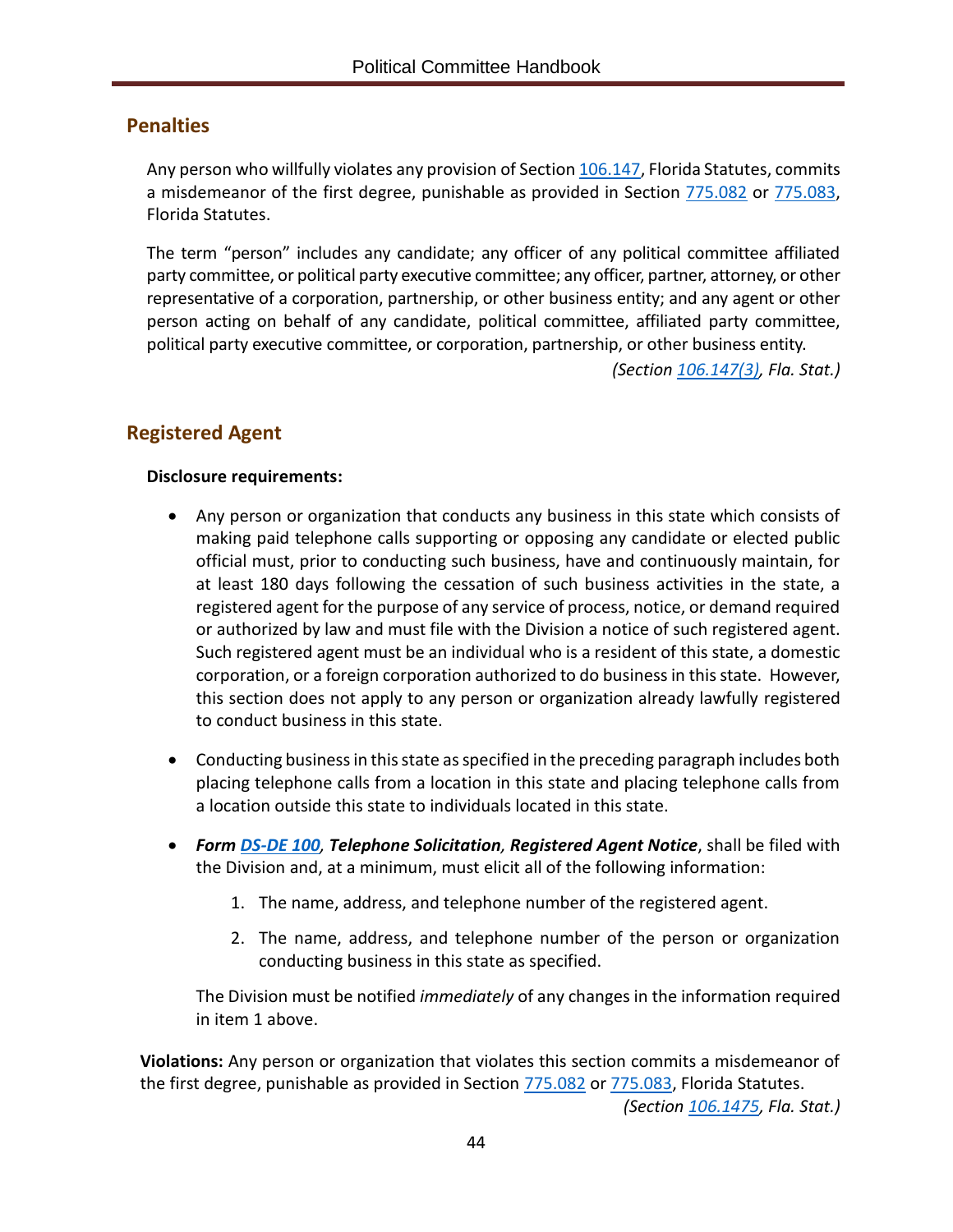# <span id="page-48-0"></span>**Chapter 15: Florida Elections Commission**

The [Florida Elections Commission](http://www.fec.state.fl.us/FECWebFi.nsf/pages/About) [\(FEC\)](http://www.fec.state.fl.us/) is a separate and independent entity from the Division. The FEC consists of nine members appointed by the Governor from lists of names submitted by legislative leaders.

## <span id="page-48-1"></span>**Automatic Fine Appeal Process**

A political committee may appeal or dispute a fine for a late filed campaign treasurer's report. The appeal must be based upon, but not limited to, unusual circumstances surrounding the failure to file on the designated due date. The political committee may request and is entitled to a hearing before the FEC, which has the authority to waive the fine in whole or in part.

The appeal must be made within 20 days of the receipt of the notice of payment due. The committee must, within the 20-day period, notify the filing officer in writing of their intention to bring the matter before the FEC.

*(Sectio[n 106.07\(8\)\(c\),](http://www.leg.state.fl.us/Statutes/index.cfm?App_mode=Display_Statute&Search_String=&URL=0100-0199/0106/Sections/0106.07.html) Fla. Stat.)*

## <span id="page-48-2"></span>**Complaint Process**

Any person who has information of a violation of Chapter [104](http://www.leg.state.fl.us/statutes/index.cfm?App_mode=Display_Statute&URL=0100-0199/0104/0104ContentsIndex.html) or [106,](http://www.leg.state.fl.us/statutes/index.cfm?App_mode=Display_Statute&URL=0100-0199/0106/0106ContentsIndex.html) Florida Statutes, shall file a sworn complaint with the FEC by completing a complaint form and addressing it to:

> **The Florida Elections Commission 107 West Gaines Street Suite 224, Collins Building Tallahassee, FL 32399-1050**

A complaint form (FEC [Form 1\)](http://www.fec.state.fl.us/FECWebFi.nsf/0/107B3CBA00C3FF1585257C94004B8528/$file/FEC+Complaint+Form+1-Fillable_August+2017.pdf) may be obtained from the FEC or downloaded from the FEC's website at [www.fec.state.fl.us.](http://www.fec.state.fl.us/) For additional information, contact the FEC at **850.922.4539**.

*(Sections [106.25](http://www.leg.state.fl.us/Statutes/index.cfm?App_mode=Display_Statute&Search_String=&URL=0100-0199/0106/Sections/0106.25.html) and [106.28,](http://www.leg.state.fl.us/Statutes/index.cfm?App_mode=Display_Statute&Search_String=&URL=0100-0199/0106/Sections/0106.28.html) Fla. Stat.)*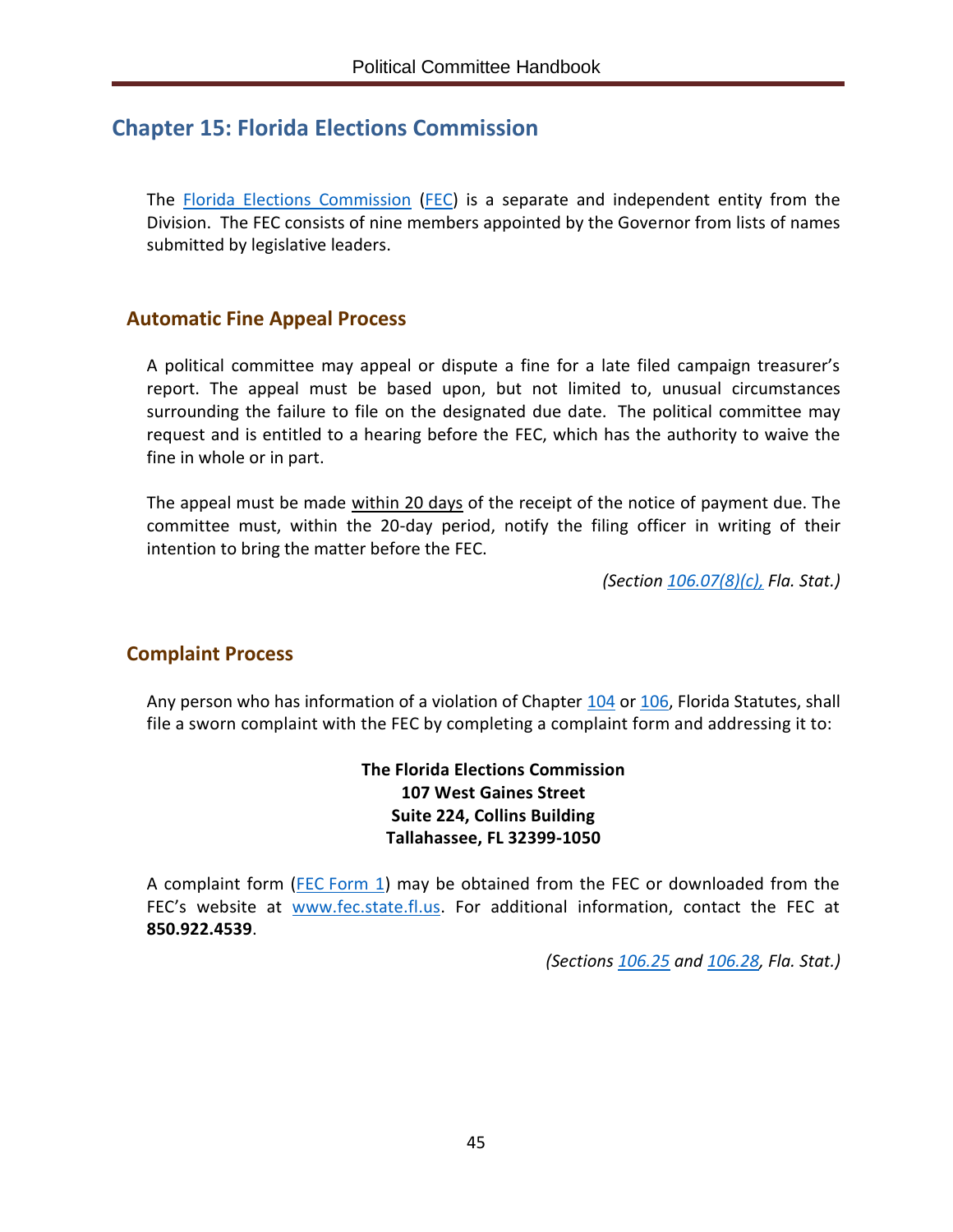# Appendices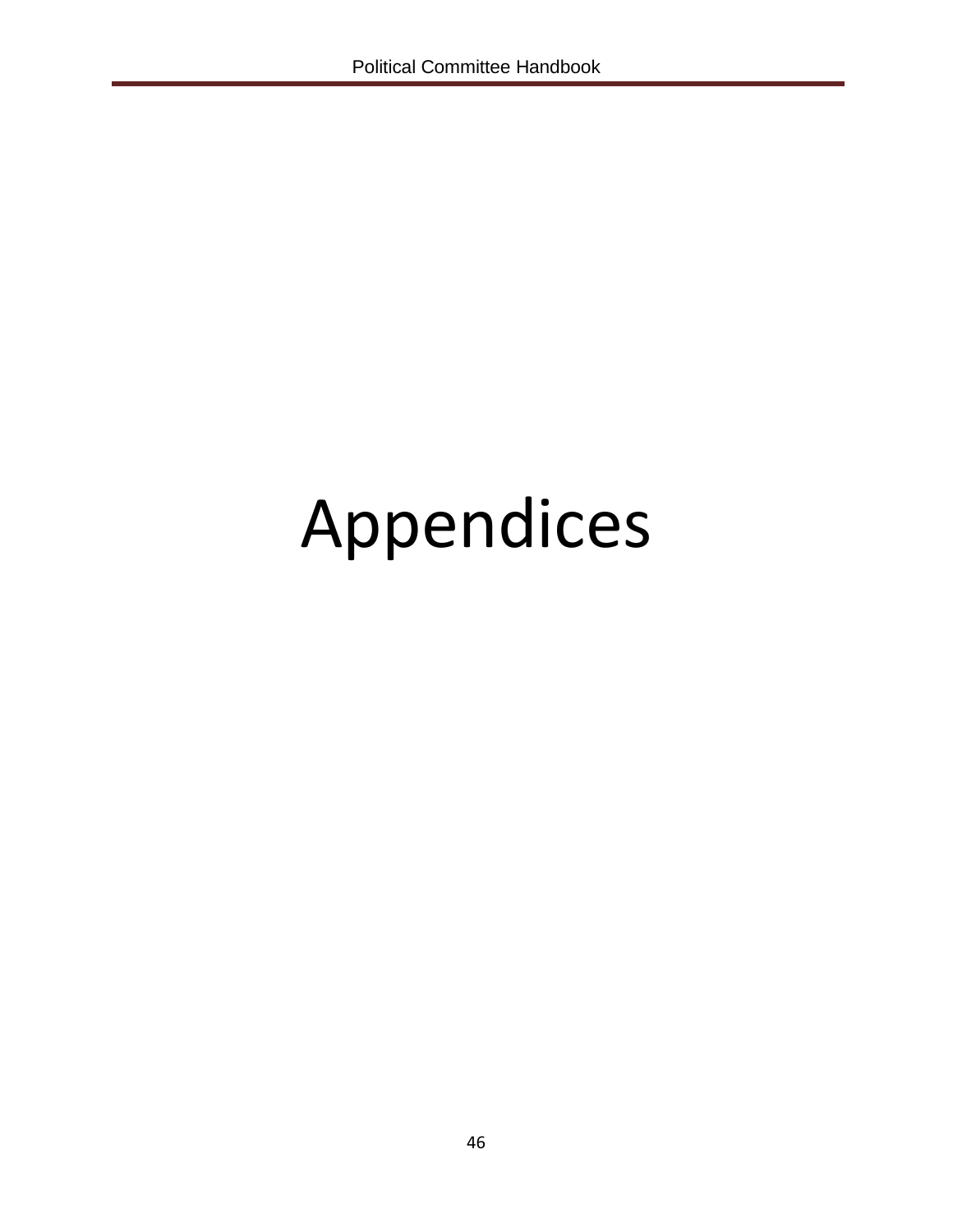# <span id="page-50-0"></span>**Appendix A: Legal References and Rules Cited**

## <span id="page-50-1"></span>**Constitution**

[Constitution of the State of Florida](http://www.leg.state.fl.us/Statutes/index.cfm?Mode=Constitution&Submenu=3&Tab=statutes&CFID=167991000&CFTOKEN=e6f7dd8a6c4814b6-3DEF1D3E-9C67-3689-D4B53F43E5288957)

## <span id="page-50-2"></span>**Florida Election Code**

- [Chapter 104](http://www.leg.state.fl.us/Statutes/index.cfm?App_mode=Display_Statute&URL=0100-0199/0104/0104ContentsIndex.html&StatuteYear=2019&Title=%2D%3E2019%2D%3EChapter%20104) Election Code: Violation; Penalties
- [Chapter 106](http://www.leg.state.fl.us/statutes/index.cfm?App_mode=Display_Statute&URL=0100-0199/0106/0106ContentsIndex.html&StatuteYear=2019&Title=%2D%3E2019%2D%3EChapter%20106) Campaign Financing
- [Chapter 607](http://www.leg.state.fl.us/statutes/index.cfm?App_mode=Display_Statute&URL=0600-0699/0607/0607ContentsIndex.html&StatuteYear=2019&Title=%2D%3E2019%2D%3EChapter%20607) Florida Business Corporation Act
- [Chapter 617](http://www.leg.state.fl.us/statutes/index.cfm?App_mode=Display_Statute&URL=0600-0699/0617/0617ContentsIndex.html&StatuteYear=2019&Title=%2D%3E2019%2D%3EChapter%20617) Corporations Not For Profit

## <span id="page-50-3"></span>**Florida Statutes**

- [97.012](http://www.leg.state.fl.us/statutes/index.cfm?mode=View%20Statutes&SubMenu=1&App_mode=Display_Statute&Search_String=97.012&URL=0000-0099/0097/Sections/0097.012.html) Secretary of State as chief election officer.
- [97.021](http://www.leg.state.fl.us/statutes/index.cfm?mode=View%20Statutes&SubMenu=1&App_mode=Display_Statute&Search_String=97.021&URL=0000-0099/0097/Sections/0097.021.html) Definitions.
- [98.015](http://www.leg.state.fl.us/statutes/index.cfm?mode=View%20Statutes&SubMenu=1&App_mode=Display_Statute&Search_String=98.015&URL=0000-0099/0098/Sections/0098.015.html) Supervisor of elections; election, tenure of office, compensation, custody of registrationrelated documents, office hours, successor, seal; appointment of deputy supervisors; duties.
- [100.111](http://www.leg.state.fl.us/statutes/index.cfm?mode=View%20Statutes&SubMenu=1&App_mode=Display_Statute&Search_String=100.111&URL=0100-0199/0100/Sections/0100.111.html) Filling vacancy.
- [100.371](http://www.leg.state.fl.us/statutes/index.cfm?mode=View%20Statutes&SubMenu=1&App_mode=Display_Statute&Search_String=100.371&URL=0100-0199/0100/Sections/0100.371.html) Initiatives; procedure for placement on ballot.
- [105.011](http://www.leg.state.fl.us/statutes/index.cfm?mode=View%20Statutes&SubMenu=1&App_mode=Display_Statute&Search_String=105.011&URL=0100-0199/0105/Sections/0105.011.html) Definitions.
- [106.011](http://www.leg.state.fl.us/statutes/index.cfm?mode=View%20Statutes&SubMenu=1&App_mode=Display_Statute&Search_String=106.011&URL=0100-0199/0106/Sections/0106.011.html) Definitions.
- [106.021](http://www.leg.state.fl.us/statutes/index.cfm?mode=View%20Statutes&SubMenu=1&App_mode=Display_Statute&Search_String=106.021&URL=0100-0199/0106/Sections/0106.021.html) Campaign treasurers; deputies; primary and secondary depositories.
- [106.022](http://www.leg.state.fl.us/statutes/index.cfm?mode=View%20Statutes&SubMenu=1&App_mode=Display_Statute&Search_String=106.022&URL=0100-0199/0106/Sections/0106.022.html) Appointment of a registered agent; duties.
- [106.03](http://www.leg.state.fl.us/statutes/index.cfm?mode=View%20Statutes&SubMenu=1&App_mode=Display_Statute&Search_String=106.03&URL=0100-0199/0106/Sections/0106.03.html) Registration of political committees and electioneering communications organizations.
- [106.05](http://www.leg.state.fl.us/statutes/index.cfm?mode=View%20Statutes&SubMenu=1&App_mode=Display_Statute&Search_String=106.05&URL=0100-0199/0106/Sections/0106.05.html) Deposit of contributions; statement of campaign treasurer.
- [106.055](http://www.leg.state.fl.us/statutes/index.cfm?mode=View%20Statutes&SubMenu=1&App_mode=Display_Statute&Search_String=106.055&URL=0100-0199/0106/Sections/0106.055.html) Valuation of in-kind contributions.
- [106.06](http://www.leg.state.fl.us/statutes/index.cfm?App_mode=Display_Statute&Search_String=&URL=0100-0199/0106/Sections/0106.06.html) Treasurer to keep records; inspections.
- [106.07](http://www.leg.state.fl.us/statutes/index.cfm?mode=View%20Statutes&SubMenu=1&App_mode=Display_Statute&Search_String=106.07&URL=0100-0199/0106/Sections/0106.07.html) Reports; certification and filing.
- [106.0703](http://www.leg.state.fl.us/statutes/index.cfm?mode=View%20Statutes&SubMenu=1&App_mode=Display_Statute&Search_String=106.0703&URL=0100-0199/0106/Sections/0106.0703.html) Electioneering communications organizations; reporting requirements; certification and filing; penalties.
- [106.0705](http://www.leg.state.fl.us/statutes/index.cfm?mode=View%20Statutes&SubMenu=1&App_mode=Display_Statute&Search_String=106.0705&URL=0100-0199/0106/Sections/0106.0705.html) Electronic filing of campaign treasurer's reports.
- [106.0706](http://www.leg.state.fl.us/statutes/index.cfm?mode=View%20Statutes&SubMenu=1&App_mode=Display_Statute&Search_String=106.0706&URL=0100-0199/0106/Sections/0106.0706.html) Electronic filing of campaign finance reports; public records exemption.
- [106.071](http://www.leg.state.fl.us/statutes/index.cfm?mode=View%20Statutes&SubMenu=1&App_mode=Display_Statute&Search_String=106.071&URL=0100-0199/0106/Sections/0106.071.html) Independent expenditures; electioneering communications; reports; disclaimers.
- [106.075](http://www.leg.state.fl.us/statutes/index.cfm?mode=View%20Statutes&SubMenu=1&App_mode=Display_Statute&Search_String=106.075&URL=0100-0199/0106/Sections/0106.075.html) Elected officials; report of loans made in year preceding election; limitation on contributions to pay loans.
- [106.08](http://www.leg.state.fl.us/statutes/index.cfm?App_mode=Display_Statute&Search_String=&URL=0100-0199/0106/Sections/0106.08.html) Contributions; limitations on.
- [106.09](http://www.leg.state.fl.us/statutes/index.cfm?App_mode=Display_Statute&Search_String=&URL=0100-0199/0106/Sections/0106.09.html) Cash contributions and contribution by cashier's checks.
- [106.11](http://www.leg.state.fl.us/statutes/index.cfm?mode=View%20Statutes&SubMenu=1&App_mode=Display_Statute&Search_String=106.11&URL=0100-0199/0106/Sections/0106.11.html) Expenses of and expenditures by candidates and political committees.
- [106.12](http://www.leg.state.fl.us/statutes/index.cfm?App_mode=Display_Statute&Search_String=&URL=0100-0199/0106/Sections/0106.12.html) Petty cash funds allowed.
- [106.125](http://www.leg.state.fl.us/statutes/index.cfm?mode=View%20Statutes&SubMenu=1&App_mode=Display_Statute&Search_String=106.125&URL=0100-0199/0106/Sections/0106.125.html) Credit cards; conditions on use.
- [106.141](http://www.leg.state.fl.us/statutes/index.cfm?mode=View%20Statutes&SubMenu=1&App_mode=Display_Statute&Search_String=106.141&URL=0100-0199/0106/Sections/0106.141.html) Disposition of surplus funds by candidates.
- [106.143](http://www.leg.state.fl.us/statutes/index.cfm?mode=View%20Statutes&SubMenu=1&App_mode=Display_Statute&Search_String=106.143&URL=0100-0199/0106/Sections/0106.143.html) Political advertisements circulated prior to election; requirements.
- [106.1439](http://www.leg.state.fl.us/statutes/index.cfm?mode=View%20Statutes&SubMenu=1&App_mode=Display_Statute&Search_String=106.1439&URL=0100-0199/0106/Sections/0106.1439.html) Electioneering communications; disclaimers.
- [106.147](http://www.leg.state.fl.us/statutes/index.cfm?mode=View%20Statutes&SubMenu=1&App_mode=Display_Statute&Search_String=106.147&URL=0100-0199/0106/Sections/0106.147.html) Telephone solicitation; disclosure requirements; prohibitions; exemptions; penalties.
- [106.165](http://www.leg.state.fl.us/statutes/index.cfm?App_mode=Display_Statute&Search_String=&URL=0100-0199/0106/Sections/0106.165.html) Use of closed captioning and descriptive narrative in all television broadcasts.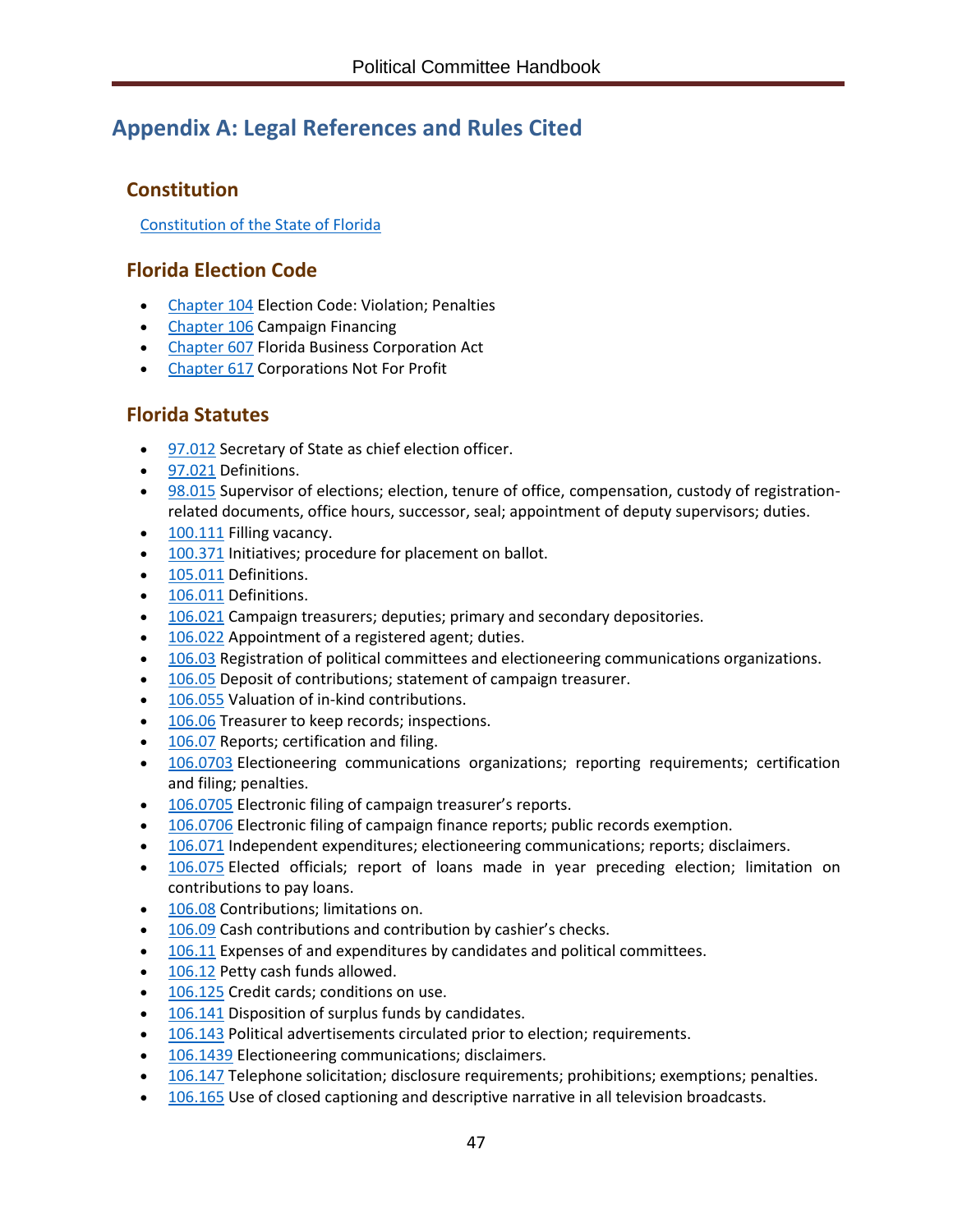- [106.19](http://www.leg.state.fl.us/statutes/index.cfm?App_mode=Display_Statute&Search_String=&URL=0100-0199/0106/Sections/0106.19.html) Violations by candidates, persons connected with campaigns, and political committees.
- [106.22](http://www.leg.state.fl.us/statutes/index.cfm?mode=View%20Statutes&SubMenu=1&App_mode=Display_Statute&Search_String=106.22&URL=0100-0199/0106/Sections/0106.22.html) Duties of the Division of Elections.
- [106.23](http://www.leg.state.fl.us/statutes/index.cfm?mode=View%20Statutes&SubMenu=1&App_mode=Display_Statute&Search_String=106.23&URL=0100-0199/0106/Sections/0106.23.html) Powers of the Division of Elections.
- [106.25](http://www.leg.state.fl.us/statutes/index.cfm?mode=View%20Statutes&SubMenu=1&App_mode=Display_Statute&Search_String=106.25&URL=0100-0199/0106/Sections/0106.25.html) Reports of alleged violations to Florida Elections Commission; disposition of findings.
- [106.265](http://www.leg.state.fl.us/statutes/index.cfm?mode=View%20Statutes&SubMenu=1&App_mode=Display_Statute&Search_String=106.265&URL=0100-0199/0106/Sections/0106.265.html) Civil penalties.
- [106.28](http://www.leg.state.fl.us/statutes/index.cfm?mode=View%20Statutes&SubMenu=1&App_mode=Display_Statute&Search_String=106.28&URL=0100-0199/0106/Sections/0106.28.html) Limitation of actions.
- [775.082](http://www.leg.state.fl.us/Statutes/index.cfm?App_mode=Display_Statute&Search_String=&URL=0700-0799/0775/Sections/0775.082.html) Penalties; applicability of sentencing structures; mandatory minimum sentences for certain reoffenders previously released from prison.
- [775.083](http://www.leg.state.fl.us/Statutes/index.cfm?App_mode=Display_Statute&Search_String=&URL=0700-0799/0775/Sections/0775.083.html) Fines.
- [849.09](http://www.leg.state.fl.us/Statutes/index.cfm?App_mode=Display_Statute&Search_String=&URL=0800-0899/0849/Sections/0849.09.html) Lottery prohibited; exceptions.

## <span id="page-51-0"></span>**Florida Administrative Code**

- Rule 15-2.017 Reporting Requirements for Campaign Treasurer's Reports
- Rule [1S-2.021](https://www.flrules.org/gateway/RuleNo.asp?title=ELECTIONS&ID=1S-2.021) Cancellation of Registration of Political Committees and Electioneering Communications Organizations

#### <span id="page-51-1"></span>**Forms**

- [DS-DE 2](https://dos.myflorida.com/media/693237/dsde2.pdf) Contributions Returned
- [DS-DE 5](https://dos.myflorida.com/media/693630/dsde5.pdf) Statement of Organization for Political Committee
- **[DS-DE](https://dos.myflorida.com/media/693239/dsde06.pdf) 6** Appointment of Campaign Treasurer and Designation of Campaign Depository for Political Committees
- [DS-DE 12](https://dos.myflorida.com/media/693241/dsde12.pdf) Campaign Treasurer's Report Summary
- [DS-DE 41](https://dos.myflorida.com/media/693270/dsde41.pdf) Registered Agent Statement of Appointment

## <span id="page-51-2"></span>**Division of Elections Advisory Opinions**

- [DE 90-15](http://opinions.dos.state.fl.us/searchable/pdf/1990/de9015.pdf) Cash Contributions and Contributions by Cashier's Checks
- [DE 94-02](http://opinions.dos.state.fl.us/searchable/pdf/1994/de9402.pdf) Use of Money Orders as Campaign Contribution
- [DE 00-03](http://opinions.dos.state.fl.us/searchable/pdf/2000/de0003.pdf) Use of Debit and Credit Cards for Campaign Contributions and Expenditures
- DE [06-10](http://opinions.dos.state.fl.us/searchable/pdf/2006/de0610.pdf) Petty Cash: Definition of the Term "Other Necessities"; and Reimbursement for Campaign Expenses; §§ 106.12(3) and 106.021(3), Florida Statutes
- [DE 08-07](http://opinions.dos.state.fl.us/searchable/pdf/2008/de0807.pdf) Campaign Financing Receiving Contributions via Pay Pal §§106.05 and 106.7(1), Florida **Statutes**
- DE [09-08](http://opinions.dos.state.fl.us/searchable/pdf/2009/de0908.pdf) Campaign Financing In-Kind Contributions and Valuation of Private Aircraft Travel §§ 106.055 and 106.08(2), Florida Statutes
- DE [12-08](http://opinions.dos.state.fl.us/searchable/pdf/2012/de1208.pdf) Corporations; Independent Expenditures; Political Committees § 106.011 and 106.071, Florida Statutes
- DE [16-12](https://dos.myflorida.com/media/697113/de1612.pdf) Advertising Political Disclaimers; Meaning of "Expressly Advocates " ; Electioneering Communications; §§ 106.011, 106.143, 106.1439, Florida Statutes

## <span id="page-51-3"></span>**Campaign Finance Reporting Guides and System**

- **[Electronic Filing System](https://efs.dos.state.fl.us/)**
- [EFS User Guide](https://dos.myflorida.com/elections/candidates-committees/campaign-finance/filing-campaign-reports/) (see specifically *Political Committees User Guide - PDF (DS-DE 110B)*)
- Calendar of [Reporting Dates](https://dos.myflorida.com/elections/candidates-committees/campaign-finance/filing-campaign-reports/) (see specifically *Candidates, Political Committees, Electioneering Communications Organizations - PDF* under Campaign Finance Reporting Dates)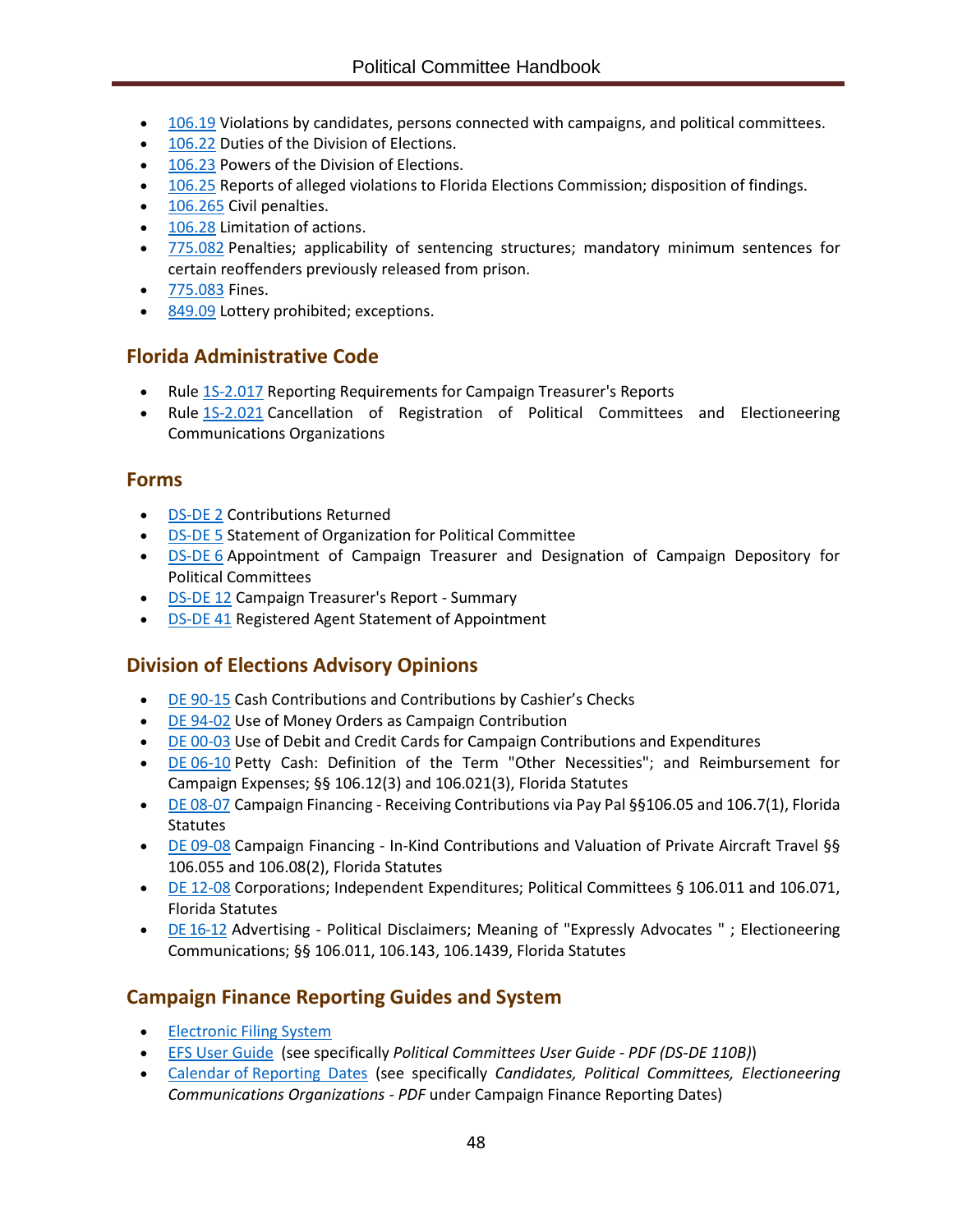# <span id="page-52-0"></span>**Appendix B: Frequently Asked Questions**

#### **1. How many deputy treasurers may a political committee have?**

Political committees may appoint up to three deputy treasurers.

*(Section [106.021\(1\)\(a\),](http://www.leg.state.fl.us/Statutes/index.cfm?App_mode=Display_Statute&Search_String=&URL=0100-0199/0106/Sections/0106.021.html) Fla. Stat.)*

#### **2. Can a deputy treasurer file and submit campaign reports?**

Yes. A deputy treasurer may perform all of the duties of a campaign treasurer when specifically authorized to do so by the campaign treasurer and chairperson.

*(Section [106.021\(4\),](http://www.leg.state.fl.us/Statutes/index.cfm?App_mode=Display_Statute&Search_String=&URL=0100-0199/0106/Sections/0106.021.html) Fla. Stat.)*

#### **3. Who is responsible for keeping tabs on aggregate totals of campaign contributions?**

The campaign treasurer is responsible for receiving and reporting all contributions. *(Section [106.06,](http://www.leg.state.fl.us/Statutes/index.cfm?App_mode=Display_Statute&Search_String=&URL=0100-0199/0106/Sections/0106.06.html) Fla. Stat.)*

#### **4. May a political committee accept a contribution from a trust fund?**

Yes. [Chapter](http://www.leg.state.fl.us/statutes/index.cfm?App_mode=Display_Statute&URL=0100-0199/0106/0106ContentsIndex.html&StatuteYear=2019&Title=%2D%3E2019%2D%3EChapter%20106) 106, Florida Statutes, defines a "person" as an individual, corporation, association, firm, partnership, joint venture, joint stock company, club, organization, estate, trust, business trust, syndicate, or other combination of individuals having collective capacity. The term also includes a political party or political committee.

*(Section [106.011\(14\),](http://www.leg.state.fl.us/Statutes/index.cfm?App_mode=Display_Statute&Search_String=&URL=0100-0199/0106/Sections/0106.011.html) Fla. Stat.)*

#### **5. Are in-kind contributions subject to the same limitations as monetary contributions? How is the value of an in-kind contribution determined?**

Yes. I[n Chapter](http://www.leg.state.fl.us/statutes/index.cfm?App_mode=Display_Statute&URL=0100-0199/0106/0106ContentsIndex.html&StatuteYear=2019&Title=%2D%3E2019%2D%3EChapter%20106) 106, Florida Statutes, the definition of a "contribution" includes contributions in-kind having an attributable monetary value in any form. Therefore, in-kind contributions are subject to the same limitations set for monetary contributions. The contributor must inform the person receiving the contribution of the fair market value at the time it is given. *(Sections [106.011\(5\),](http://www.leg.state.fl.us/Statutes/index.cfm?App_mode=Display_Statute&Search_String=&URL=0100-0199/0106/Sections/0106.011.html) [106.055,](http://www.leg.state.fl.us/Statutes/index.cfm?App_mode=Display_Statute&Search_String=&URL=0100-0199/0106/Sections/0106.055.html) and [106.08,](http://www.leg.state.fl.us/Statutes/index.cfm?App_mode=Display_Statute&Search_String=&URL=0100-0199/0106/Sections/0106.08.html) Fla. Stat.)*

#### **6. Can a corporation give to a political committee?**

Yes. A corporation is under the definition of a "person" in [Chapter](http://www.leg.state.fl.us/statutes/index.cfm?App_mode=Display_Statute&URL=0100-0199/0106/0106ContentsIndex.html&StatuteYear=2019&Title=%2D%3E2019%2D%3EChapter%20106) 106, Florida Statutes. *(Section [106.011\(14\),](http://www.leg.state.fl.us/Statutes/index.cfm?App_mode=Display_Statute&Search_String=&URL=0100-0199/0106/Sections/0106.011.html) Fla. Stat.)*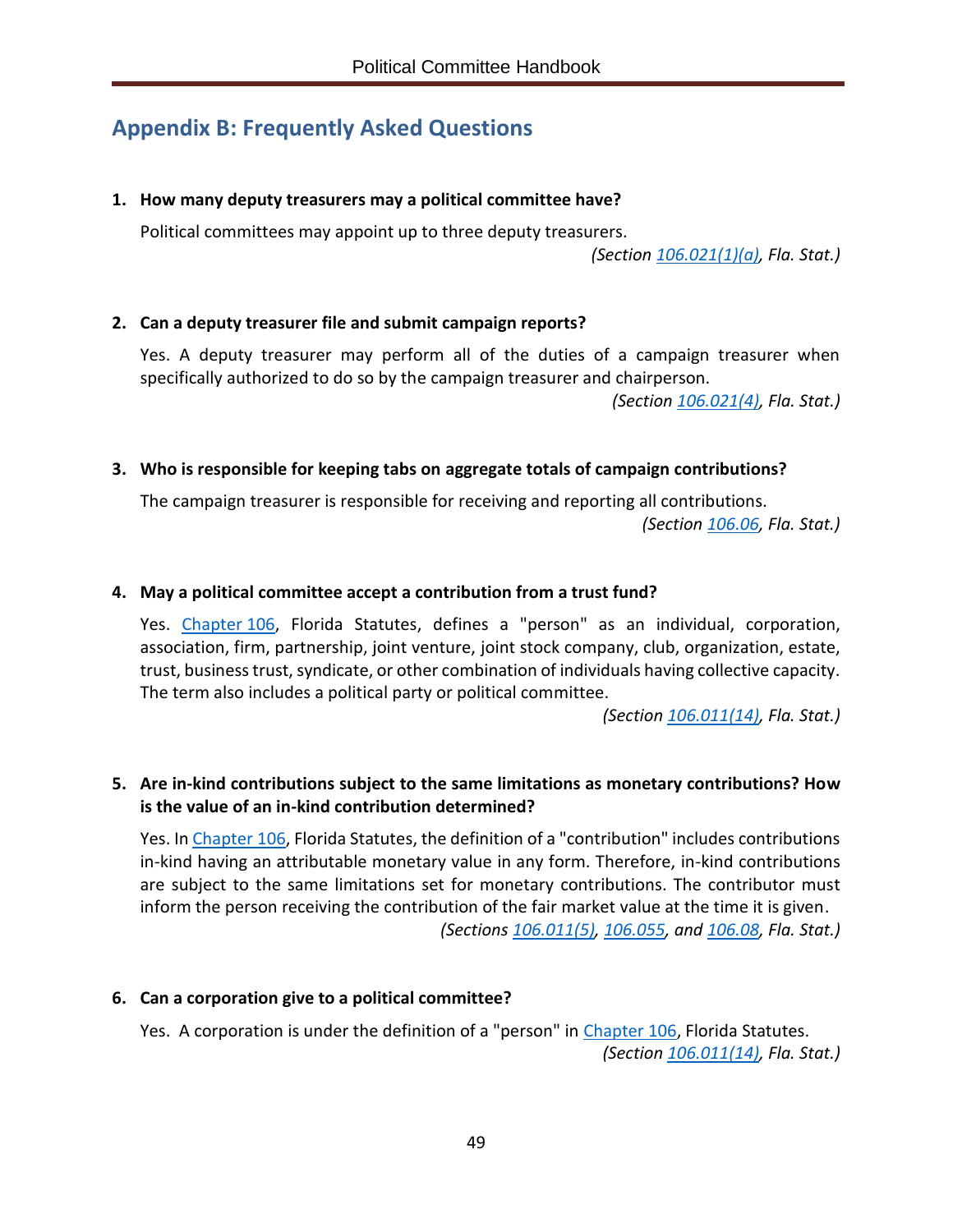#### **7. Can I conduct a raffle to raise money for the committee?**

No. Pursuant to Section [849.09,](http://www.leg.state.fl.us/statutes/index.cfm?mode=View%20Statutes&SubMenu=1&App_mode=Display_Statute&Search_String=849.09&URL=0800-0899/0849/Sections/0849.09.html) Florida Statutes, it is unlawful for any person in this state to set up, promote, or conduct any lottery for money or anything of value.

#### **8. Do I have to file campaign reports on the [Electronic Filing System](https://efs.dos.state.fl.us/Default.aspx) [\(EFS\)](https://efs.dos.state.fl.us/Default.aspx)?**

If the Division is your filing officer, you are required to file all campaign reports via th[e EFS.](https://efs.dos.state.fl.us/Default.aspx) If your filing officer is other than the Division, contact that office to find out its requirements. *(Section [106.0705,](http://www.leg.state.fl.us/Statutes/index.cfm?App_mode=Display_Statute&Search_String=&URL=0100-0199/0106/Sections/0106.0705.html) Fla. Stat.)*

#### **9. If my treasurer is out of town, can I have an extension to file my report?**

No. The election laws do not provide for an extension under these circumstances. *(Section [106.07\(2\)\(b\) and \(3\),](http://www.leg.state.fl.us/Statutes/index.cfm?App_mode=Display_Statute&Search_String=&URL=0100-0199/0106/Sections/0106.07.html) Fla. Stat.)*

#### **10. If I make a mistake on my report can I go back in and correct it on the Division's [EFS?](https://efs.dos.state.fl.us/Default.aspx)**

Once the report is submitted to the Division, th[e EFS](https://efs.dos.state.fl.us/Default.aspx) will not permit you to go back and make changes. In order to correct mistakes or add and delete information, you must submit an "amendment." If you add activity to a waiver after the report due date, a fine will be imposed based upon the new filing date in accordance with Section  $106.07(8)(b)$ , Florida Statutes.

#### **11. If I am late submitting my report, how is my fine calculated?**

The fine is \$50 per day for the first three days late and, thereafter, \$500 per day for each late day, not to exceed 25% of the total receipts or expenditures, whichever is greater for the period covered by the late report. However, for reports immediately preceding the primary and general election, the fine shall be \$500 per day for each late day, not to exceed 25% of the total receipts or expenditures, which is greater, for the period covered by the late report.

#### **12. Will a fine be imposed for the late filing of a notice of no activity?**

No, because you had no receipts or expenditures during the reporting period. *However*, to avoid potential issues in the future, please note that state law (s. [106.07\(7\),](http://www.leg.state.fl.us/Statutes/index.cfm?App_mode=Display_Statute&Search_String=&URL=0100-0199/0106/Sections/0106.07.html) Fla. Stat.) requires the political committee to file by the dates set out by law, either a campaign finance report or if applicable, a notification that no reportable activity occurred for the reporting period. Failure to do so may constitute a violation of Sections  $106.07(1)$  and  $106.19(1)(c)$ , Florida Statutes. The Division is required to notify the **Florida Elections Commission of any apparent** violation of [Chapter](http://www.leg.state.fl.us/statutes/index.cfm?App_mode=Display_Statute&URL=0100-0199/0106/0106ContentsIndex.html&StatuteYear=2019&Title=%2D%3E2019%2D%3EChapter%20106) 106, Florida Statutes, or any failure to file a report or information required by [Chapter](http://www.leg.state.fl.us/statutes/index.cfm?App_mode=Display_Statute&URL=0100-0199/0106/0106ContentsIndex.html&StatuteYear=2019&Title=%2D%3E2019%2D%3EChapter%20106) 106, Florida Statutes. If a matter is referred to the Florida Elections Commission, the Commission may assess a civil penalty of up to \$1,000 per violation.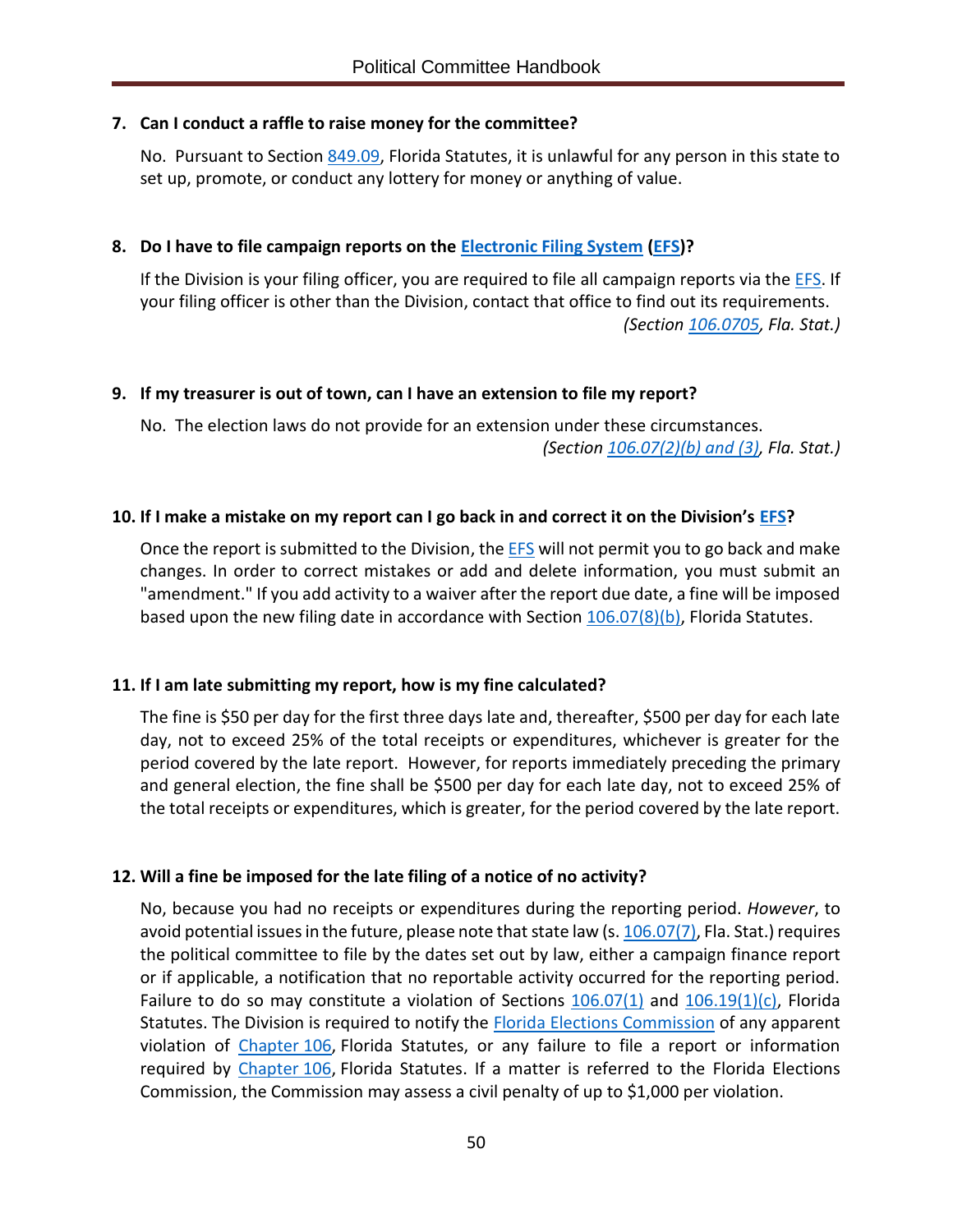#### **13. How long are campaign records kept at the Division of Elections or the supervisor of elections?**

Ten years from the date of receipt.

*(Sections [98.015\(5\)](http://www.leg.state.fl.us/statutes/index.cfm?mode=View%20Statutes&SubMenu=1&App_mode=Display_Statute&Search_String=98.015&URL=0000-0099/0098/Sections/0098.015.html) and [106.22\(4\),](http://www.leg.state.fl.us/Statutes/index.cfm?App_mode=Display_Statute&Search_String=&URL=0100-0199/0106/Sections/0106.22.html) Fla. Stat.)*

#### **14. Is there a fee to register as a political committee?**

No, there is no fee to register as a political committee.

#### **15. Do you have to be incorporated to start a committee?**

The Florida Election Code does not require a person as defined in [Chapter](http://www.leg.state.fl.us/statutes/index.cfm?App_mode=Display_Statute&URL=0100-0199/0106/0106ContentsIndex.html&StatuteYear=2019&Title=%2D%3E2019%2D%3EChapter%20106) 106, Florida Statutes, to incorporate in order to register as a political committee. However, requirements for conducting business in the state may be applicable but are outside the jurisdiction of the Division of Elections. Please contact the Division of Corporations at **850.245.6000** or visit [dos.myflorida.com/sunbiz](https://dos.myflorida.com/sunbiz/) for any questions.

#### **16. Do I need an Employer Identification Number (EIN) to become a political committee?**

The Division of Elections does not require you to obtain an EIN. However, some banks require that you obtain an EIN from the Internal Revenue Service. Contact the IRS at 1-800-829-1040 for additional information.

#### **17. May a Florida political committee make contributions to an out-of-state political entity, a federal political action committee (PAC), a candidate for federal office, or a person seeking selection as the chair of a political party?**

No. A Florida political committee must use its funds solely for Florida political activities, *i.e.*, depositing contributions and making expenditures, which by definition in Florida law, are for the purpose of influencing only *Florida* elections. Florida law defines "election" as one held in Florida for the purpose of nominating or electing candidates to "public office," which definition is further limited to state, county, municipal, or school or other district offices or positions that are filled by the vote of the electors. A contribution to an out-of-state political entity, to a federal PAC, to a candidate for federal office (even one running for a federal office from Florida), or to a person seeking selection as the chair of a political party does not fall within the applicable definitions of "election" or "public office." This also means that funds in the Florida political committee's bank account may not be used for the purpose of influencing elections outside of Florida, such as giving funds to candidates in other states or donating funds to an out-of-state political entity or federal PAC.

> *(Sections [106.011\(5\), \(7\), \(16\), & \(17\),](http://www.leg.state.fl.us/Statutes/index.cfm?App_mode=Display_Statute&Search_String=&URL=0100-0199/0106/Sections/0106.011.html) [106.03,](http://www.leg.state.fl.us/Statutes/index.cfm?App_mode=Display_Statute&Search_String=&URL=0100-0199/0106/Sections/0106.03.html) [106.05,](http://www.leg.state.fl.us/Statutes/index.cfm?App_mode=Display_Statute&Search_String=&URL=0100-0199/0106/Sections/0106.05.html) [106.07,](http://www.leg.state.fl.us/Statutes/index.cfm?App_mode=Display_Statute&Search_String=&URL=0100-0199/0106/Sections/0106.07.html) and [106.11,](http://www.leg.state.fl.us/Statutes/index.cfm?App_mode=Display_Statute&Search_String=&URL=0100-0199/0106/Sections/0106.11.html) Fla. Stat.)*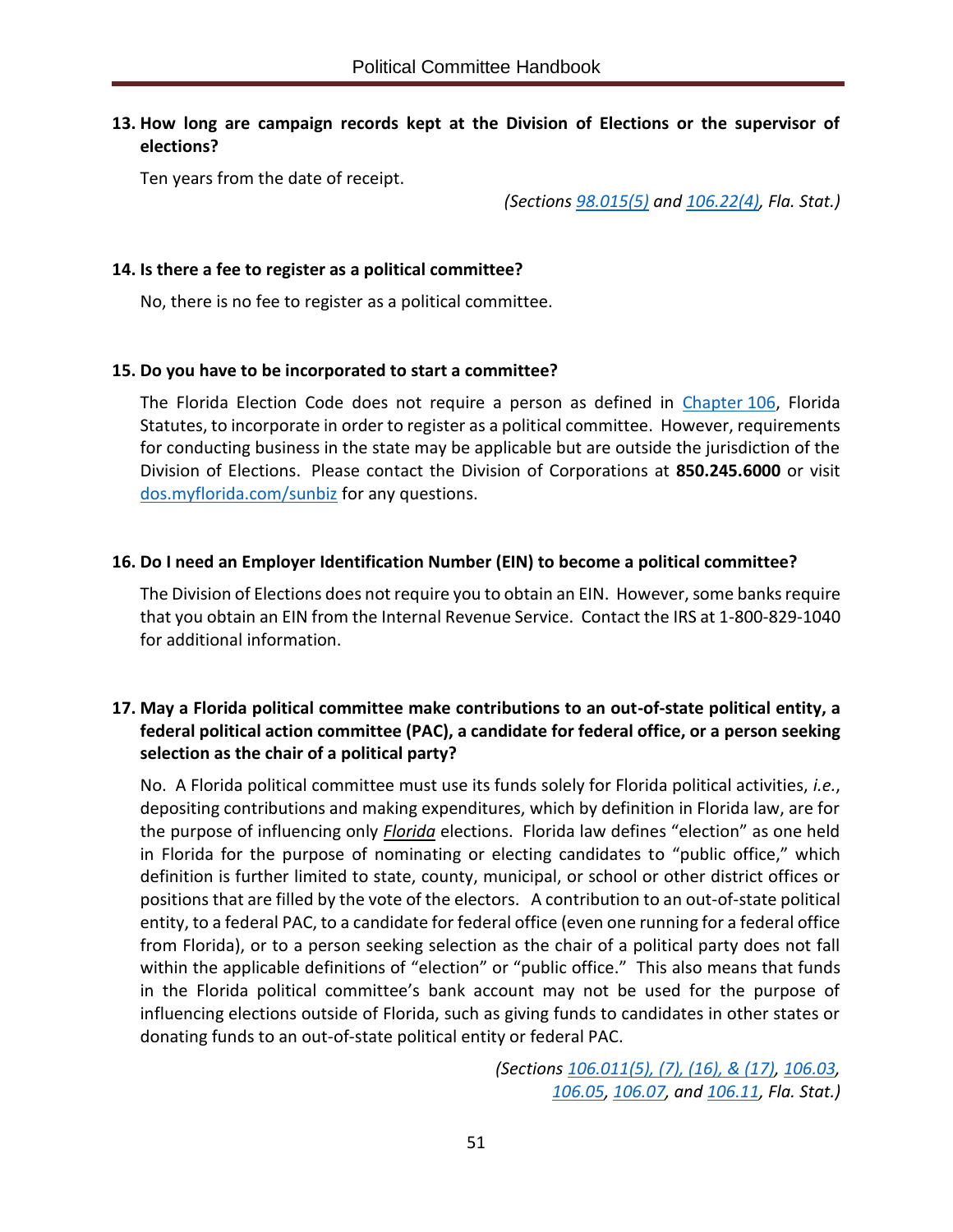#### **18. What are the consequences of an out-of-state political entity or a federal political action committee (PAC) contributing to a Florida political committee?**

Depending upon the circumstances of how the out-of-state entity, federal PAC, or another state's PAC collects its donations and makes expenditures in Florida, one of two different scenarios could result.

First, **if the out-of-state political entity or federal PAC is not itself receiving "contributions**, they, like any other contributor, can give unlimited contributions to one or more Florida political committees *unless* the committee is sponsoring or opposing a constitutional amendment proposed by initiative. (A \$3,000 limit exists until the initiative achieves ballot position.) "Contributions" are defined as only those made for the purpose of influencing the results of a *Florida* election. An out-of-state political entity or federal PAC that has only received donations that were *not* made for the purpose of influencing the results of *Florida* elections has not received contributions under Florida law; therefore, it can make contributions to a Florida political committee without having to register as a Florida political committee.

On the other hand, if an out-of-state political entity or federal PAC receives "contributions" as defined above (donations made for the purpose of influencing the results of a *Florida* election), the out-of-state political entity or federal PAC must register as a Florida political committee. A Florida political committee must maintain a separate bank account solely for Florida political activities (*i.e.*, depositing contributions and making expenditures, which again, by definition, are for the purpose of influencing only *Florida* elections). All contributions to a Florida political committee must be deposited into that separate bank account.

If the activities of an out-of-state political entity or federal PAC cause it to become a Florida political committee under the [Chapter](http://www.leg.state.fl.us/statutes/index.cfm?App_mode=Display_Statute&URL=0100-0199/0106/0106ContentsIndex.html&StatuteYear=2019&Title=%2D%3E2019%2D%3EChapter%20106) 106, Florida Statutes, definition of "political committee," the Florida political committee's funds may not be commingled with funds from the out-of-state political entity or federal PAC. This means that funds in the Florida political committee's bank account may not be used for the purpose of influencing elections outside of Florida, such as giving funds to candidates in other states or donating funds to an out-of-state political entity or federal PAC.

> *(Sections [106.011\(5\), \(7\), \(16\), & \(17\),](http://www.leg.state.fl.us/Statutes/index.cfm?App_mode=Display_Statute&Search_String=&URL=0100-0199/0106/Sections/0106.011.html) [106.03,](http://www.leg.state.fl.us/Statutes/index.cfm?App_mode=Display_Statute&Search_String=&URL=0100-0199/0106/Sections/0106.03.html) [106.05,](http://www.leg.state.fl.us/Statutes/index.cfm?App_mode=Display_Statute&Search_String=&URL=0100-0199/0106/Sections/0106.05.html) [106.07,](http://www.leg.state.fl.us/Statutes/index.cfm?App_mode=Display_Statute&Search_String=&URL=0100-0199/0106/Sections/0106.07.html) and [106.11,](http://www.leg.state.fl.us/Statutes/index.cfm?App_mode=Display_Statute&Search_String=&URL=0100-0199/0106/Sections/0106.11.html) Fla. Stat.)*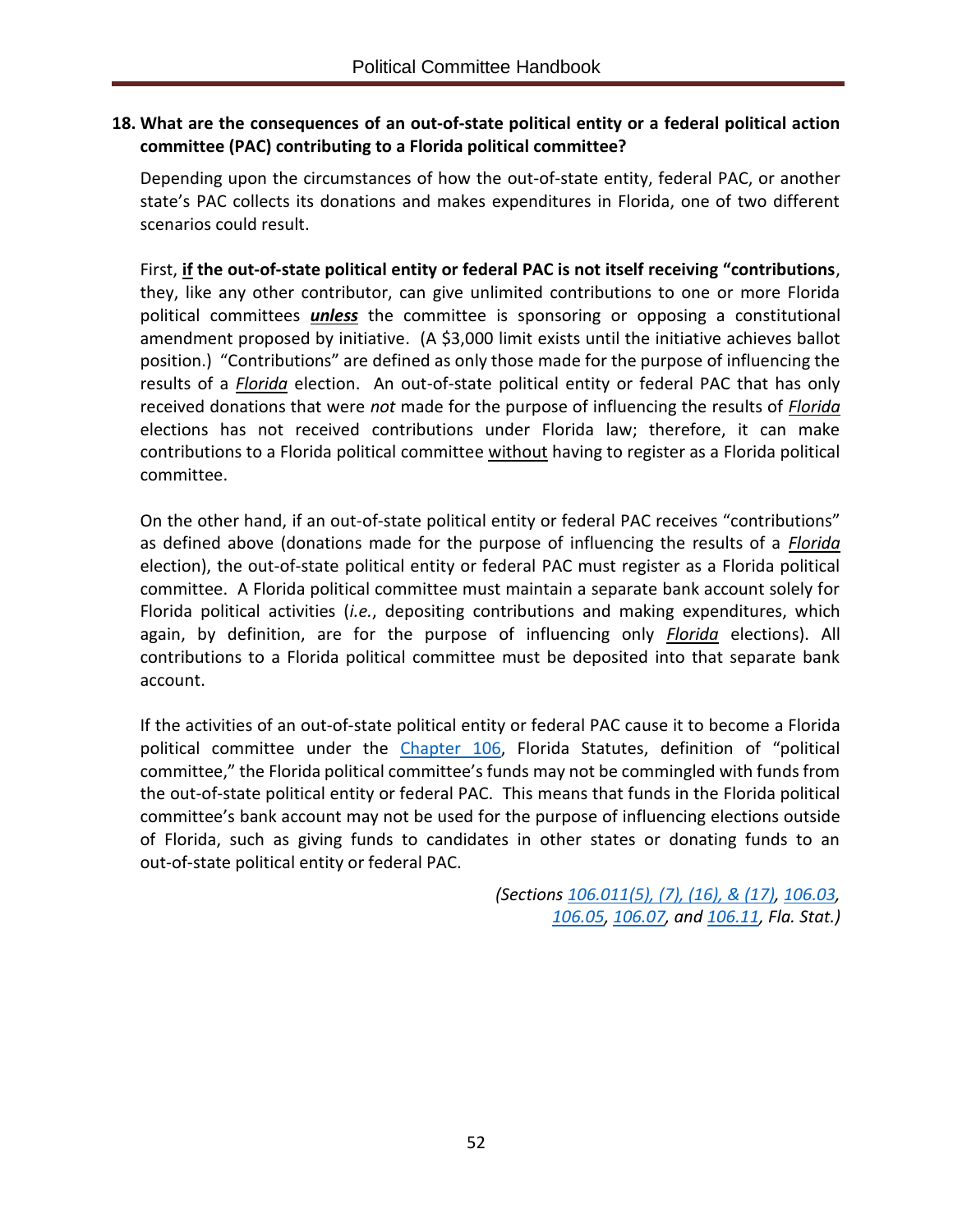# <span id="page-56-0"></span>**Appendix C: DE Reference Guide 0017 – PCs and ECOs**

# **Political Committees and Electioneering Communications Organizations**



#### *DE Reference Guide 0017*

*These guidelines are for reference only. They are not to be construed as legal advice or representation. For any particular set of facts or circumstances, refer to the applicable state law, federal law, and case law, and/or consult a private attorney before drawing any legal conclusions or relying upon this information.*

#### **COMPARISON CHART**

| LUMPAKISUN LHAKI |                                                                                                                                                                                                                                                                                                                                                                                                                                                                                                                                                                                                                                                                                                                                                                                                                                                                                                                                                                                                                                                                                                                                                                                                                                                                          |                                                                                                                                                                                                                                                                                                                                                                                                                                                                                                                                                                                                                                                                                                                                                                                                                                                                                                                                                                                                                                                                                                                                                                                                                                                                                                                                                                                      |  |  |
|------------------|--------------------------------------------------------------------------------------------------------------------------------------------------------------------------------------------------------------------------------------------------------------------------------------------------------------------------------------------------------------------------------------------------------------------------------------------------------------------------------------------------------------------------------------------------------------------------------------------------------------------------------------------------------------------------------------------------------------------------------------------------------------------------------------------------------------------------------------------------------------------------------------------------------------------------------------------------------------------------------------------------------------------------------------------------------------------------------------------------------------------------------------------------------------------------------------------------------------------------------------------------------------------------|--------------------------------------------------------------------------------------------------------------------------------------------------------------------------------------------------------------------------------------------------------------------------------------------------------------------------------------------------------------------------------------------------------------------------------------------------------------------------------------------------------------------------------------------------------------------------------------------------------------------------------------------------------------------------------------------------------------------------------------------------------------------------------------------------------------------------------------------------------------------------------------------------------------------------------------------------------------------------------------------------------------------------------------------------------------------------------------------------------------------------------------------------------------------------------------------------------------------------------------------------------------------------------------------------------------------------------------------------------------------------------------|--|--|
|                  | <b>Political Committee (PC)</b>                                                                                                                                                                                                                                                                                                                                                                                                                                                                                                                                                                                                                                                                                                                                                                                                                                                                                                                                                                                                                                                                                                                                                                                                                                          | <b>Electioneering Communication</b><br><b>Organization (ECO)</b>                                                                                                                                                                                                                                                                                                                                                                                                                                                                                                                                                                                                                                                                                                                                                                                                                                                                                                                                                                                                                                                                                                                                                                                                                                                                                                                     |  |  |
| <b>Purpose</b>   | • To support or oppose any candidate,<br>issue*, PC, ECO, or political party.<br>• May make independent expenditures<br>• May make electioneering communications<br>(if political committee supports<br>candidates).<br>• *A sponsor of a constitutional initiative<br>petition must be a PC. (§ 100.371, F.S.)<br>Independent expenditure =<br>An expenditure made for the purpose of<br>expressly advocating the election/defeat of<br>candidate/issue, which expenditure is not<br>controlled by, coordinated with, or made<br>upon consultation with any candidate,<br>political committee, or agent of such. (§<br>$106.011(12)$ , F.S.)<br>Note about independent expenditures:<br>• If made by an individual: No limit on<br>amount of independent expenditures<br>exists, but if \$5000 or more, must file<br>reports as if was a PC. (§ 106.071, F.S.)<br>• If made by a corporation or business<br>entity: If independent expenditure is<br>for/against an issue: No limit on the<br>amount of independent expenditures<br>exists, but if \$5000 or more, must file<br>reports as if was a PC. (§ 106.071, F.S.)<br>However, if independent expenditure is<br>for/against a candidate > \$500: no limit,<br>but must register as PC and file reports as<br>PC. | • Election-related activities are limited to<br>making expenditures for electioneering<br>communications or accepting<br>contributions for the purpose of making<br>electioneering communications and such<br>activities would not otherwise require the<br>organization to register as a political party,<br>or political committee. (§ 106.011(9), F.S.)<br>• May not "expressly advocate" the election<br>or defeat of a candidate, but the<br>communication must be susceptible of no<br>reasonable interpretation other than an<br>appeal to vote for or against a specific<br>candidate.(§ 106.011(8), F.S.)<br><b>Electioneering communications =</b><br>1. Communication publicly distributed by<br>TV station, radio station, cable TV<br>system, satellite system, newspaper,<br>magazine, direct mail, or telephone;<br>2. Refers to a clearly identified candidate<br>without expressly advocating election<br>or defeat, but is susceptible of no<br>reasonable interpretation other than<br>appeal to vote for or against a specific<br>candidate;<br>3. Is made w/in 30 days before a primary<br>or special primary or 60 days before any<br>other election for the office sought by<br>the candidate; and<br>4. Is targeted to the relevant electorate in<br>the geographic area the candidate<br>would<br>represent if<br>elected.<br>(§<br>$106.011(8)(a)$ , F.S.) |  |  |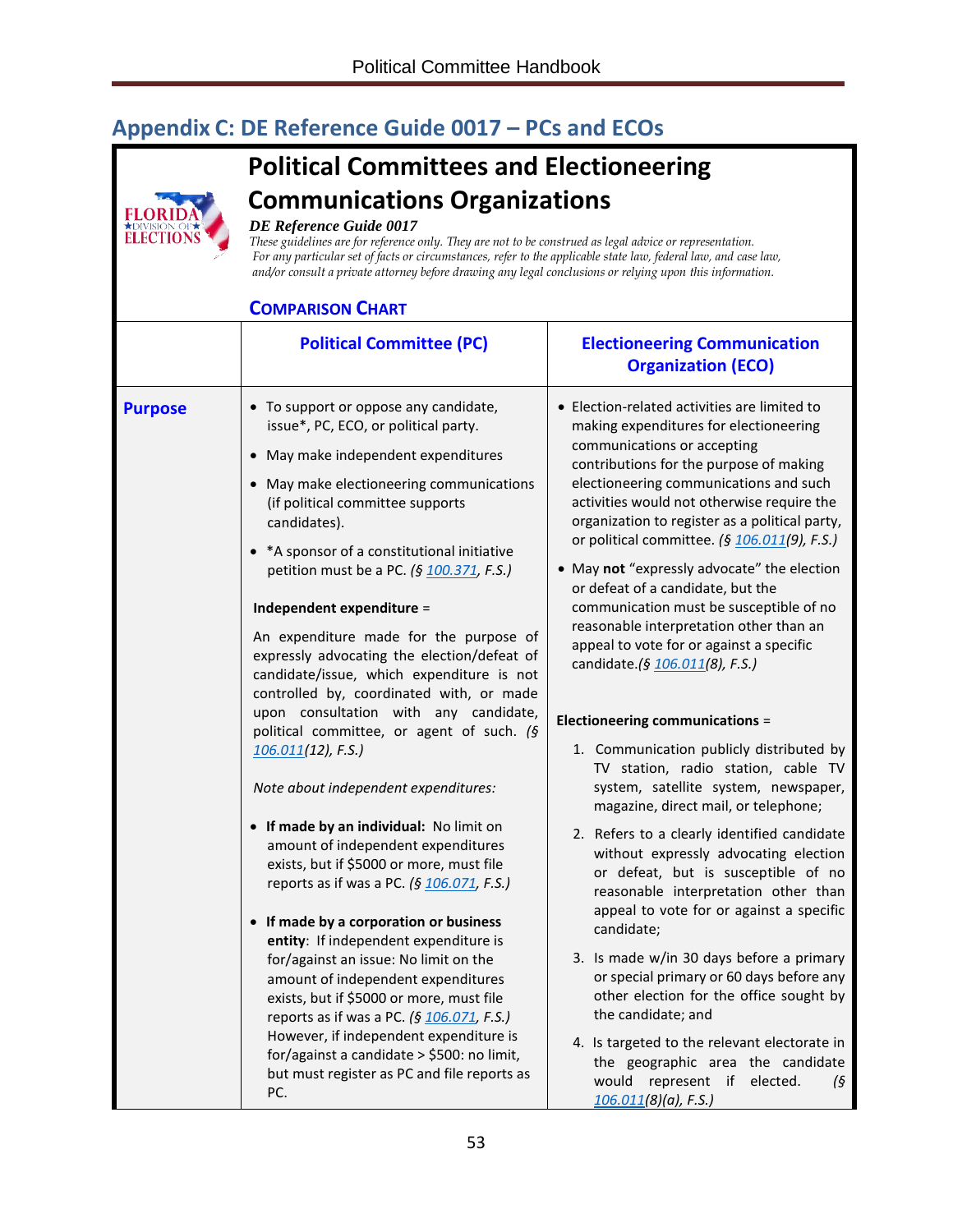|                                                                                                                    | (§ 106.011(16)(b)2., F.S.) -- See Advisory<br>Opinion DE 12-08.                                                                                                                                                                                                                                                                                                                                                                                                                                                                        |                                                                                                                                                                                                                                                                                                                                                                                                                                                                                                                                                                                                                                                             |  |
|--------------------------------------------------------------------------------------------------------------------|----------------------------------------------------------------------------------------------------------------------------------------------------------------------------------------------------------------------------------------------------------------------------------------------------------------------------------------------------------------------------------------------------------------------------------------------------------------------------------------------------------------------------------------|-------------------------------------------------------------------------------------------------------------------------------------------------------------------------------------------------------------------------------------------------------------------------------------------------------------------------------------------------------------------------------------------------------------------------------------------------------------------------------------------------------------------------------------------------------------------------------------------------------------------------------------------------------------|--|
| <b>Initial Filings</b>                                                                                             | • Statement of Organization for PC must be<br>filed within 10 days after its organization<br>when PC receives contributions or makes<br>expenditures in excess of \$500 in a<br>calendar year or seeks signatures of voters<br>in support of an initiative. Also, must file<br>immediately when organized within 10<br>days of any election. (§ 106.03, F.S.)<br>• Appointment of Campaign Treasurer and<br>Designation of Campaign Depository (§<br>106.021, F.S.<br>• Registered Agent Statement of<br>Appointment (§ 106.022, F.S.) | • Statement of Organization for ECO must<br>be filed within 24 hours when ECO makes<br>expenditures in excess of \$5,000 in a<br>calendar year if made within 30 days<br>before a primary or 60 days before any<br>other election for the office sought by the<br>candidate. If made before the 30/60 day<br>timeframe, the statement of organization<br>must then be filed within 24 hours after<br>the 30 <sup>th</sup> day before the primary or within<br>24 hours after the 60 <sup>th</sup> day before any<br>other election, whichever is applicable. (§<br>106.03(1)(b)1., F.S.<br>• Registered Agent Statement of<br>Appointment (§ 106.022, F.S.) |  |
| <b>Limits</b><br>on<br><b>Contributions</b><br><b>To the Entity</b>                                                | Effective 07/2021 - \$3000 limit to political<br>committees<br>sponsoring<br>opposing<br>or<br>amendment proposed<br>constitutional<br>by<br>initiative (limitation only until the initiative<br>achieves ballot position)<br>No other monetary limit for PC                                                                                                                                                                                                                                                                           | No monetary limit for ECO                                                                                                                                                                                                                                                                                                                                                                                                                                                                                                                                                                                                                                   |  |
| <b>Limits</b><br>on<br><b>Contributions</b><br><b>By the Entity</b>                                                | • PC to a candidate $-$<br>\$3000 per election for statewide<br>$\circ$<br>office or Supreme Court Justice<br>\$1000 per election for all other<br>$\circ$<br>candidates<br>• PC to a political party $-$ no limit<br>• PC to ECO - no limit<br>• PC to PC – no limit other than on<br>constitutional initiatives (see limit above)<br>§ 106.08, F.S.                                                                                                                                                                                  | • Limited to making electioneering<br>communications (§ 106.011(9), F.S.)<br>• May not make contributions to candidates<br>(§ 106.011(9), F.S.)<br>• May not make contributions to a political<br>party or a political committee (§<br>$106.011(9)$ , F.S.)<br>• May make contributions to another ECO                                                                                                                                                                                                                                                                                                                                                      |  |
| <b>Disposition of</b><br><b>Residual</b><br><b>Funds in the</b><br><b>Event</b><br><b>of</b><br><b>Dissolution</b> | In accordance with the plans stated in the PC's<br>Statement of Organization (§ 106.03(2)(j),<br>F.S.                                                                                                                                                                                                                                                                                                                                                                                                                                  | In accordance with the plans stated in the<br>ECO's Statement of Organization<br>$\sqrt{5}$<br>$106.03(2)(j)$ , F.S.)                                                                                                                                                                                                                                                                                                                                                                                                                                                                                                                                       |  |
| <b>Restrictions</b>                                                                                                | • Funds may be used only for PC activity and<br>only for the purpose of influencing the<br>results of an election.<br>• Credit cards: PC created to<br>support/oppose a statewide candidate or<br>to support/oppose any statewide issue,                                                                                                                                                                                                                                                                                               | • Funds for its election-related activities may<br>only be used to make electioneering<br>communications. (§ 106.011(9), F.S.)<br>(Thus, ECO may not make expenditures for<br>an ad which is distributed outside the<br>30/60-day timeframe since the ad would<br>not be an electioneering communication)                                                                                                                                                                                                                                                                                                                                                   |  |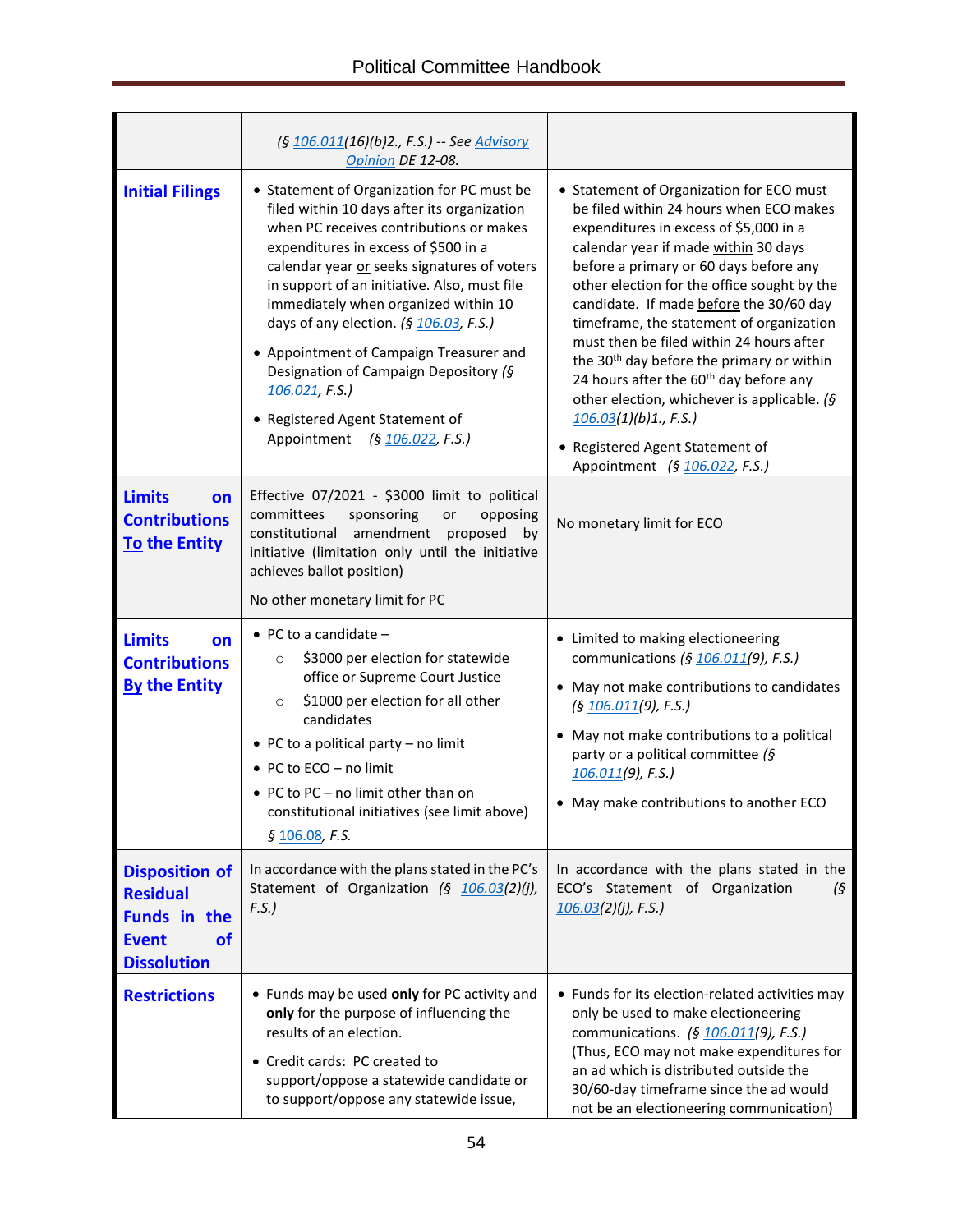|                                       | may use credit cards in making travel-<br>related campaign expenditures subject to<br>the conditions in § $106.125$ , F.S.                                                                                                                                                                                                                                        | • May not make independent expenditures<br>• May not expressly advocate<br>• May not use credit cards.<br>(§ <u>106.0703(</u> 8), F.S.)                                                                                                                                                                                                                                                                                                                                                                                                                                         |  |  |
|---------------------------------------|-------------------------------------------------------------------------------------------------------------------------------------------------------------------------------------------------------------------------------------------------------------------------------------------------------------------------------------------------------------------|---------------------------------------------------------------------------------------------------------------------------------------------------------------------------------------------------------------------------------------------------------------------------------------------------------------------------------------------------------------------------------------------------------------------------------------------------------------------------------------------------------------------------------------------------------------------------------|--|--|
| <b>Where to File</b>                  | • Division of Elections - if PC supports or<br>opposes statewide, legislative, or<br>multicounty candidates or issues.                                                                                                                                                                                                                                            | • Division of Elections - if ECO relates to<br>statewide, legislative, or multicounty<br>candidates.<br>• Supervisor of Elections - if relates to<br>candidates in a countywide or less than a<br>countywide election, except if relates only<br>to municipal candidates.<br>• Municipal Clerk - if relates to only<br>municipal candidates.<br>electioneering<br>communications<br>Any<br>organization that would be required to file a<br>statement of organization in two or more<br>locations need only file a statement of<br>organization with the Division of Elections. |  |  |
|                                       | • Supervisor of Elections - if supports or<br>opposes candidates or issues in a<br>countywide or less than a countywide<br>election, except if supports or opposes<br>only municipal candidates or issues.<br>• Municipal Clerk - if supports or opposes<br>only municipal candidates or issues.                                                                  |                                                                                                                                                                                                                                                                                                                                                                                                                                                                                                                                                                                 |  |  |
|                                       | Any political committee which would be<br>required under this subsection to file a<br>statement of organization in two or more<br>locations need file only with the Division of<br>Elections.                                                                                                                                                                     |                                                                                                                                                                                                                                                                                                                                                                                                                                                                                                                                                                                 |  |  |
|                                       | (5 106.03(3)(d), F.S.)                                                                                                                                                                                                                                                                                                                                            | (5 106.03(1)(b)2.d., F.S.)                                                                                                                                                                                                                                                                                                                                                                                                                                                                                                                                                      |  |  |
| <b>When to File</b><br><b>Reports</b> | Monthly; except for additional reports due<br>beginning 60 days before the primary<br>election; thereafter, reports are due as<br>follows for political committees who:                                                                                                                                                                                           | Monthly; except for additional reports due<br>beginning 60 days before the primary<br>election; thereafter, reports are due for ECOs<br>who:                                                                                                                                                                                                                                                                                                                                                                                                                                    |  |  |
|                                       | 1. File with Division of Elections -                                                                                                                                                                                                                                                                                                                              | 1. File with Division of Elections -                                                                                                                                                                                                                                                                                                                                                                                                                                                                                                                                            |  |  |
|                                       | WEEKLY full reports of contributions<br>and expenditures on the 4 <sup>th</sup> day<br>before the general election; and,                                                                                                                                                                                                                                          | • WEEKLY full reports of contributions<br>and expenditures on the 4 <sup>th</sup> day before<br>the general election; and,                                                                                                                                                                                                                                                                                                                                                                                                                                                      |  |  |
|                                       | DAILY contribution-only reports<br>$\bullet$<br>beginning on the 10th day before<br>the general election and ending on<br>the 5 <sup>th</sup> day before the general<br>election.<br>2. File with a filing officer other than the<br>Division of Elections-                                                                                                       | • DAILY contribution-only reports<br>beginning on the 10th day before the<br>general election and ending on the day<br>before the general election (excluding<br>the 4 <sup>th</sup> day before the general election).<br>(§ 106.0703(1)(e), F.S.)                                                                                                                                                                                                                                                                                                                              |  |  |
|                                       | <b>BI-WEEKLY</b><br>full<br>of<br>reports                                                                                                                                                                                                                                                                                                                         | 2. File with a filing officer other than the<br>Division of Elections-                                                                                                                                                                                                                                                                                                                                                                                                                                                                                                          |  |  |
|                                       | contributions and expenditures on<br>the $4th$ day before the general<br>election, with an additional report<br>due on the 25th and 11th days<br>before the primary and general<br>election. (§ 106.07(1), F.S.)<br>See Campaign Finance Reporting Dates on the<br>Division's web site. For filing date calendars<br>for counties and municipalities, contact the | BI-WEEKLY full reports of contributions<br>$\bullet$<br>and expenditures on the 4 <sup>th</sup> day before<br>the general election, with an additional<br>report due on the 25th and 11th days<br>before the primary and general<br>election.<br>(5 106.0703(1), F.S.)<br>See Campaign Finance Reporting Dates on the<br>Division's web site. For filing date calendars                                                                                                                                                                                                         |  |  |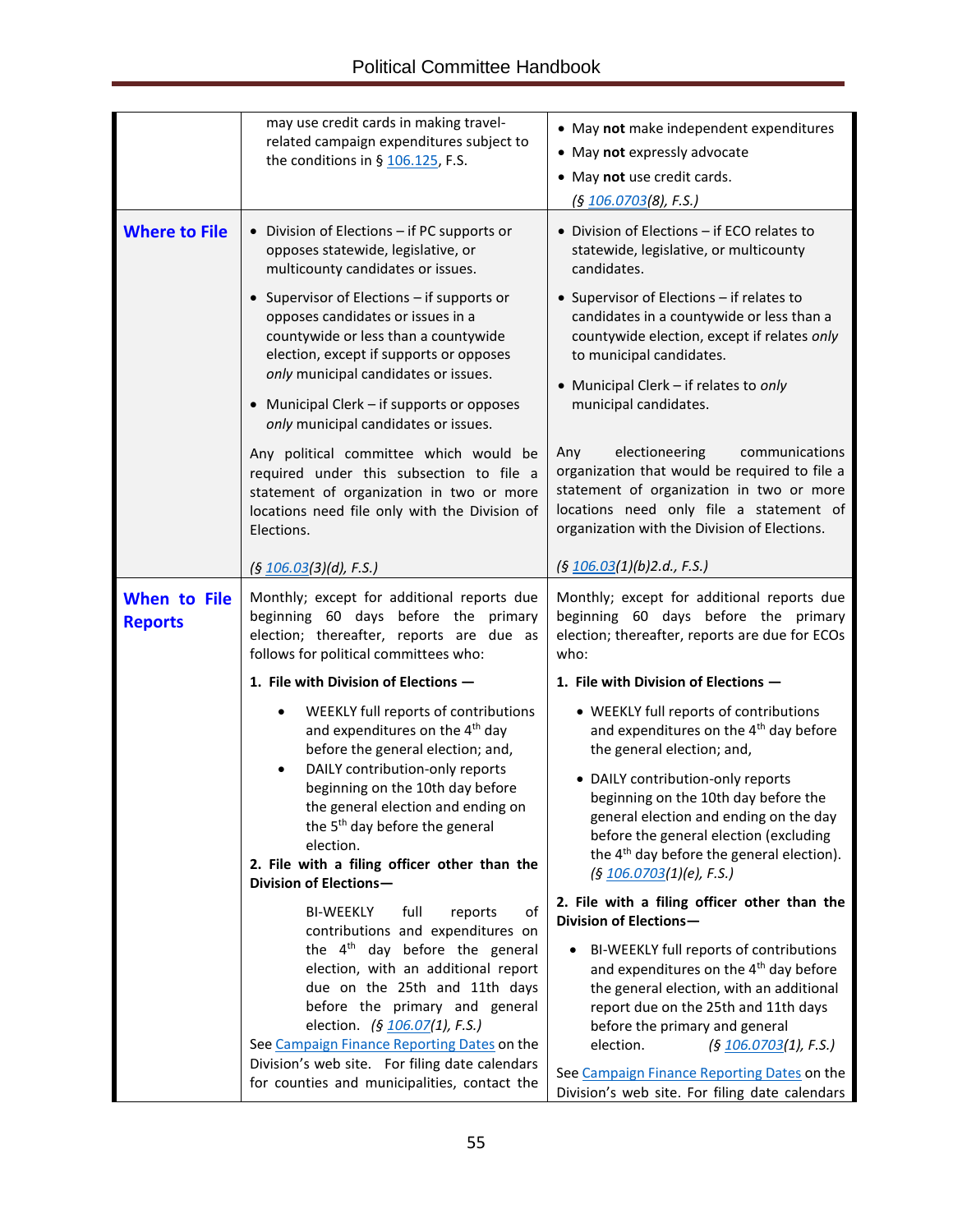|                                                     | respective county supervisor of elections and<br>municipal clerk, respectively.                                                                                                                                                                                                                                                                                                                                                                                                       | for counties and municipalities, contact the<br>respective county supervisor of elections and<br>municipal clerk, respectively                                                                                                                                                                                                                                                                                                                     |  |
|-----------------------------------------------------|---------------------------------------------------------------------------------------------------------------------------------------------------------------------------------------------------------------------------------------------------------------------------------------------------------------------------------------------------------------------------------------------------------------------------------------------------------------------------------------|----------------------------------------------------------------------------------------------------------------------------------------------------------------------------------------------------------------------------------------------------------------------------------------------------------------------------------------------------------------------------------------------------------------------------------------------------|--|
| <b>Political</b><br><b>Disclaimers</b><br>on<br>ads | • Political advertisements - see $\oint$<br>$106.143(1)(c)$ & (2), F.S.<br>• Independent expenditures - see $\oint$<br>$106.071(2)$ , F.S.<br>• Electioneering communication $-$ see<br>§ 106.1439, F.S.<br>• Telephone solicitation - see §§ 106.147(1)<br>& 106.1439(2), F.S.<br>• Miscellaneous advertisement - see $\oint$<br>106.1437, F.S.                                                                                                                                      | • Electioneering communication $-$ see §<br>106.1439, F.S.<br>• Electioneering communication telephone<br>solicitation - see §§ $106.1439(2)$ &<br>106.147, F.S.                                                                                                                                                                                                                                                                                   |  |
| <b>Pros/Cons</b>                                    | Pros as a political committee:<br>• May accept unlimited contributions,<br>except for committees sponsoring or<br>opposing constitutional amendments<br>proposed by initiative until ballot position<br>is reached.<br>• May communicate with public<br>• May expressly advocate<br>• May contribute to candidate, political<br>party, or any other political organization<br>• May make electioneering<br>communications, which are not<br>considered contributions to the candidate | Pros as an ECO:<br>• May accept unlimited contributions<br>• May communicate with public<br>• May coordinate with candidates on<br>electioneering communications (not<br>subject to the limitations applicable to<br>independent expenditures) (§<br>$106.011(8)(d)$ , F.S.)<br>• Expenditures made for, or in furtherance<br>of, an electioneering communication are<br>not considered a contribution to the<br>candidate (§ 106.011(8)(c), F.S.) |  |
|                                                     |                                                                                                                                                                                                                                                                                                                                                                                                                                                                                       | Cons as a political committee:<br>• May not expressly advocate                                                                                                                                                                                                                                                                                                                                                                                     |  |
|                                                     | Cons as a political committee:<br>• Cannot coordinate with the candidate on<br>political advertisements without the<br>political advertisement becoming a<br>contribution to the candidate                                                                                                                                                                                                                                                                                            | • May not contribute to candidates, political<br>parties, affiliated party committees, or<br>political committees<br>• Cannot use credit card                                                                                                                                                                                                                                                                                                      |  |